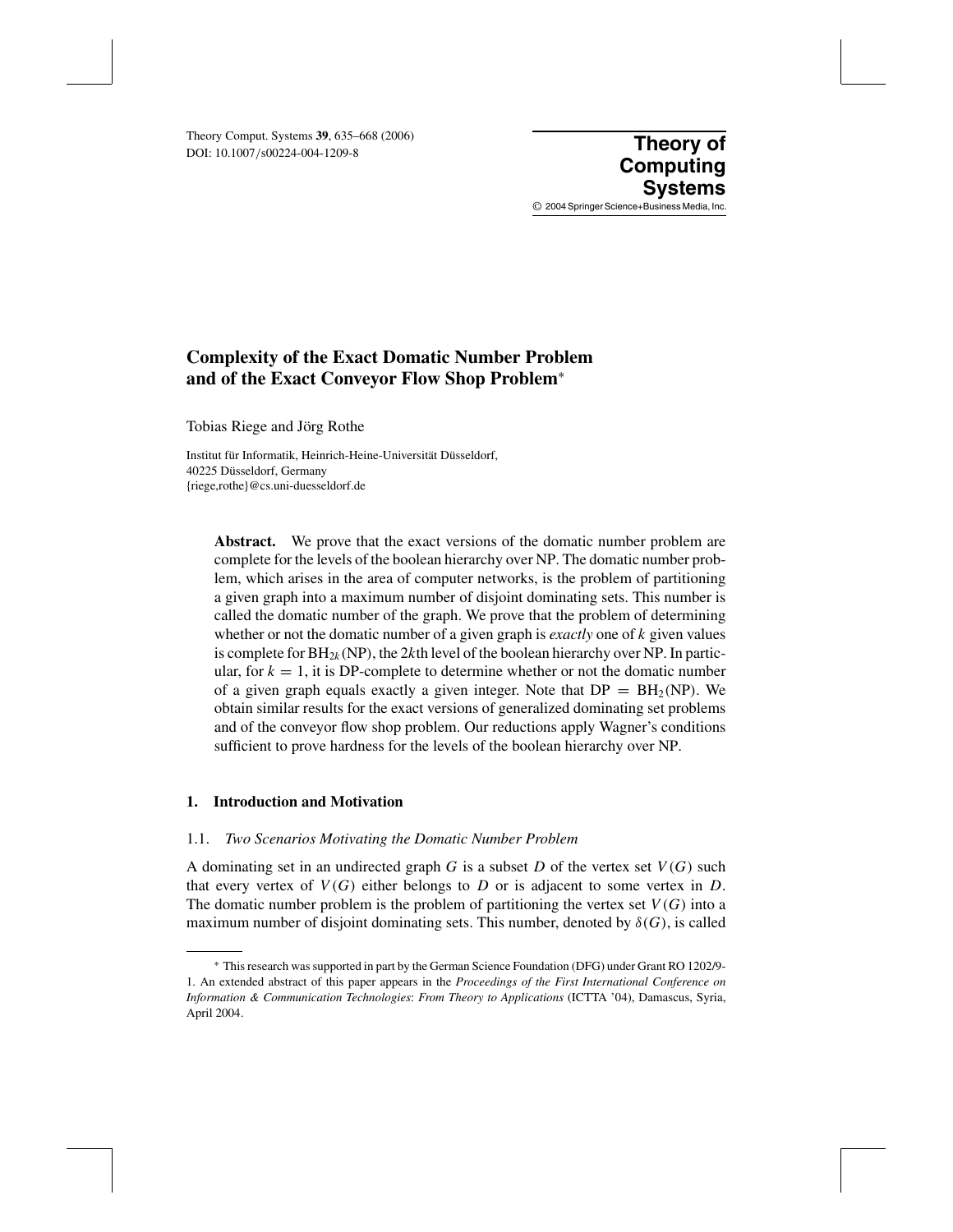the domatic number of *G*. The domatic number problem arises in various areas and scenarios. In particular, this problem is related to the task of distributing resources in a computer network, and also to the task of locating facilities in a communication network.

- **Scenario 1:** Suppose, for example, that resources are to be allocated in a computer network such that expensive services are quickly accessible in the immediate neighborhood of each vertex. If every vertex has only a limited capacity, then there is a bound on the number of resources that can be supported. In particular, if every vertex can serve a single resource only, then the maximum number of resources that can be supported equals the domatic number of the network graph.
- **Scenario 2:** In the communication network scenario, *n* cities are linked via communication channels. A transmitting group is a subset of those cities that are able to transmit messages to every city in the network. Such a transmitting group is nothing other than a dominating set in the network graph, and the domatic number of this graph is the maximum number of disjoint transmitting groups in the network.

### 1.2. *Some Background and Motivation from Complexity Theory*

Motivated by the scenarios given above, the domatic number problem has been thoroughly investigated. Its decision version, denoted by DNP, asks whether or not  $\delta(G) \geq k$ , for a given graph *G* and a positive integer *k*. This problem is known to be NP-complete (see [GJ]), and it remains NP-complete even if the given graph belongs to certain special classes of perfect graphs including chordal and bipartite graphs; see the references in Section 2. Feige et al. [FHK] established nearly optimal approximation algorithms for the domatic number.

Expensive resources should not be wasted. Given a graph *G* and a positive integer *i*, how hard is it to determine whether or not  $\delta(G)$  equals *i exactly*? Of course, a binary search using logarithmically many questions to DNP would do the job and would prove this problem to be contained in  $P_{\parallel}^{NP}$ , the class of problems solvable in deterministic polynomial time via parallel (a.k.a. "nonadaptive" or "truth-table") access to NP. Can this obvious upper bound be improved? Can we find a better upper bound and a matching lower bound so that this problem is classified according to its computational complexity?

In this paper we provide a variety of such completeness results that pinpoint the precise complexity of *exact generalized dominating set problems*, including the justmentioned exact domatic number problem. Motivated by such *exact versions of* NP*complete optimization problems*, Papadimitriou and Yannakakis introduced in their seminal paper [PY] the class DP, which consists of the differences of any two NP sets. They also studied various other important classes of problems that belong to DP, including *facet problems*, *unique solution problems*, and *critical problems*, and they proved many of them complete for DP.

As an example of a DP-complete critical graph problem, we mention one specific colorability problem on graphs. A graph *G* is said to be *k-colorable* if its vertices can be colored with no more than *k* colors such that no two adjacent vertices receive the same color. The *chromatic number of G*, denoted by  $\chi(G)$ , is defined to be the smallest *k*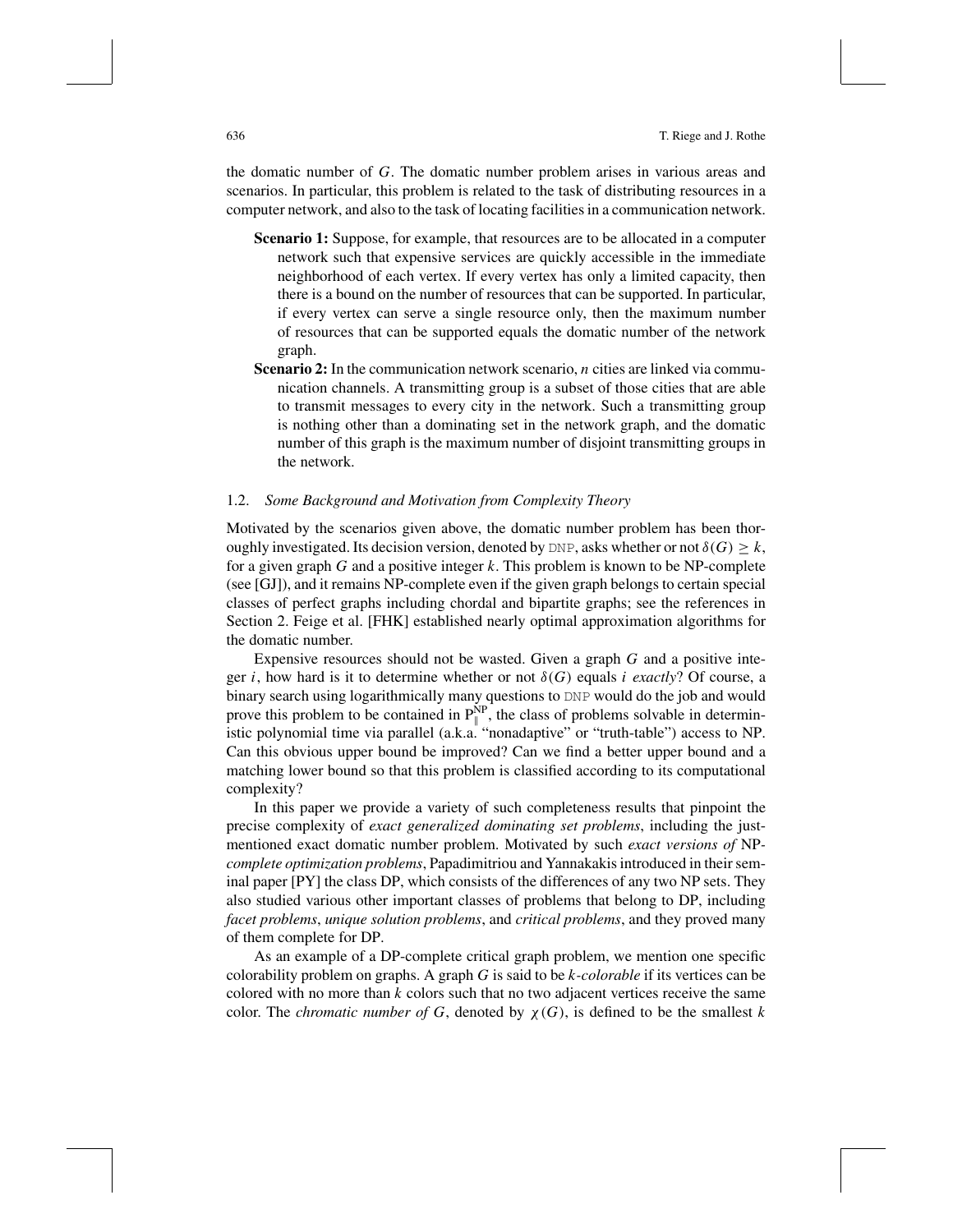such that *G* is *k*-colorable. In particular, the 3-colorability problem, one of the standard NP-complete problems (see [GJ]), is defined by

3-Colorability =  ${G | G$  is a graph with  $\chi(G) \leq 3$ .

Cai and Meyer [CM] showed DP-completeness for Minimal-3-Uncolorability, a critical graph problem that asks whether a given graph is not 3-colorable, but deleting any of its vertices makes it 3-colorable.

As an example of a DP-complete exact graph problem, we mention one further specific colorability problem on graphs. Wagner [Wa1] showed that for any fixed integer  $i \geq 7$ , it is DP-complete to determine whether or not  $\chi(G)$  equals *i* exactly, for a given graph *G*. Recently, Rothe optimally strengthened Wagner's result by showing that it is DP-complete to determine whether or not  $\chi(G) = 4$ , yet the problem of determining whether or not  $\chi(G) = 3$  is in NP and thus very unlikely to be DP-complete [Ro].

More generally, given a graph *G* and a set  $M_k = \{i_1, i_2, \ldots, i_k\}$  of *k* positive integers, how hard is it to determine whether or not  $\delta(G)$  equals some  $i_j$  exactly? Generalizing DP, Cai et al. [CGH<sup>+</sup>1], [CGH<sup>+</sup>2] introduced and studied BH(NP) =  $\bigcup_{k\geq 1} BH_k(NP)$ , the boolean hierarchy over NP; see Definition 3 in Section 2. Note that  $\overline{DP}$  is the second level of this hierarchy. Wagner [Wa1] identified a set of conditions sufficient to prove  $BH<sub>k</sub>(NP)$ -hardness for each *k*, and he applied his sufficient conditions to prove a host of exact versions of NP-complete optimization problems complete for the levels of the boolean hierarchy. In particular, Wagner [Wa1] proved that the problem of determining whether or not the chromatic number of a given graph is exactly one of *k* given values is complete for  $BH_{2k}(NP)$ . Also this more general result of Wagner was improved optimally in  $[Ro]: BH<sub>2k</sub>(NP)$ -completeness of these exact chromatic number problems is achieved for given *k*-element sets whose elements indicate the smallest number of colors possible.

Wagner's technique was also useful in proving certain natural problems complete for  $P_{\parallel}^{NP}$ . For example, the winner problem for Carroll elections [HHR1], [HHR2] and for Young elections [RSV] as well as the problem of determining when certain graph heuristics work well [HR2], [HRS] are each complete for  $P_{\parallel}^{NP}$ .

## 1.3. *Outline and Context of Our Results*

This paper is organized as follows. Section 2 introduces the graph-theoretical notation used and provides the necessary background from complexity theory. In addition, we present some results and proof techniques to be applied later.

Section 3 introduces a uniform approach proposed by Heggernes and Telle [HT] that defines graph problems by partitioning the vertex set of a graph into generalized dominating sets. These generalized dominating set problems are parameterized by two sets of nonnegative integers,  $\sigma$  and  $\rho$ , restricting the number of neighbors for each vertex in the partition. Using this uniform approach, a great variety of standard graph problems, including various domatic number and graph colorability problems, can be characterized by such  $(k, \sigma, \rho)$ -partitions for a given parameter k; Table I in [HT] provides an extensive list containing 13 well-known graph problems in standard terminology and their characterization by  $(k, \sigma, \rho)$ -partitions. We adopt Heggernes and Telle's approach and expand it by defining the exact versions of their generalized dominating set problems. We also show in this section some easy properties of the problems defined.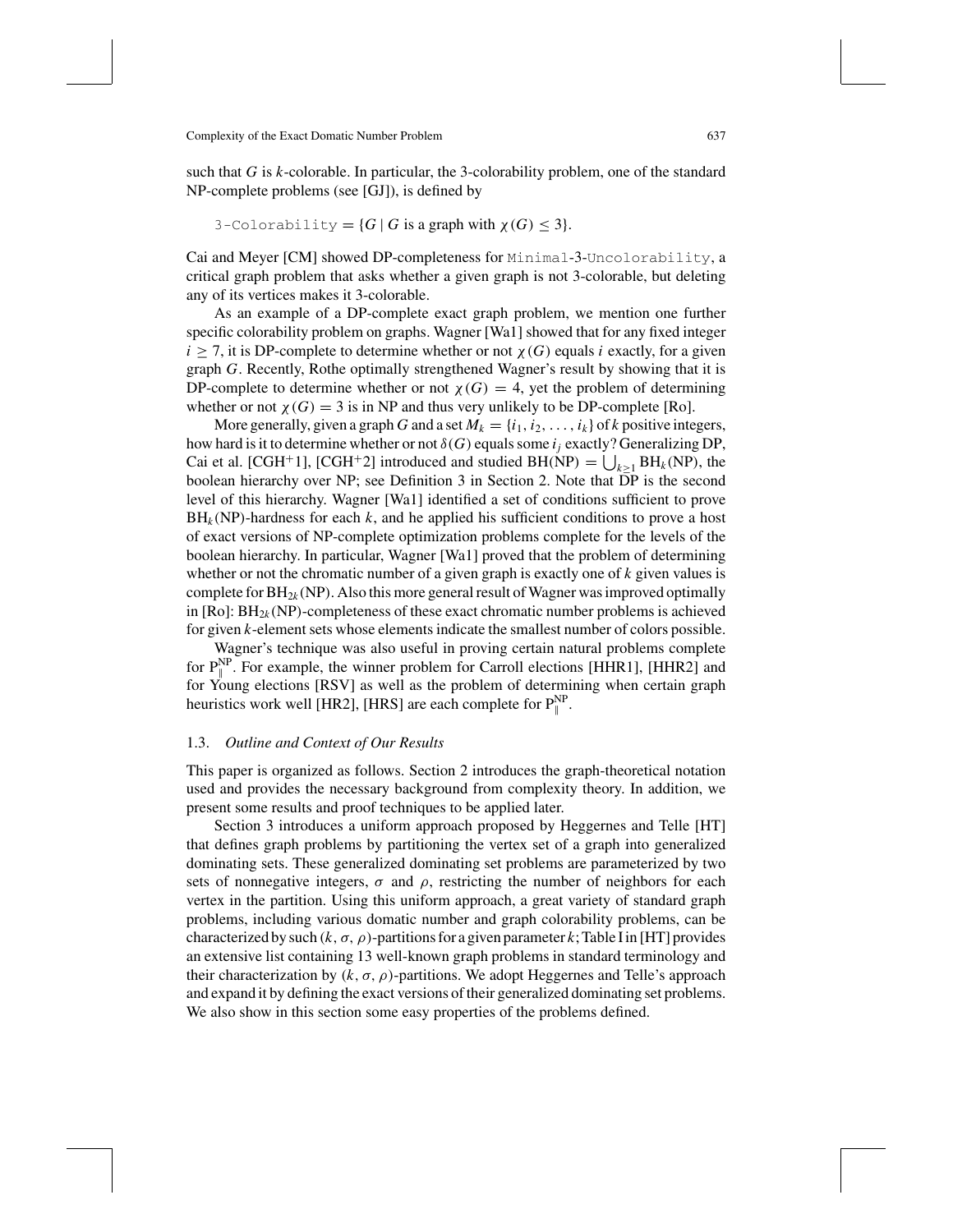In Section 4 we study these exact generalized dominating set problems in more depth. The main results of this paper are presented in Sections 4.2 and 4.3: We establish DP-completeness results for a variety of such exact generalized dominating set problems. In particular, we prove in Section 4.2.1 that for any fixed integer  $i \geq 5$ , it is DP-complete to determine whether or not the domatic number of a given graph is exactly *i*. In contrast, the problem of deciding whether or not  $\delta(G) = 2$ , for some given graph *G*, is coNPcomplete.

An overview of all the results from Section 4 is given in Section 4.1. In Section 4.4 we observe that the results of Sections 4.2 and 4.3 can be generalized to completeness results in the higher levels of the boolean hierarchy over NP. This generalization applies Wagner's technique [Wa1] mentioned above. In particular, we prove that determining whether or not the domatic number of a given graph equals exactly one of *k* given values is complete for  $BH_{2k}(NP)$ , thus expanding the list of problems known to be complete for the levels of the boolean hierarchy over NP.

The boolean hierarchy over NP has been thoroughly investigated. For example, a large number of definitions are known to be equivalent ( $[CGH^+1]$ ,  $[KSW]$ ,  $[HR1]$ , see also [Ha]). It is known that if the boolean hierarchy collapses to some finite level, then so does the polynomial hierarchy [Ka1], [CK], [BCO]. Hemaspaandra et al. studied the question of whether and to what extent the order matters in which various oracle sets from the boolean hierarchy are accessed [HHW]. Boolean hierarchies over classes other than NP were intensely investigated as well: Gundermann et al. [GNW] and Beigel et al. [BCO] studied boolean hierarchies over counting classes, Bertoni et al. [BBJ<sup>+</sup>] studied boolean hierarchies over the class RP ("random polynomial time," see [Ad]), and Hemaspaandra and Rothe [HR1] studied the boolean hierarchy over UP ("unambigous polynomial time," introduced by Valiant [Va]) and over any set class closed under intersection.

Section 4.5 raises the DP- and  $BH_{2k}(NP)$ -completeness results obtained so far even higher: We prove several variants of the domatic number problem complete for  $P_{\parallel}^{NP}$ , namely, DNP-Odd, DNP-Equ, and DNP-Geq. Thus, we expand the list of problems known to be complete for this central complexity class. DNP-Odd asks whether or not the domatic number of a given graph is an odd number. DNP-Equ asks whether or not the domatic numbers of two given graphs are equal, and DNP-Geq asks, given the graphs *G* and *H*, whether or not  $\delta(G) \geq \delta(H)$  is true. While these problems may not appear to be overly natural, they might serve as good starting points for reductions showing the  $P_{\parallel}^{NP}$ completeness of other, more natural, problems. For example, the quite natural winner problem for Carroll elections was shown to be  $P_{\parallel}^{NP}$ -complete via a reduction from a problem dubbed TwoElectionRanking in [HHR1], which is analogous in structure to the problem DNP-Geq. Similarly, the  $P_{\parallel}^{NP}$ -completeness of the quite natural winner problem for Young elections was proven via a reduction from the problem Maximum Set Packing Compare in [RSV]. Finally, the  $P_{\parallel}^{NP}$ -completeness of certain problems related to heuristics for finding a minimum vertex cover [HRS] or a maxium independent set [HR2] in a graph are shown via reductions from the analogs of  $DNP-Geq$  and  $DNP-Equ$ for the vertex cover problem and the independent set problem, respectively.

 $P_{\parallel}^{\text{NP}}$  was introduced by Papadimitriou and Zachos [PZ] and was intensely studied in a wide variety of contexts. For example, among many other characterizations,  $P_{\parallel}^{NP}$  is known to be equal to  $P^{NP[O(log)]}$ , the class of problems solvable in deterministic polynomial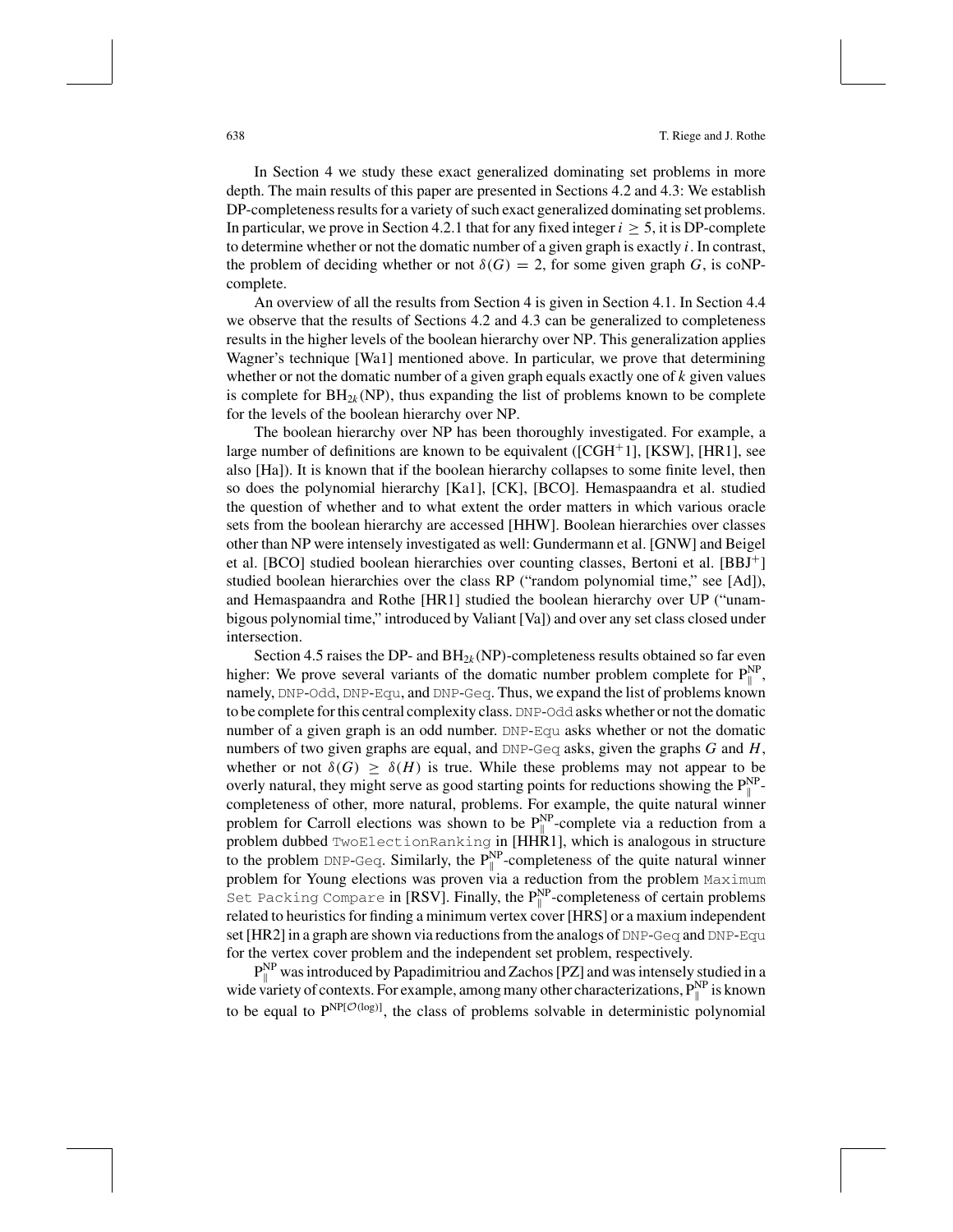time by logarithmically many Turing queries to an NP oracle; see [He], [Wa2], [BH], and [KSW]. Furthermore, it is known that if NP contains some  $P_{\parallel}^{NP}$ -hard problem, then the polynomial hierarchy collapses to NP. Kadin [Ka2] proved that if NP has sparse Turing-hard sets, then the polynomial hierarchy collapses to  $P_{\parallel}^{NP}$ . Krentel [Kr] studied  $P_{\parallel}^{\text{NP}}$  and other levels of the polynomial hierarchy that are relevant for certain optimization problems, see also [GRW1] and [GRW2]. Ogihara studied the truth-table and log-Turing reducibilities in a general setting; his results in particular apply to  $P_{\parallel}^{NP}$  and related classes [Og1]. In [Og2] he investigated the function analogs of  $P_{\parallel}^{NP}$ , see also [JT] and [BKT]. Hemaspaandra and Wechsung [HW] characterized  $P_{\parallel}^{NP}$  and related classes in terms of Kolmogorov complexity. Finally,  $P_{\parallel}^{NP}$  is central to the study of the query and the truth-table hierarchies over NP (see, e.g., [KSW], [He], [Wa2], [BH], [Be1], [Ko2], and [BCO]), to the optimal placement of PP ("probabilistic polynomial time," defined by Gill [Gi]) in the polynomial hierarchy [BHW], [Be2], to the study of the low hierarchy and the extended low hierarchies [AH], [Ko1], [LS], and to many other topics.

In Section 5 we study the exact conveyor flow shop problem that we also prove complete for the levels of the boolean hierarchy over NP. The conveyor flow shop problem, which arises in real-world applications in the wholesale business, where warehouses are supplied with goods from a central storehouse, was introduced and intensely studied by Espelage and Wanke [EW1]. The present paper is the first to study the exact version of this natural problem, which we find intriguing mainly due to its applications in practice. For further results on this problem, we refer to [EW1]–[EW3] and [Es].

Finally, we conclude this paper with a number of open problems in Section 6.

# **2. Preliminaries and Notation**

We start by introducing some graph-theoretical notation. For any graph *G*, *V*(*G*) denotes the vertex set of *G*, and *E*(*G*) denotes the edge set of *G*. All graphs in this paper are undirected, simple graphs. That is, edges are unordered pairs of vertices, and there are neither multiple nor reflexive edges (i.e., for any two vertices  $u$  and  $v$ , there is at most one edge of the form  $\{u, v\}$ , and there is no edge of the form  $\{u, u\}$ ). Also, all graphs considered do not have isolated vertices, yet they need not be connected in general.

For any vertex  $v \in V(G)$ , the *degree of* v (denoted by  $deg_G(v)$ ) is the number of vertices adjacent to v in  $G$ ; if  $G$  is clear from the context, we omit the subscript and simply write  $deg(v)$ . Let  $max-deg(G) = max_{v \in V(G)} deg(v)$  denote the maximum degree of the vertices of graph *G*, and let *min-deg*(*G*) =  $\min_{v \in V(G)} deg(v)$  denote the minimum degree of the vertices of graph *G*. The *neighborhood of a vertex* v *in G* is the set of all vertices adjacent to v, i.e.,  $N(v) = \{w \in V(G) | \{v, w\} \in E(G)\}$ . A *partition of*  $V(G)$ into *k* pairwise disjoint subsets *V*<sub>1</sub>, *V*<sub>2</sub>,..., *V*<sub>k</sub> satisfies *V*(*G*) =  $\bigcup_{i=1}^{k}$  *V*<sub>i</sub> and *V*<sub>i</sub>  $\cap$  *V*<sub>j</sub> = Ø for  $1 \le i \le j \le k$ . For some of the reductions presented in this paper, we need the following operations on graphs.

**Definition 1.** The *join operation on graphs*, denoted by  $\oplus$ , is defined as follows: Given two disjoint graphs *A* and *B*, their join  $A \oplus B$  is the graph with vertex set  $V(A \oplus B) =$ *V*(*A*)∪*V*(*B*) and edge set  $E(A \oplus B) = E(A) \cup E(B) \cup \{ \{a, b\} \mid a \in V(A) \text{ and } b \in V(B) \}.$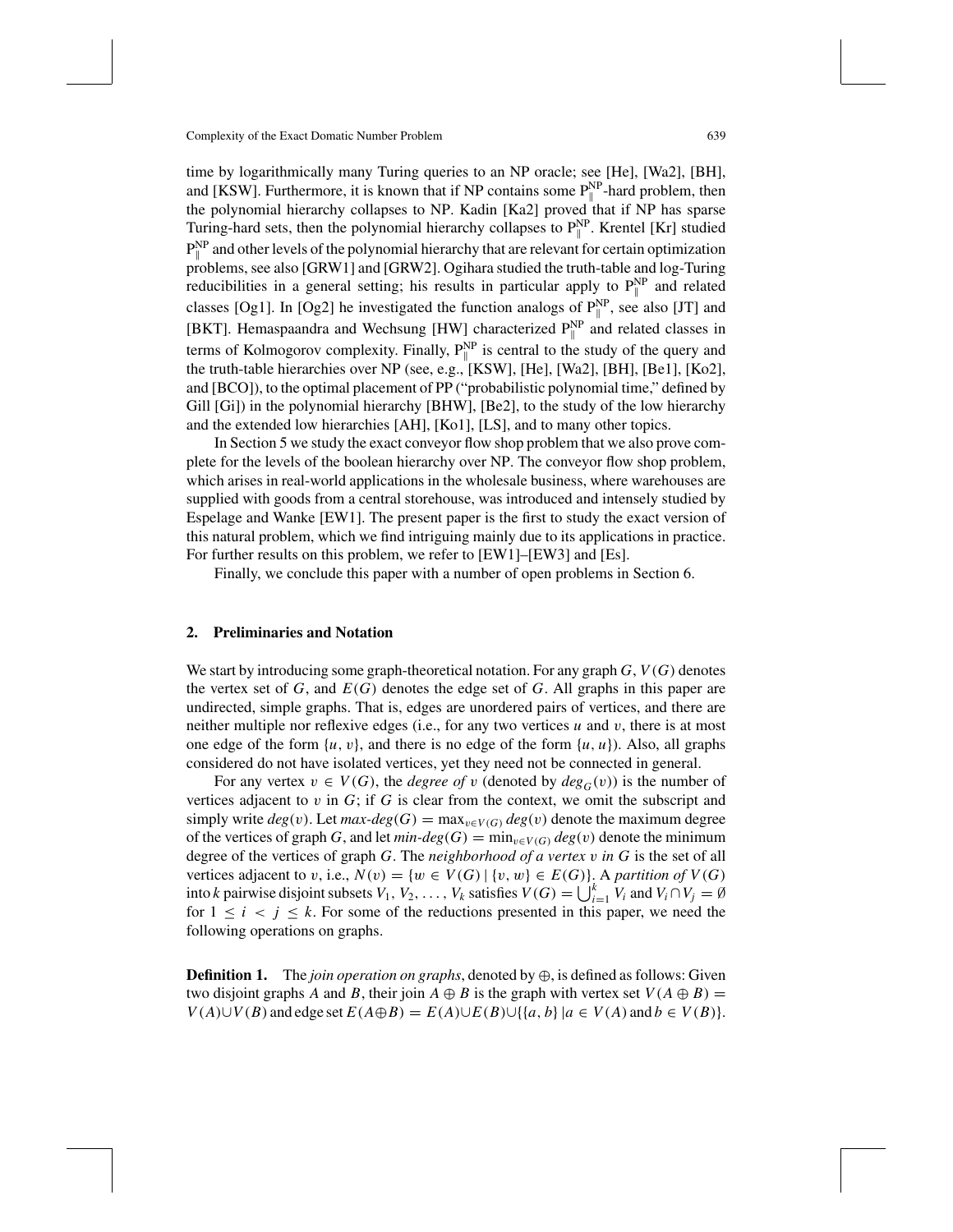The *disjoint union of any two graphs A and B* is defined as the graph  $A \cup B$  with vertex set  $V(A) \cup V(B)$  and edge set  $E(A) \cup E(B)$ .

Note that  $\oplus$  is an associative operation on graphs and  $\chi(A \oplus B) = \chi(A) + \chi(B)$ . We now define the domatic number problem.

**Definition 2.** For any graph *G*, a *dominating set of G* is a subset  $D \subseteq V(G)$  such that for each vertex *u* ∈ *V*(*G*)− *D*, there exists a vertex v ∈ *D* with {*u*, v} ∈ *E*. The *domatic number of G*, denoted by  $\delta(G)$ , is the maximum number of disjoint dominating sets. Define the decision version of the *domatic number problem* by

 $DNP = \{ \langle G, k \rangle \mid G \text{ is a graph and } k \text{ is a positive integer such that } \delta(G) \geq k \}.$ 

Note that  $\delta(G) \le \min\deg(G) + 1$  for each graph *G*. For fixed  $k \ge 3$ , DNP is known to be NP-complete (see [GJ]), and it remains NP-complete for circular-arc graphs [Bo], for split graphs (thus, in particular, for chordal and co-chordal graphs) [KS], and for bipartite graphs (thus, in particular, for comparability graphs) [KS]. In contrast, DNP is known to be polynomial-time solvable for certain other graph classes, including strongly chordal graphs (thus, in particular, for interval graphs and path graphs) [Fa] and proper circular-arc graphs [Bo]. For graph-theoretical notions and special graph classes not defined in this paper, we refer to the monograph by Brandstädt et al. [BLS], a follow-up to the classic text by Golumbic [Go].

Feige et al. [FHK] show that every graph *G* with *n* vertices has a domatic partition with  $(1 - o(1))$ (*min-deg*(*G*) + 1)/ln *n* sets that can be found in polynomial time, which implies a  $(1-o(1))$  ln *n* approximation algorithm for the domatic number  $\delta(G)$ . This is a tight bound, since they also show that, for any fixed constant  $\varepsilon > 0$ , the domatic number cannot be approximated within a factor of  $(1 - \varepsilon) \ln n$ , unless NP  $\subseteq$  DTIME( $n^{\log \log n}$ ). Finally, Feige et al. [FHK] give a refined algorithm that yields a domatic partition of  $\Omega(\delta(G)/\ln \max\text{-}deg(G))$ , which implies a  $\mathcal{O}(\ln \max\text{-}deg(G))$  approximation algorithm for the domatic number  $\delta(G)$ . For more results on the domatic number problem, see [FHK], [KS] and the references therein.

We assume that the reader is familiar with standard complexity-theoretic notions and notation. For more background, we refer to any standard textbook on computational complexity theory such as Papadimitriou's book [Pa]. All completeness results in this paper are with respect to the polynomial-time many-one reducibility, denoted by  $\leq^p_m$ . For sets *A* and *B*, define  $A \leq^{\mathbf{p}}_{m} B$  if and only if there is a polynomial-time computable function *f* such that for each  $x \in \Sigma^*$ ,  $x \in A$  if and only if  $f(x) \in B$ . A set *B* is *C*-hard for a complexity class C if and only if  $A \leq^p_B B$  for each  $A \in \mathcal{C}$ . A set B is C-complete if and only if *B* is *C*-hard and  $B \in \mathcal{C}$ .

To define the boolean hierarchy over NP, we use the symbols ∧ and ∨, respectively, to denote the *complex intersection* and the *complex union* of set classes. That is, for classes  $C$  and  $D$  of sets, define

 $\mathcal{C} \wedge \mathcal{D} = \{A \cap B \mid A \in \mathcal{C} \text{ and } B \in \mathcal{D}\};$  $\mathcal{C} \vee \mathcal{D} = \{A \cup B \mid A \in \mathcal{C} \text{ and } B \in \mathcal{D}\}.$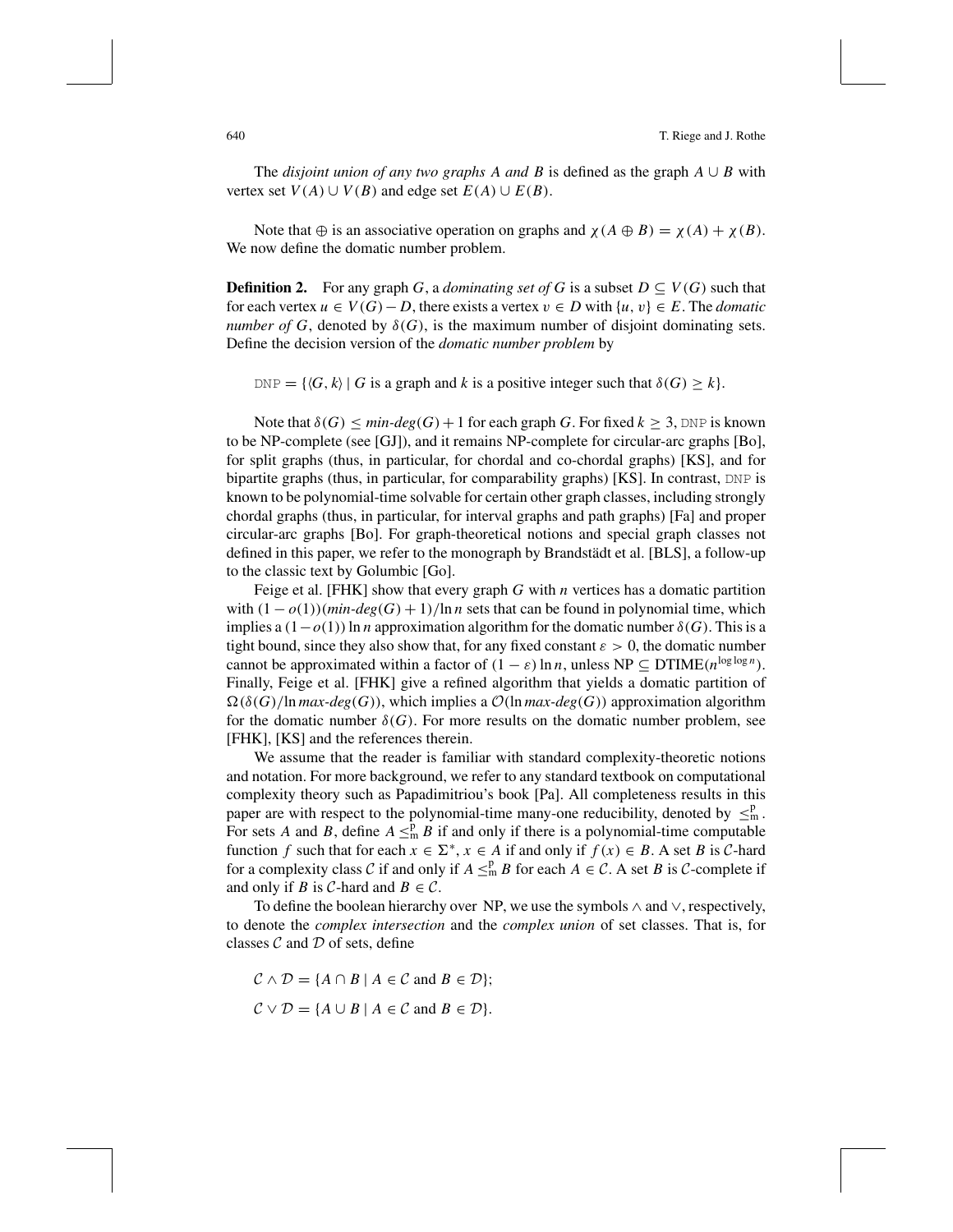**Definition 3** (Cai et al.). The *boolean hierarchy over* NP is inductively defined by:

$$
BH1(NP) = NP,
$$
  
\n
$$
BH2(NP) = NP \land \text{coNP},
$$
  
\n
$$
BHk(NP) = BHk-2(NP) \lor BH2(NP) \qquad \text{for} \quad k \ge 3, \text{ and}
$$
  
\n
$$
BH(NP) = \bigcup_{k \ge 1} BHk(NP).
$$

Note that  $DP = BH_2(NP)$ . In his seminal paper [Wa1], Wagner provided a set of conditions sufficient to prove hardness results for the levels of the boolean hierarchy over NP and for other complexity classes. His sufficient conditions were successfully applied to classify the complexity of a variety of natural, important problems, see, e.g., [Wa1], [HHR1], [HHR2], [HR2], [Ro], [HRS], and [RSV]. Below, we state one of Wagner's sufficient conditions that is relevant for this paper; see Theorem 5.1(3) in [Wa1].

**Lemma 4** (Wagner). *Let A be some* NP*-complete problem*, *let B be an arbitrary problem, and let*  $k \geq 1$  *be fixed. If there exists a polynomial-time computable function f such that the equivalence*

$$
\|\{i \mid x_i \in A\}\| \text{ is odd} \quad \Leftrightarrow \quad f(x_1, x_2, \dots, x_{2k}) \in B \tag{1}
$$

*is true for all strings*  $x_1, x_2, \ldots, x_{2k} \in \Sigma^*$  *satisfying that for each j with*  $1 \leq j < 2k$ ,  $x_{j+1}$  ∈ *A implies*  $x_j$  ∈ *A*, *then B is* BH<sub>2*k*</sub> (NP)*-hard*.

Let  $\mathbb{N} = \{0, 1, 2, \ldots\}$  denote the set of nonnegative integers, and let  $\mathbb{N}^+ = \{1, 2, \ldots\}$ 3,...} denote the set of positive integers. We now define the exact versions of the domatic number problem, parameterized by *k*-element sets  $M_k \subseteq \mathbb{N}$  of noncontiguous integers.

**Definition 5.** Given any set  $M_k \subseteq \mathbb{N}$  containing k noncontiguous integers, define the problem

Exact- $M_k$ -DNP = {*G* | *G* is a graph and  $\delta(G) \in M_k$  }.

In particular, for each singleton  $M_1 = \{t\}$ , we write Exact-*t*-DNP =  $\{G \mid \delta(G) = t\}$ .

Note that if some elements of  $M_k$  were contiguous, one might encode problems of lower complexity. For instance, if  $M_k$  happens to be just one interval of  $k$  contiguous integers, Exact- $M_k$ -DNP in fact is contained in DP, whereas Exact- $M_k$ -DNP will be shown to be  $BH_{2k}(NP)$ -complete in Theorem 26 if  $M_k$  is a set of  $k$  sufficiently large noncontiguous integers.

To apply Wagner's sufficient condition from Lemma 4 in the proof of the main result of this paper, Theorem 13 in Section 4.2.1, we need the following lemma due to Kaplan and Shamir [KS] that gives a reduction from 3-Colorability to DNP with useful properties. Since Kaplan and Shamir's construction is used explicitly in the proofs of Theorems 13 and 26, we present it below.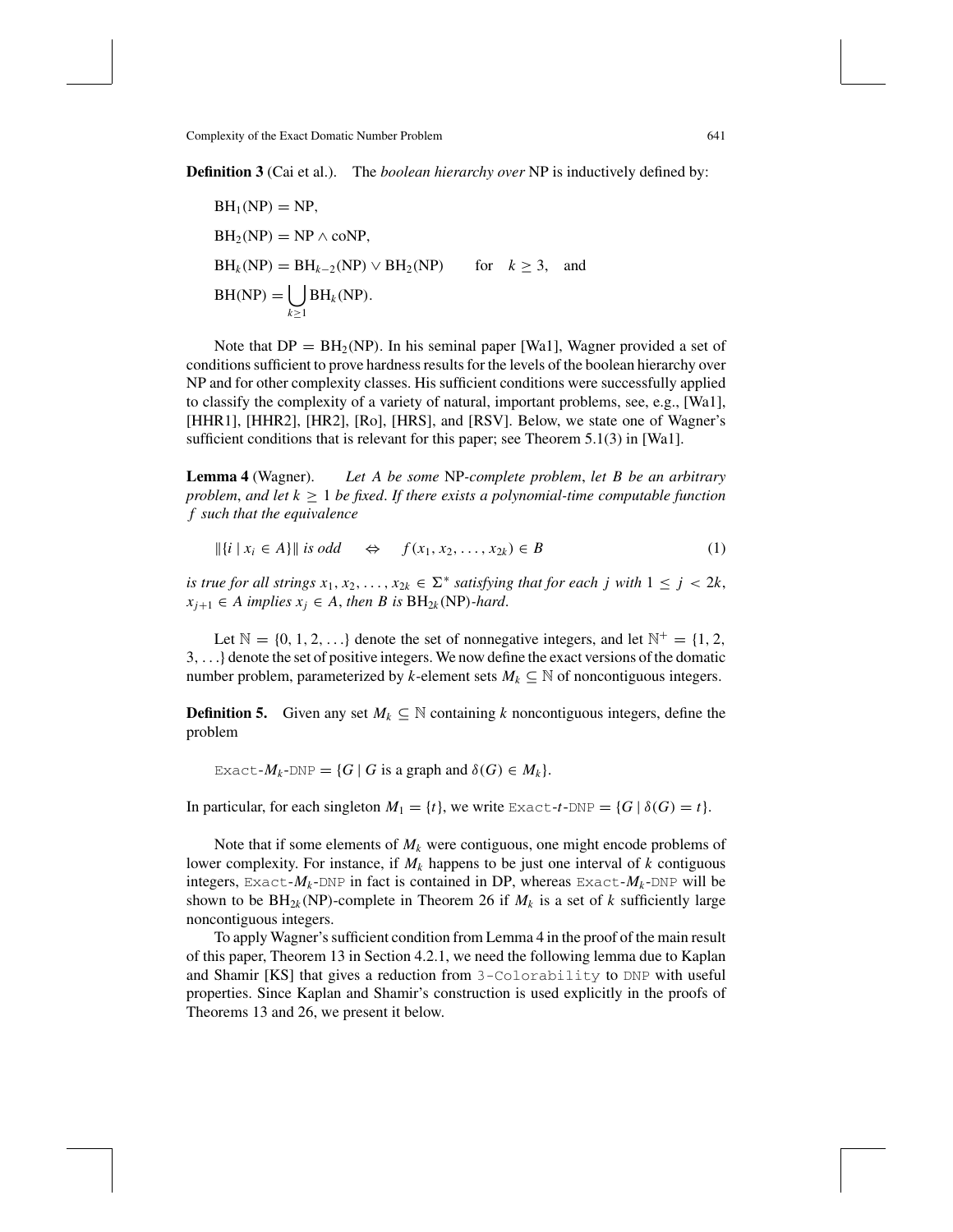**Lemma 6** (Kaplan and Shamir). *There exists a polynomial-time many-one reduction g from* 3-Colorability *to* DNP *with the following properties*:

$$
G \in 3\text{-}\text{Colorability} \implies \delta(g(G)) = 3;\tag{2}
$$

$$
G \notin 3\text{-Colorability} \implies \delta(g(G)) = 2. \tag{3}
$$

*Proof*. The reduction *g* maps any given graph *G* to a graph *H* such that the implications (2) and (3) are satisfied. Since it can be tested in polynomial time whether or not a given graph is 2-colorable, we may assume, without loss of generality, that *G* is not 2-colorable. Recall that we also assume that *G* has no isolated vertices; note that the domatic number of any graph is always at least 2 if it has no isolated vertices (see [GJ]). Graph *H* is constructed from *G* by creating  $||E(G)||$  new vertices, one on each edge of *G*, and by adding new edges such that the original vertices of *G* form a clique. Thus, every edge of *G* induces a triangle in *H*, and every pair of nonadjacent vertices in *G* is connected by an edge in *H*. The proofs of upcoming Theorems 13 and 26 explicitly use this construction and such triangles, see Figure 1.

Let  $V(G) = \{v_1, v_2, \ldots, v_n\}$ . Formally, define the vertex set and the edge set of *H* by

*V*(*H*) = *V*(*G*) ∪ { $u_{i,j}$  | { $v_i, v_j$ } ∈ *E*(*G*)};  $E(H) = \{ \{v_i, u_{i,j}\} \mid \{v_i, v_j\} \in E(G) \} \cup \{ \{v_i, u_{i,j}\} \mid \{v_i, v_j\} \in E(G) \}$ ∪ {{ $v_i, v_j$ } | 1 ≤ *i*, *j* ≤ *n* and *i* ≠ *j*}.

Since, by construction,  $min-deg(H) = 2$  and *H* has no isolated vertices, the inequality  $\delta(H) \leq min-deg(H) + 1$  implies that  $2 \leq \delta(H) \leq 3$ .

Suppose  $G \in$  3-Colorability. Let  $C_1$ ,  $C_2$ , and  $C_3$  be the three color classes of *G*, i.e.,  $C_k = \{v_i \in V(G) \mid v_i \text{ is colored by color } k\}$ , for  $k \in \{1, 2, 3\}$ . Form a partition of  $V(H)$  by  $\hat{C}_k = C_k \cup \{u_{i,j} \mid v_i \notin C_k \text{ and } v_j \notin C_k\}$ , for  $k \in \{1, 2, 3\}$ . Since for each  $k$ ,  $\hat{C}_k \cap V(G) \neq \emptyset$  and  $V(G)$  induces a clique in *H*, every  $\hat{C}_k$  dominates  $V(G)$  in *H*. Also, every triangle  $\{v_i, u_{i,j}, v_j\}$  contains one element from each  $\hat{C}_k$ , so every  $\hat{C}_k$  also dominates  ${u_{i,j} | \{v_i, v_j\} \in E(G)}$  in *H*. Hence,  $\delta(H) = 3$ , which proves the implication (2).

Conversely, suppose  $\delta(H) = 3$ . Given a partition of  $V(H)$  into three dominating sets,  $C_1$ ,  $C_2$ , and  $C_3$ , color the vertices in  $C_k$  by color k. Every triangle  $\{v_i, u_{i,j}, v_j\}$  is 3-colored, which implies that this coloring on *V*(*G*) induces a legal 3-coloring of *G*; so  $G \in$  3-Colorability. Hence,  $\chi(G) = 3$  if and only if  $\delta(H) = 3$ . Since  $2 \leq \delta(H) \leq$ 3, the implication (3) follows. 口

We now define two well-known problems that will be used later in our reductions.

**Definition 7.** Let  $X = \{x_1, x_2, \ldots, x_n\}$  be a finite set of variables.

• 1-3-SAT (*"one-in-three satisfiability"*): Let *H* be a boolean formula consisting of a collection  $S = \{S_1, S_2, \ldots, S_m\}$  of *m* sets of literals over *X* such that each  $S_i$ has exactly three members.  $H$  is in  $1-3-SAT$  if and only if there exists a subset *T* of the literals over *X* with  $||T \cap S_i|| = 1$  for each *i*,  $1 \le i \le m$ .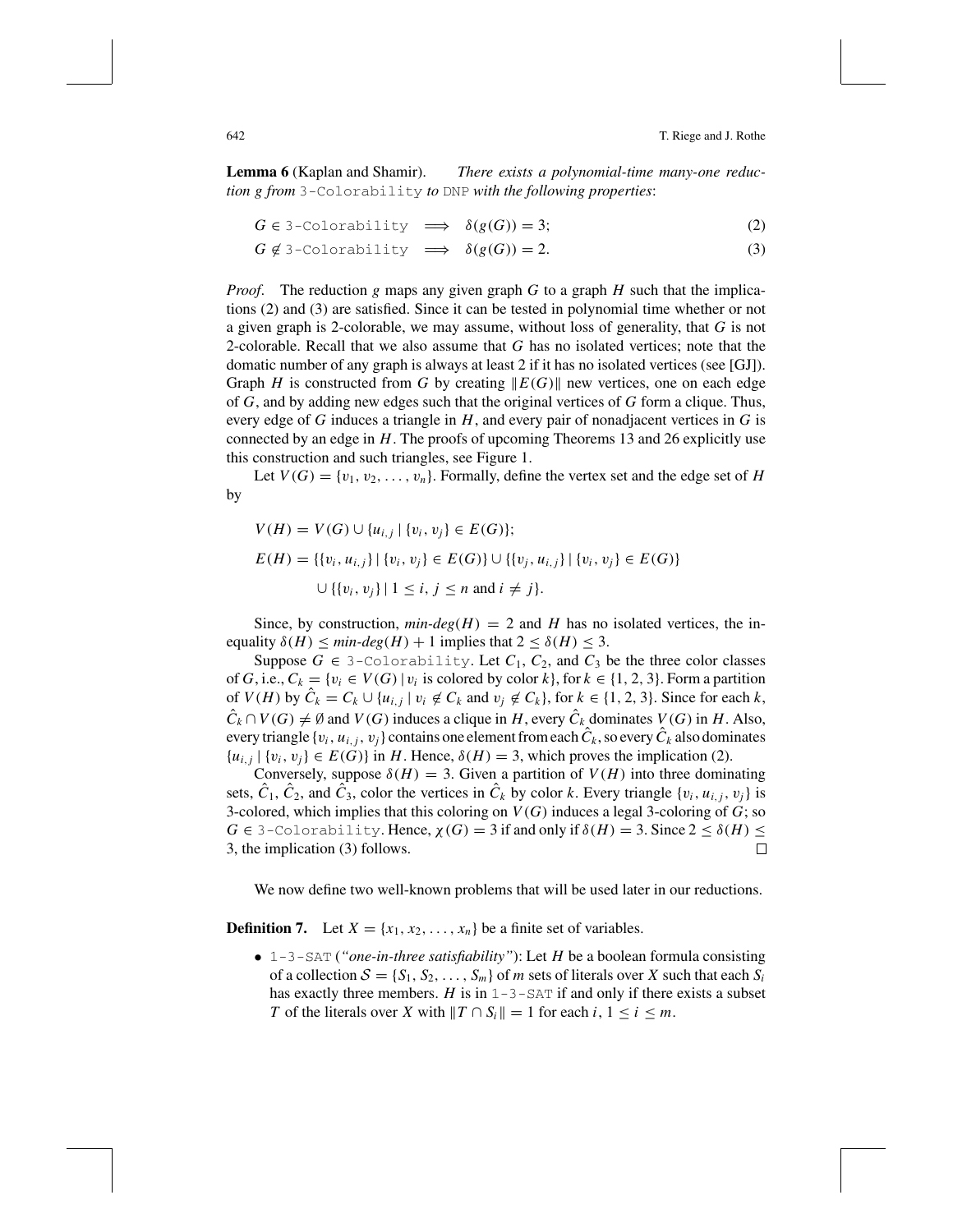• NAE-3-SAT (*"not-all-equal satisfiability"*): Let *H* be a boolean formula consisting of a collection  $C = \{c_1, c_2, \ldots, c_m\}$  of *m* clauses over *X* such that each  $c_i$ contains exactly three literals.  $H$  is in NAE-3-SAT if and only if there exists a truth assignment for  $X$  that satisfies all clauses in  $C$  and such that in none of the clauses, are all literals true.

Both problems were shown to be NP-complete by Schaefer [Sc]. Note that  $1-3-SAT$ remains NP-complete even if all literals are positive.

# **3. A General Framework for Dominating Set Problems**

Heggernes and Telle [HT] proposed a general, uniform approach to define graph problems by partitioning the vertex set of a graph into generalized dominating sets. Generalized dominating sets are parameterized by two sets of nonnegative integers,  $\sigma$  and  $\rho$ , which restrict the number of neighbors for each vertex in the partition. We adopt this approach in defining the exact versions of such generalized dominating set problems. Their computational complexity is studied in Section 4.

We now define the notions of  $(\sigma, \rho)$ -sets and  $(k, \sigma, \rho)$ -partitions introduced by Heggernes and Telle [HT].

**Definition 8** (Heggernes and Telle). Let *G* be a given graph, let  $\sigma \subseteq \mathbb{N}$  and  $\rho \subseteq \mathbb{N}$  be given sets, and let  $k \in \mathbb{N}^+$ .

- 1. A subset  $U \subseteq V(G)$  of the vertices of G is said to be a  $(\sigma, \rho)$ -set if and only if for each  $u \in U$ ,  $||N(u) \cap U|| \in \sigma$ , and for each  $u \notin U$ ,  $||N(u) \cap U|| \in \rho$ .
- 2. A  $(k, \sigma, \rho)$ -partition of G is a partition of  $V(G)$  into k pairwise disjoint subsets *V*<sub>1</sub>, *V*<sub>2</sub>, ..., *V*<sub>k</sub> such that *V*<sub>i</sub> is a  $(\sigma, \rho)$ -set for each *i*,  $1 \le i \le k$ .
- 3. Define the problem

 $(k, \sigma, \rho)$ -Partition =  ${G \mid G}$  is a graph that has a  $(k, \sigma, \rho)$ -partition.

Heggernes and Telle [HT] examined the  $(k, \sigma, \rho)$ -partitions of graphs for the parameters  $\sigma$  and  $\rho$  chosen among {0}, {1}, {0, 1}, N, and N<sup>+</sup>. In particular, they determined the precise cut-off points between tractability and intractability for these problems. That is, they determined the precise value of *k* for which the resulting  $(k, \sigma, \rho)$ -Partition problem is NP-complete, yet it can be decided in polynomial time whether or not a given graph has a  $(k - 1, \sigma, \rho)$ -partition. An overview of their (and previously known) results is given in Table 1.

For example,  $(3, N, N^+)$ -Partition is nothing other than the NP-complete domatic number problem: given a graph *G*, decide whether or not *G* can be partitioned into three dominating sets. In contrast,  $(2, N, N^+)$ -Partition is in P, and therefore the corresponding entry in Table 1 is 3 for  $\sigma = \mathbb{N}$  and  $\rho = \mathbb{N}^+$ . A value of  $\infty$  in Table 1 means that this problem is efficiently solvable for all values of k. The value of  $\rho = \{0\}$  is not considered, since all graphs have a  $(k, \sigma, \{0\})$ -partition if and only if they have the trivial partition into *k* disjoint ( $\sigma$ , {0})-sets  $V_1 = V(G)$  and  $V_i = \emptyset$ , for each  $i \in \{2, ..., k\}$ .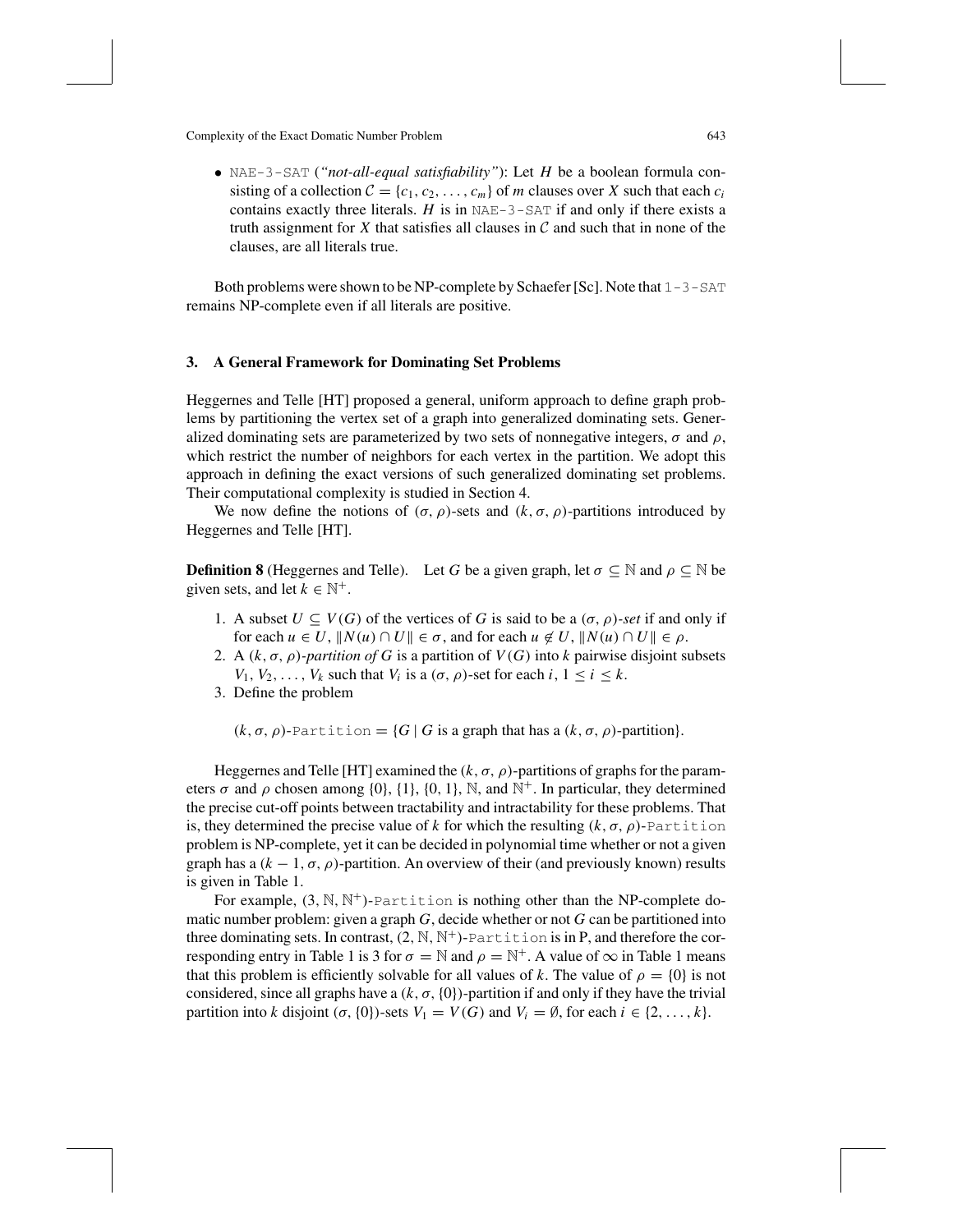### 644 T. Riege and J. Rothe

| $(k, \sigma, \rho)$ -Partition. |            |                |                |            |  |
|---------------------------------|------------|----------------|----------------|------------|--|
|                                 | $\rho$     |                |                |            |  |
| $\sigma$                        | N          | $\mathbb{N}^+$ | ${1}$          | ${0, 1}$   |  |
| N                               | $\infty^-$ | $3^{+}$        | 2              | $\infty^-$ |  |
| $\mathbb{N}^+$                  | $\infty^-$ | $2^{+}$        | $\overline{2}$ | $\infty^-$ |  |
| ${1}$                           | $2^{-}$    | $\overline{2}$ | 3              | $3-$       |  |
| ${0, 1}$                        | $2^{-}$    | 2              | 3              | $3^{-}$    |  |
| ${0}$                           | $3-$       | 3              |                | $4-$       |  |

**Table 1.** NP-completeness for the problems

**Definition 9.** Let  $\sigma$  and  $\rho$  be sets that are chosen among N, N<sup>+</sup>, {0}, {0, 1}, and {1}, and let  $k \in \mathbb{N}^+$ . We say that  $(k, \sigma, \rho)$ -Partition is a *minimum problem* if and only if (*k*, σ, ρ)-Partition ⊆ (*k* + 1, σ, ρ)-Partition for each *k* ≥ 1, and we say that (*k*, σ, ρ)-Partition is a *maximum problem* if and only if(*k* + 1, σ, ρ)-Partition ⊆ (*k*, σ, ρ)-Partition for each *k* ≥ 1.

The problems in Table 1 that are marked by a "+" are maximum problems, and the problems that are marked by a "−" are minimum problems in the above sense. These properties are stated in the following fact.

### **Fact 10.**

- 1. *For each*  $k \ge 1$ , *for each*  $σ ∈ \{N, N^+, \{0\}, \{0, 1\}, \{1\}\}\$ , *and for each*  $ρ ∈$  $\{N, \{0, 1\}\}\$ , *we have*  $(k, \sigma, \rho)$ -Partition  $\subset (k + 1, \sigma, \rho)$ -Partition.
- 2. *For each*  $k \geq 1$  *and for each*  $\sigma \in \{N, N^+\}$ , *we have*  $(k+1, \sigma, N^+)$ -Partition  $\subseteq$   $(k, \sigma, \mathbb{N}^+)$ -Partition.

*Proof.* To see that all  $(k, \sigma, \rho)$ -Partition problems with  $\rho = N$  are minimum problems, note that we obtain a  $(k + 1, \sigma, N)$ -partition from a  $(k, \sigma, N)$ -partition by simply adding the empty set  $V_{k+1} = \emptyset$ . The proof for the case  $\rho = \{0, 1\}$  is analogous.

To prove that the  $(k, \sigma, \rho)$ -Partition problems with  $\sigma \in \{N, N^+\}$  and  $\rho = N^+$  are maximum problems, note that once we have found a  $(k + 1, \sigma, \mathbb{N}^+)$ -partition into  $k + 1$ pairwise disjoint sets  $V_1, V_2, \ldots, V_{k+1}$ , the sets  $V_1, V_2, \ldots, V_{k-1}, \tilde{V}_k$  with  $\tilde{V}_k = V_k \cup V_{k+1}$ are a  $(k, \sigma, \mathbb{N}^+)$ -partition as well.  $\Box$ 

Observe that those problems in Table 1 that are marked neither by a "+" nor by a "−" are neither maximum nor minimum problems in the sense defined above. That is, we have neither (*k* + 1, σ, ρ)-Partition ⊆ (*k*, σ, ρ)-Partition nor (*k*, σ, ρ)-Partition  $\subset$   $(k + 1, \sigma, \rho)$ -Partition, since for each  $k > 1$ , there exist graphs *G* such that *G* is in  $(k, \sigma, \rho)$ -Partition but *G* is not in  $(\ell, \sigma, \rho)$ -Partition for any  $\ell \geq 1$  with  $\ell \neq k$ .

For example, consider  $(k, \{1\}, \{1\})$ -Partition. By definition, this problem contains all graphs *G* that can be partitioned into *k* subsets  $V_1, V_2, \ldots, V_k$  such that, for each *i*, if *v* ∈ *V<sub>i</sub>* then  $||N(v) ∩ V_i|| = 1$ , and if *v* ∉ *V<sub>i</sub>* then  $||N(v) ∩ V_i|| = 1$ . It follows that every graph in  $(k, \{1\}, \{1\})$ -Partition must be *k*-regular; that is, every vertex has de-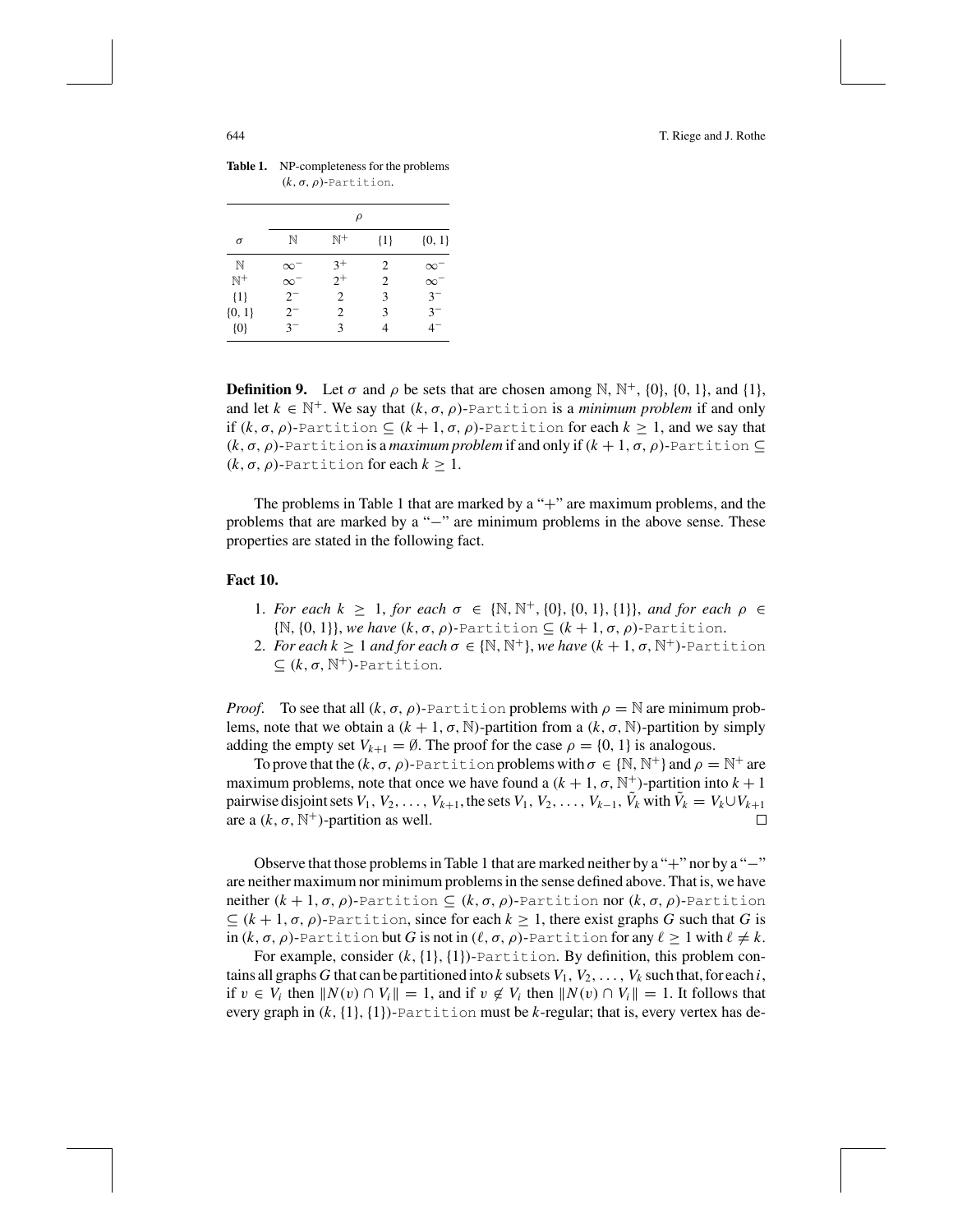gree *k*. Hence, for all  $k \geq 1$ ,  $(k, \{1\}, \{1\})$ -Partition and  $(k + 1, \{1\}, \{1\})$ -Partition are disjoint, so neither  $(k, \{1\}, \{1\})$ -Partition  $\subseteq (k+1, \{1\}, \{1\})$ -Partition nor (*k* + 1,{1},{1})-Partition ⊆ (*k*,{1},{1})-Partition.

In the case of  $(k, \{0\}, \mathbb{N}^+)$ -Partition, the complete graph  $K_n$  with *n* vertices is in  $(n, \{0\}, \mathbb{N}^+)$ -Partition but not in  $(k, \{0\}, \mathbb{N}^+)$ -Partition for any  $k \geq 1$  with  $k \neq n$ . Almost the same argument applies to the case  $\sigma = \mathbb{N}$  and  $\rho = \{1\}$ , except that now  $K_n$  is in  $(k, \mathbb{N}, \{1\})$ -Partition for  $k \in \{1, n\}$  but not in  $(\ell, \mathbb{N}, \{1\})$ -Partition for any  $\ell \geq 1$  with  $\ell \notin \{1, n\}$ . Similar arguments work in the other cases.

Therefore, when defining the exact versions of generalized dominating set problems, we confine ourselves to those  $(k, \sigma, \rho)$ -Partition problems that are minimum or maximum problems in the above sense. For a maximum problem, its exact version asks whether  $G \in (k, \sigma, \rho)$ -Partition but  $G \notin (k+1, \sigma, \rho)$ -Partition, and for a minimum problem, its exact version asks whether  $G \in (k, \sigma, \rho)$ -Partition but  $G \notin (k-1, \sigma, \rho)$ -Partition.

**Definition 11.** Let  $\sigma$  and  $\rho$  be sets that are chosen among N, N<sup>+</sup>, {0}, {0, 1}, and {1}, and let  $k \in \mathbb{N}^+$ . Define the *exact version of*  $(k, \sigma, \rho)$ -Partition by

```
Exact-(k, σ, ρ)-Partition
     =
         \int (k, \sigma, \rho)-Partition \cap \overline{(k-1, \sigma, \rho)}-Partition
         \Bigg\}\overline{\mathcal{L}}if k \ge 2 and (k, \sigma, \rho)-Partition
              is a minimum problem,
           (k, σ, ρ)-Partition ∩ (k + 1, σ, ρ)-Partition
              if k \geq 1 and (k, \sigma, \rho)-Partition
             is a maximum problem.
```
For example, the problem  $(k, \{0\}, \mathbb{N})$ -Partition is equal to the *k*-colorability problem, which is a minimization problem: given a graph *G*, find a partition into at most *k* color classes such that any two adjacent vertices belong to distinct color classes. In contrast,  $(k, \mathbb{N}, \mathbb{N}^+)$ -Partition is equal to DNP, the domatic number problem, which is a maximization problem.

Clearly, since  $(k, \sigma, \rho)$ -Partition is in NP, the problems defined in Definition 11 above are contained in DP. This fact is needed for the DP-completeness results in Section 4.

**Fact 12.** Let  $\sigma$  and  $\rho$  be sets that are chosen among N, N<sup>+</sup>, {0}, {0, 1}, and {1}, and *let*  $k \in \mathbb{N}^+$ *. Then* Exact- $(k, \sigma, \rho)$ -Partition *is in* DP.

### **4. Exact Generalized Dominating Set Problems**

## 4.1. *Overview of the Results*

In this section we prove DP-completeness for a number of problems defined in Section 3. Our results from Sections 4.2 and 4.3 are summarized in Table 2.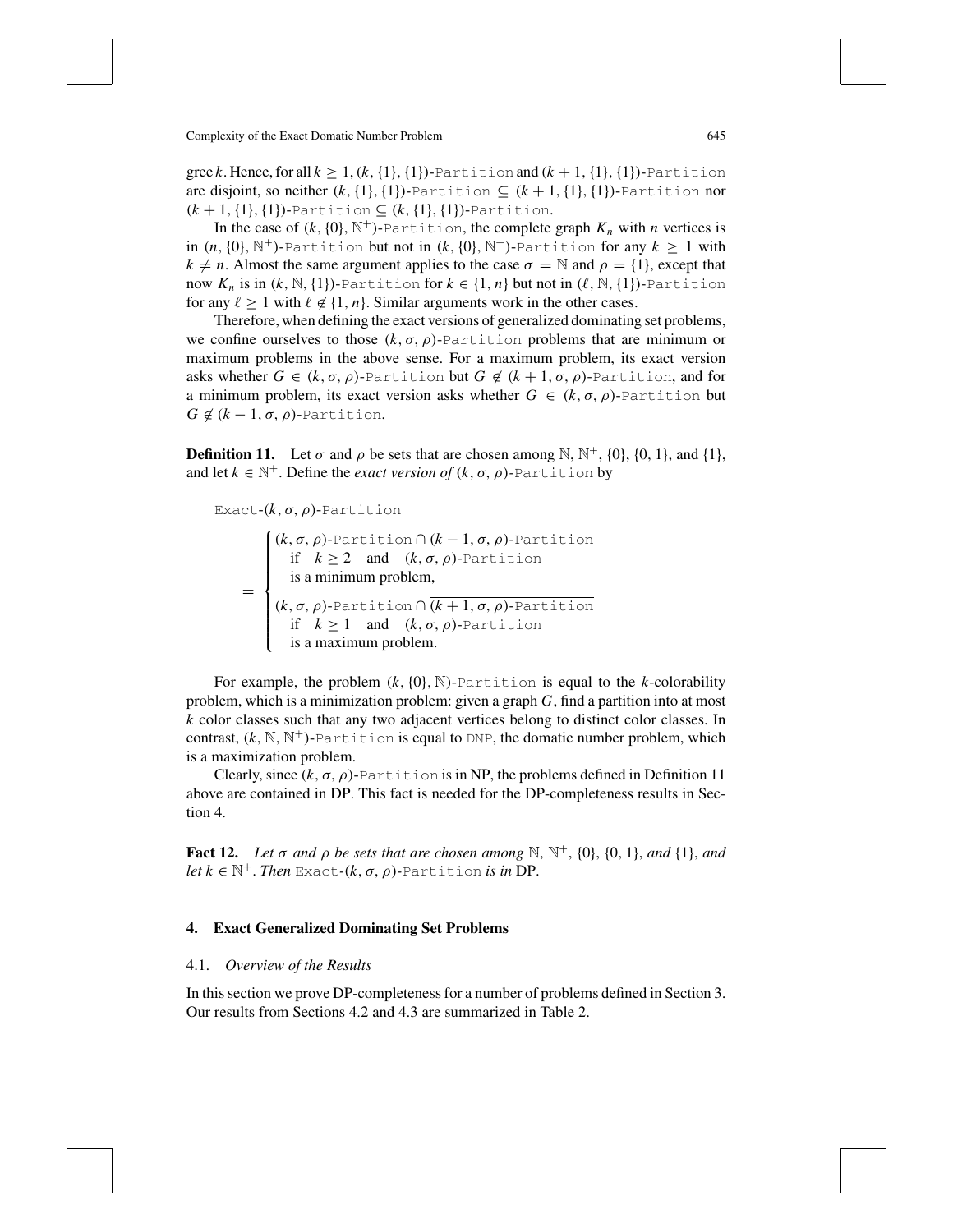### 646 T. Riege and J. Rothe

| Exact- $(k, \sigma, \rho)$ -Partition. |          |                |  |  |
|----------------------------------------|----------|----------------|--|--|
|                                        | $\rho$   |                |  |  |
| σ                                      | N        | $\mathbb{N}^+$ |  |  |
| N                                      | $\infty$ | $5^*$          |  |  |
| $\mathbb{N}^+$                         | $\infty$ | $3*$           |  |  |
| ${1}$                                  | $5^*$    |                |  |  |
| ${0, 1}$                               | $5*$     |                |  |  |
| $\{0\}$                                | 4        |                |  |  |

**Table 2.** DP-completeness for the problems Exact- $(k, \sigma, \rho)$ -Partition.

The numbers in Table 2 indicate the best DP-completeness results currently known for the exact versions of generalized dominating set problems, where the results from this paper are marked by an asterisk.<sup>1</sup> That is, they give the best value of  $k$  for which the problem Exact- $(k, \sigma, \rho)$ -Partition is known to be DP-complete. In some cases this value is not yet optimal. For example,  $\text{Exact-}(5, \mathbb{N}, \mathbb{N}^+)$ -Partition is known to be DP-complete and  $\text{Exact}$ -(2, N, N<sup>+</sup>)-Partition is known to be coNP-complete. What about Exact- $(3, \mathbb{N}, \mathbb{N}^+)$ -Partition and Exact- $(4, \mathbb{N}, \mathbb{N}^+)$ -Partition? Only the DP-completeness of  $Exact-(4, \{0\}, N)$ -Partition is known to be optimal [Ro].

The results stated in Table 2 can easily be extended to more general results involving slightly more general problems complete in the higher levels of the boolean hierarchy and in the class  $P_{\parallel}^{NP}$ , respectively. These results are presented in Sections 4.4 and 4.5.

# 4.2. *The Case*  $\rho = \mathbb{N}^+$

For  $\rho = \mathbb{N}^+$ , we consider the cases  $\sigma = \mathbb{N}$  and  $\sigma = \mathbb{N}^+$  only. The corresponding two problems are the only maximum problems in Table 1.

Recall that since  $(k, \mathbb{N}, \mathbb{N}^+)$ -Partition and  $(k, \mathbb{N}^+, \mathbb{N}^+)$ -Partition are maximum problems, their exact versions are defined as follows:

$$
\text{Exact-}(k, \sigma, \mathbb{N}^+)\text{-Partition} = \left\{ G \middle| \begin{array}{l} G \in (k, \sigma, \mathbb{N}^+) \text{-Partition and} \\ G \not\in (k+1, \sigma, \mathbb{N}^+) \text{-Partition} \end{array} \right\},
$$

where  $\sigma \in \{ \mathbb{N}, \mathbb{N}^+ \}.$ 

4.2.1. *The Case*  $\sigma = \mathbb{N}$  *and*  $\rho = \mathbb{N}^+$ . Recall that the problem  $(k, \mathbb{N}, \mathbb{N}^+)$ -Partition is equal to DNP, the domatic number problem. Consequently, its exact version Exact-  $(k, \mathbb{N}, \mathbb{N}^+)$ -Partition is just the problem Exact- $k$ -DNP.

**Theorem 13.** *For each i*  $\geq$  5, Exact-*i*-DNP *is* DP-*complete.* 

*Proof.* It is enough to prove the theorem for  $i = 5$ . By Fact 12, Exact-5-DNP is contained in DP. The proof that Exact-5-DNP is DP-hard draws on Lemma 4 with

<sup>&</sup>lt;sup>1</sup> Again, a value of  $\infty$  in Table 2 means that this problem is efficiently solvable for all values of *k*.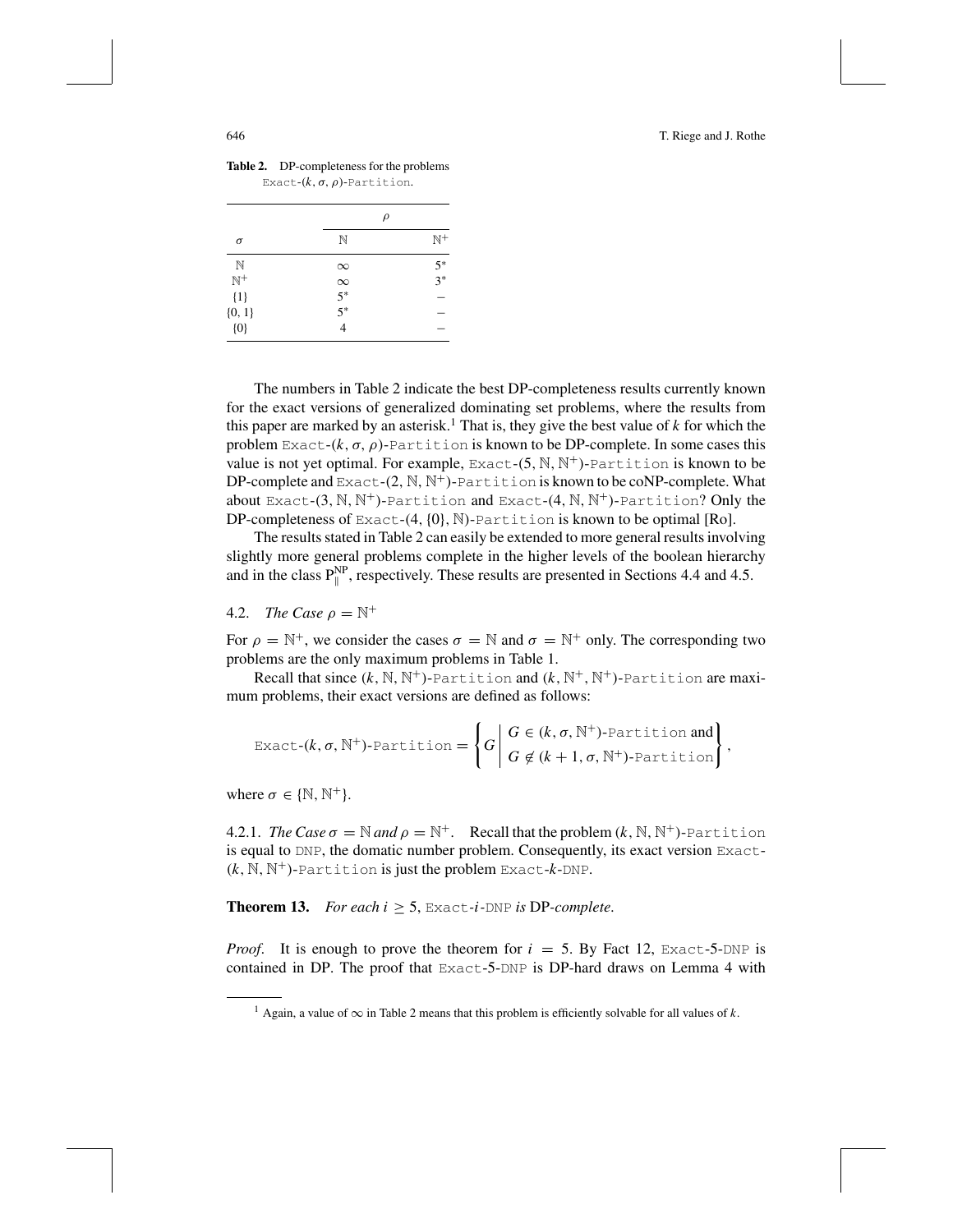$k = 1$  being fixed, with 3-Colorability being the NP-complete set *A*, and with Exact-5-DNP being the set *B* from this lemma.

Fix any two graphs,  $G_1$  and  $G_2$ , satisfying that if  $G_2$  is in 3-Colorability, then so is  $G_1$ . Without loss of generality, we assume that none of these two graphs is 2-colorable, nor does it contain isolated vertices. Moreover, we may assume that  $\chi(G_i) \leq 4$  for each  $j \in \{1, 2\}$ , without loss of generality, since the standard reduction from 3-SAT to 3-Colorability (see [GJ]) maps each satisfiable formula to a graph *G* with  $\chi(G) = 3$ , and it maps each unsatisfiable formula to a graph *G* with  $\chi(G) = 4$ .

We now define a polynomial-time computable function  $f$  that maps the graphs  $G_1$ and  $G_2$  to a graph  $H = f(G_1, G_2)$  such that the equivalence from Lemma 4 is satisfied. Applying the Lemma 6 reduction *g* from 3-Colorability to DNP, we obtain two graphs,  $H_1 = g(G_1)$  and  $H_2 = g(G_2)$ , each satisfying the implications from Lemma 6. Hence, both  $\delta(H_1)$  and  $\delta(H_2)$  are in {2, 3}, and  $\delta(H_2) = 3$  implies  $\delta(H_1) = 3$ . The graph *H* is constructed from the graphs  $H_1$  and  $H_2$  such that

$$
\delta(H) = \delta(H_1) + \delta(H_2),\tag{4}
$$

which implies that *f* satisfies (1) from Lemma 4:

- $G_1 \in$  3-Colorability and  $G_2 \notin$  3-Colorability  $\Leftrightarrow$   $\delta(H_1) = 3$  and  $\delta(H_2) = 2$  $\Leftrightarrow$   $\delta(H) = \delta(H_1) + \delta(H_2) = 5$ 
	- $\Leftrightarrow$   $f(G_1, G_2) = H \in$  Exact-5-DNP.

Applying Lemma 4 with  $k = 1$ , it follows that Exact-5-DNP is DP-complete.

We now prove (4). Note that the analogous property for the chromatic number (i.e.,  $\chi(H) = \chi(H_1) + \chi(H_2)$ ) is easy to achieve by simply joining the graphs  $H_1$ and  $H_2$  ([Wa1], see also [Ro]). However, for the domatic number, the construction is more complicated. Construct a gadget connecting  $H_1$  and  $H_2$  as follows. Recalling the construction from Lemma 6, for each edge  $\{v_i, v_j\}$ , a new vertex  $u_{i,j}$  and two new edges,  $\{v_i, u_{i,j}\}\$  and  $\{u_{i,j}, v_j\}$ , are created. Further edges are added such that the original vertices in *G* form a clique. Thus, every edge of *G* induces a triangle in  $H = g(G)$ , and every pair of nonadjacent vertices in  $G$  is connected by an edge in  $H$ . Let  $T_1$  with  $V(T_1) = \{v_q, u_{q,r}, v_r\}$  be any fixed triangle in  $H_1$ , and let  $T_2$  with  $V(T_2) = \{v_s, u_{s,t}, v_t\}$ be any fixed triangle in  $H_2$ . Connect  $T_1$  and  $T_2$  using the gadget shown in Figure 1, where  $a_1, a_2, \ldots, a_6$  are new vertices. Using pairwise disjoint copies of the gadget from Figure 1, connect each pair of triangles from  $H_1$  and  $H_2$  and call the resulting graph  $H$ . Note that *f* is polynomial-time computable.

Since  $deg(a_i) = 5$  for each gadget vertex  $a_i$ , we have  $\delta(H) \leq 6$ , regardless of whether the domatic numbers of  $H_1$  and  $H_2$  are 2 or 3. We now show that  $\delta(H) = \delta(H_1) +$  $\delta(H_2)$ . Let  $D_1, D_2, \ldots, D_{\delta(H_1)}$  be  $\delta(H_1)$  pairwise disjoint sets dominating  $H_1$ , and let  $D_{\delta(H_1)+1}, D_{\delta(H_1)+2}, \ldots, D_{\delta(H_1)+\delta(H_2)}$  be  $\delta(H_2)$  pairwise disjoint sets dominating  $H_2$ . Distinguish the following three cases.

*Case* 1:  $\delta(H_1) = \delta(H_2) = 3$ . Consider any fixed *D<sub>j</sub>*, where  $1 \le j \le 3$ . Since *D<sub>j</sub>* dominates  $H_1$ , every triangle  $T_1$  of  $H_1$  has exactly one vertex in  $D_j$ . Fix  $T_1$ , and suppose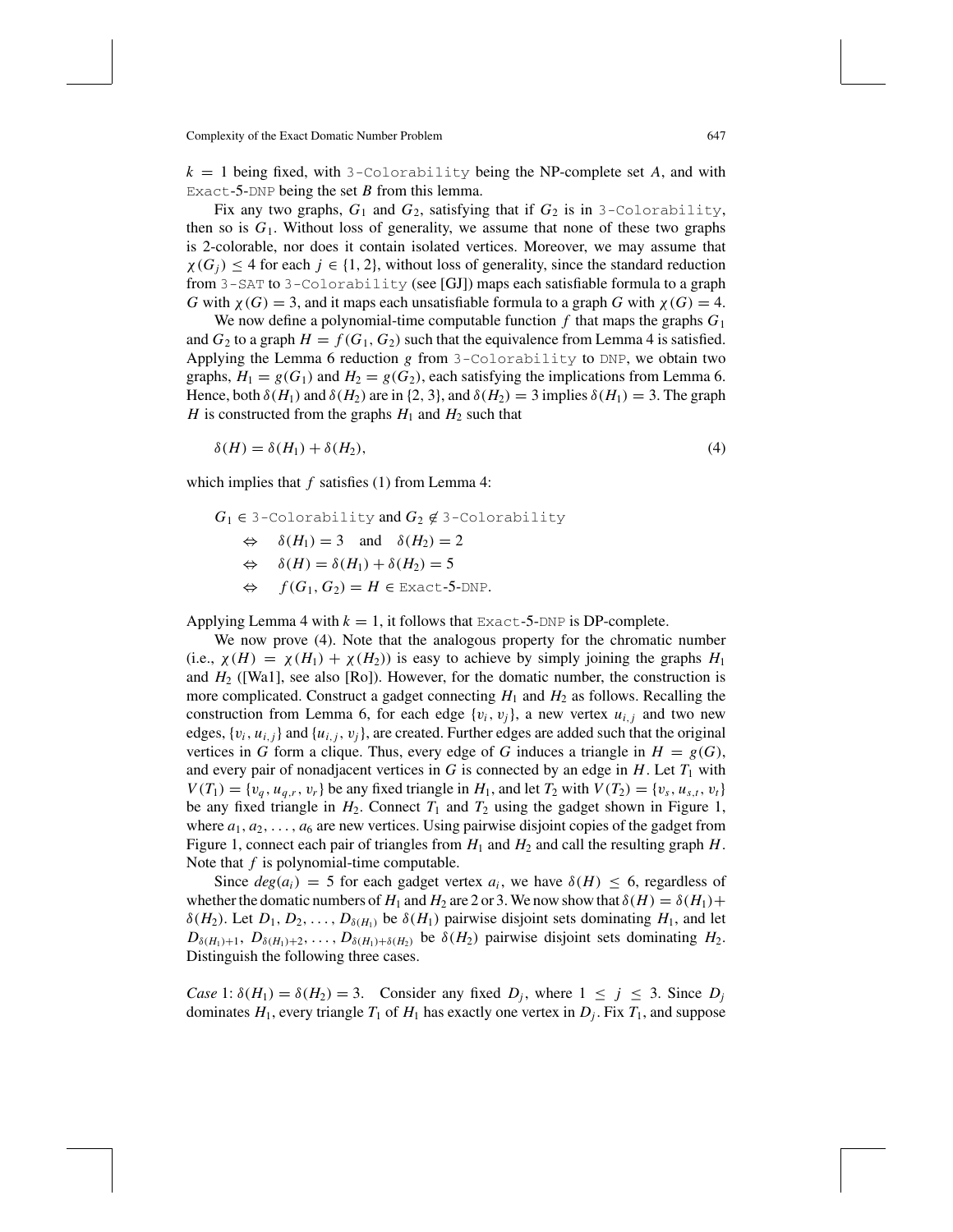648 T. Riege and J. Rothe



**Fig. 1.** Gadget connecting two triangles  $T_1$  and  $T_2$ .

 $V(T_1) = \{v_q, u_{q,r}, v_r\}$  and, say,  $V(T_1) \cap D_j = \{v_q\}$ ; the other cases are analogous. For each triangle  $T_2$  of  $H_2$ , say  $T_2$  with  $V(T_2) = \{v_s, u_{s,t}, v_t\}$ , let  $a_1^{T_2}, a_2^{T_2}, \ldots, a_6^{T_2}$  be the gadget vertices connecting  $T_1$  and  $T_2$  as in Figure 1. Note that exactly one of these gadget vertices,  $a_3^{\tau_2}$ , is not adjacent to  $v_q$ . For each triangle  $T_2$ , add the missing gadget vertex to  $D_j$ , and define  $\hat{D}_j = D_j \cup \{a_3^T \mid T_2 \text{ is a triangle of } H_2\}$ . Since every vertex of  $H_2$  is contained in some triangle  $T_2$  of  $H_2$  and since  $a_3^{T_2}$  is adjacent to each vertex in  $T_2$ ,  $\hat{D}_j$  dominates  $H_2$ . Also,  $\hat{D}_j \supseteq D_j$  dominates  $H_1$ , and since  $v_q$  is adjacent to each  $a_i^{T_2}$ except  $a_3^{\mathcal{T}_2}$  for each triangle  $\mathcal{T}_2$  of  $H_2$ ,  $\hat{D}_j$  dominates every gadget vertex of *H*. Hence,  $\hat{D}_j$  dominates *H*. By a symmetric argument, every set  $D_j$ , where  $4 \leq j \leq 6$ , dominating  $H_2$  can be extended to a set  $\hat{D}_i$  dominating the entire graph *H*. By construction, the sets  $D_j$  with  $1 \le j \le 6$  are pairwise disjoint. Hence,  $\delta(H) = 6 = \delta(H_1) + \delta(H_2)$ .

*Case* 2:  $\delta(H_1) = 3$  *and*  $\delta(H_2) = 2$ . As in Case 1, we can add appropriate gadget vertices to the five given sets  $D_1, D_2, \ldots, D_5$  to obtain five pairwise disjoint sets  $D_1, D_2, \ldots, D_5$  such that each  $D_i$  dominates the entire graph *H*. It follows that  $5 \leq$  $\delta(H) \leq 6$ . It remains to show that  $\delta(H) \neq 6$ . For a contradiction, suppose that  $\delta(H) = 6$ . Look at Figure 1 showing the gadget between any two triangles  $T_1$  and  $T_2$  belonging to  $H_1$  and  $H_2$ , respectively. Fix  $T_1$  with  $V(T_1) = \{v_q, u_{q,r}, v_r\}$ . The only way (except for renaming the dominating sets) to partition the graph *H* into six dominating sets, say  $E_1, E_2, \ldots, E_6$ , is to assign to the sets  $E_i$  the vertices of  $T_1$ , of  $H_2$ , and of the gadgets connected with  $T_1$  as follows:

- $E_1$  contains  $v_q$  and the set  $\{a_3^{T_2} \mid T_2 \text{ is a triangle in } H_2\},\$
- $E_2$  contains  $u_{q,r}$  and the set  $\{a_2^{T_2} \mid T_2 \text{ is a triangle in } H_2\},\$
- $E_3$  contains  $v_r$  and the set  $\{a_1^{T_2} \mid T_2 \text{ is a triangle in } H_2\},\$
- $E_4$  contains  $v_s \in T_2$ , for each triangle  $T_2$  of  $H_2$ , and the set  ${a_6^{T_2} | T_2 \text{ is a triangle in } H_2},$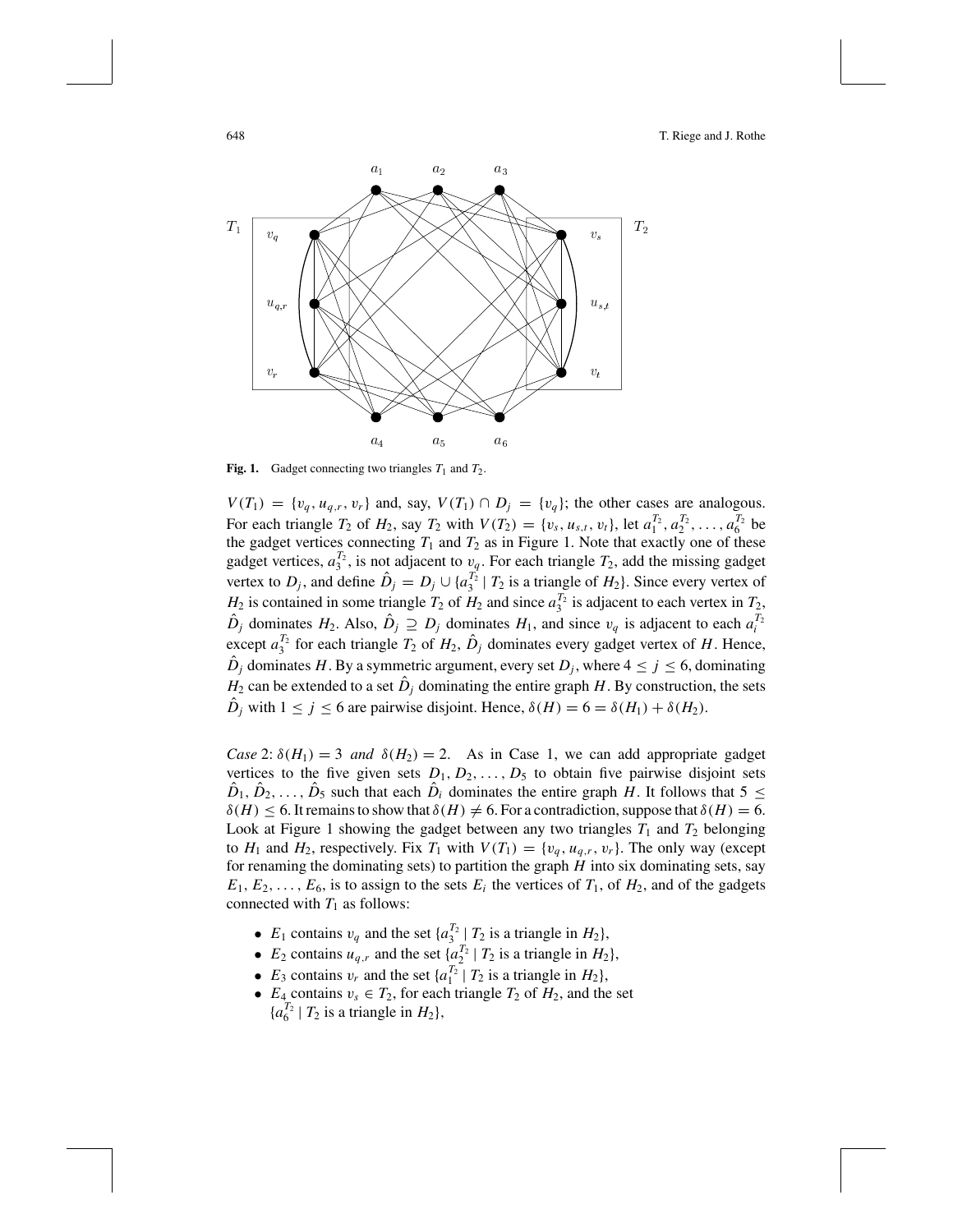- $E_5$  contains  $u_{s,t} \in T_2$ , for each triangle  $T_2$  of  $H_2$ , and the set  ${a_5^{T_2} \mid T_2 \text{ is a triangle in } H_2},$
- $E_6$  contains  $v_t \in T_2$ , for each triangle  $T_2$  of  $H_2$ , and the set  ${a_4^{T_2} \mid T_2 \text{ is a triangle in } H_2}.$

Hence, all vertices from  $H_2$  must be assigned to the three dominating sets  $E_4$ ,  $E_5$ , and  $E_6$ , which induces a partition of  $H_2$  into three dominating sets. This contradicts the case assumption that  $\delta(H_2) = 2$ . Hence,  $\delta(H) = 5 = \delta(H_1) + \delta(H_2)$ .

*Case* 3:  $\delta(H_1) = \delta(H_2) = 2$ . As in the previous two cases, we can add appropriate gadget vertices to the four given sets  $D_1$ ,  $D_2$ ,  $D_3$ , and  $D_4$  to obtain a partition of  $V(H)$ into four sets  $\hat{D}_1$ ,  $\hat{D}_2$ ,  $\hat{D}_3$ , and  $\hat{D}_4$  such that each  $\hat{D}_i$  dominates the entire graph *H*. It follows that  $4 \leq \delta(H) \leq 6$ . By the same arguments as in Case 2,  $\delta(H) \neq 6$ . It remains to show that  $\delta(H) \neq 5$ . For a contradiction, suppose that  $\delta(H) = 5$ . Look at Figure 1 showing the gadget between any two triangles  $T_1$  and  $T_2$  belonging to  $H_1$ and  $H_2$ , respectively. Suppose *H* is partitioned into five dominating sets  $E_1, E_2, \ldots, E_5$ .

First, we show that neither  $T_1$  nor  $T_2$  can have two vertices belonging to the same dominating set. Suppose otherwise, and let, for example, v*<sup>q</sup>* and *uq*,*<sup>r</sup>* both be in *E*1, and let  $v_r$  be in  $E_2$ ; all other cases are treated analogously. This implies that the vertices  $v_s$ ,  $u_{s,t}$ , and  $v_t$  in  $T_2$  must be assigned to the other three dominating sets,  $E_3$ ,  $E_4$ , and  $E_5$ , since otherwise one of the sets  $E_i$  would not dominate all gadget vertices  $a_j$ ,  $1 \le j \le 6$ . Since  $T_1$  is connected with each triangle of  $H_2$  via some gadget, the same argument shows that  $V(H_2)$  can be partitioned into three dominating sets, which contradicts the assumption that  $\delta(H_2) = 2$ .

Hence, the vertices of  $T_1$  are assigned to three different dominating sets, say  $E_1$ ,  $E_2$ , and  $E_3$ . Then every triangle  $T_2$  of  $H_2$  must have one of its vertices in  $E_4$ , one in  $E_5$ , and one in either one of  $E_1$ ,  $E_2$ , and  $E_3$ . Again, this induces a partition of  $H_2$  into three dominating sets, which contradicts the assumption that  $\delta(H_2) = 2$ . It follows that  $\delta(H) \neq 5$ , so  $\delta(H) = 4 = \delta(H_1) + \delta(H_2)$ .

By construction,  $\delta(H_2) = 3$  implies  $\delta(H_1) = 3$ , and thus the case " $\delta(H_1) = 2$  and  $\delta(H_2) = 3$ " cannot occur. The case distinction is complete, which proves (4) and the theorem. Е

In contrast to Theorem 13, Exact-2-DNP is in coNP (and even coNP-complete) and thus cannot be DP-complete unless the boolean hierarchy over NP collapses.

**Theorem 14.** Exact*-*2*-*DNP *is* coNP*-complete*.

*Proof*. The problem Exact-2-DNP can be written as

Exact-2-DNP =  ${G | \delta(G) \leq 2} \cap {G | \delta(G) \geq 2}.$ 

Since every graph without isolated vertices has a domatic number of at least 2 (see [GJ]), the set  $\{G \mid \delta(G) \geq 2\}$  is in P. On the other hand, the set  $\{G \mid \delta(G) \leq 2\}$  is in coNP, so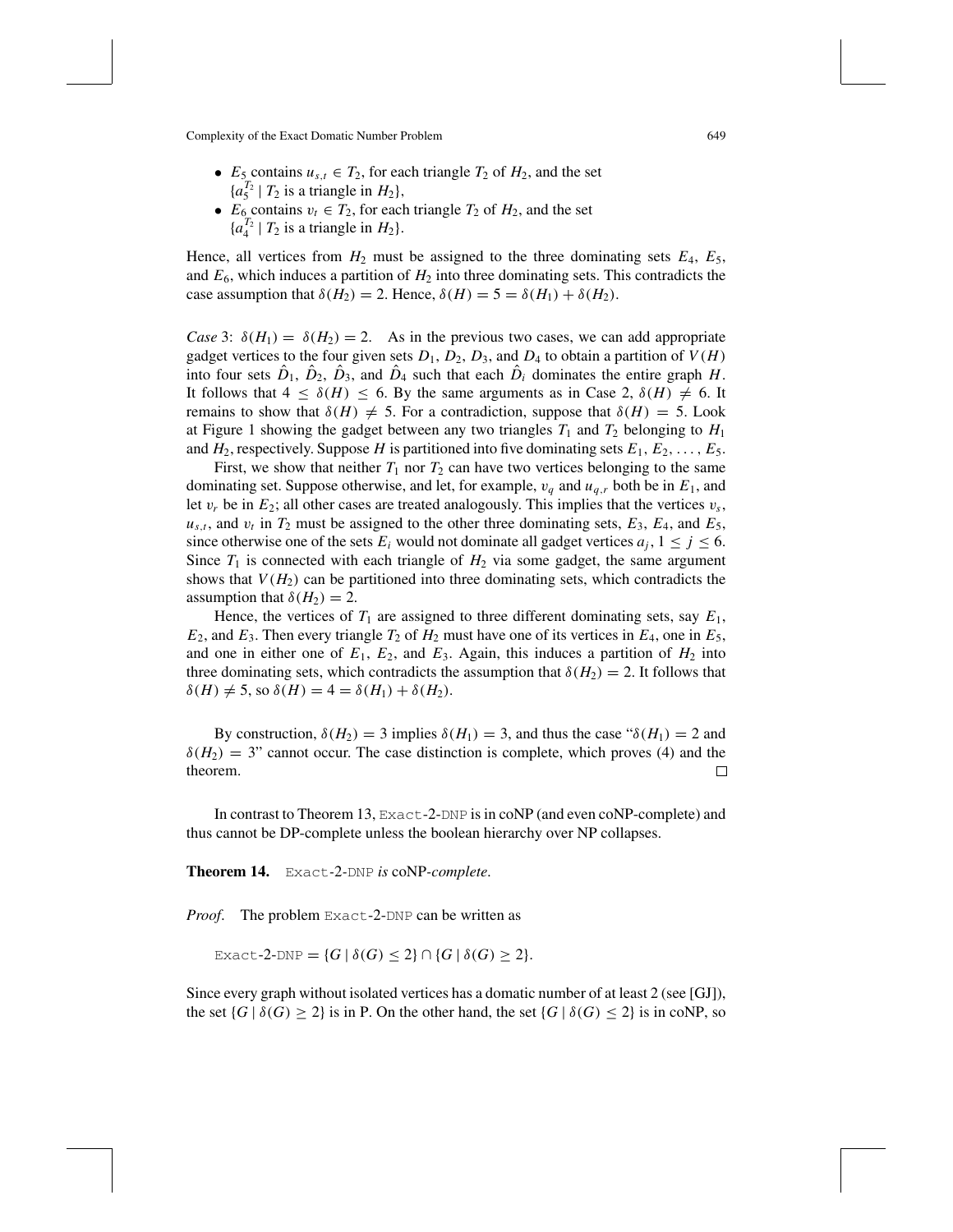Exact-2-DNP is also in coNP. Note that the coNP-hardness of Exact-2-DNP follows immediately via the Lemma 6 reduction *g* from 3-Colorability to DNP. 囗

4.2.2. The Case 
$$
\sigma = \mathbb{N}^+
$$
 and  $\rho = \mathbb{N}^+$ 

**Definition 15.** For every graph *G*, define the maximum value *k* for which *G* has a  $(k, \mathbb{N}^+, \mathbb{N}^+)$ -partition as follows:

 $\gamma(G) = \max\{k \in \mathbb{N}^+ \mid G \in (k, \mathbb{N}^+, \mathbb{N}^+)\text{-Partition}\}.$ 

# **Theorem 16.** *For each i*  $\geq$  3, Exact- $(i, \mathbb{N}^+, \mathbb{N}^+)$ -Partition *is* DP-*complete*.

*Proof.* Again, it is enough to prove the theorem for the case  $i = 3$ . By Fact 12, Exact- $(3, \mathbb{N}^+, \mathbb{N}^+)$ -Partition is contained in DP. We now prove that the problem is DP-hard.

Heggernes and Telle [HT] presented a reduction from the problem NAE-3-SAT to the problem  $(2, \mathbb{N}^+, \mathbb{N}^+)$ -Partition to prove the latter problem NP-complete. We modify their reduction as follows. Let two boolean formulas  $H_1 = (X, \tilde{C})$  and  $H_2 = (Y, D)$  be given, with disjoint variable sets,  $X = \{x_1, x_2, \ldots, x_n\}$  and  $Y =$  $\{y_1, y_2, \ldots, y_r\}$ , and with disjoint clause sets,  $\hat{C} = \{c_1, c_2, \ldots, c_m\}$  and  $\hat{D} = \{d_1, d_2, \ldots, d_m\}$  $\dots$ ,  $d_s$ . If the variable sets consist of less than two variables, we put additional variables into the sets. Moreover, we may assume, without loss of generality, that every literal appears in at least one clause, since otherwise we can easily alter the given formulas *H*<sup>1</sup> and  $H_2$ , without changing membership in NAE-3-SAT, so that they are of this form.

For any clause  $c = (x \vee y \vee z)$ , define  $\check{c} = (\overline{x} \vee \overline{y} \vee \overline{z})$ , where  $\overline{x}$ ,  $\overline{y}$ , and  $\overline{z}$ , respectively, denotes the negation of the literal *x*, *y*, and *z*. Define  $\dot{C} = {\lbrace \v{c}_1, \v{c}_2, \ldots, \v{c}_m \rbrace}$ and  $\check{D} = \{\check{d}_1, \check{d}_2, \ldots, \check{d}_s\}$ , and define  $C = \hat{C} \cup \check{C}$  and  $D = \hat{D} \cup \check{D}$ . Note that due to the not-all-equal property, we have

$$
(X, C) \in \text{NAE-3-SAT} \Leftrightarrow (X, \hat{C}) \in \text{NAE-3-SAT}
$$
  
 $\Leftrightarrow (X, \check{C}) \in \text{NAE-3-SAT}$ 

and

$$
(Y, D) \in \text{NAE-3-SAT} \Leftrightarrow (Y, \hat{D}) \in \text{NAE-3-SAT}
$$
  
 $\Leftrightarrow (Y, \check{D}) \in \text{NAE-3-SAT}.$ 

We apply Lemma 4 with  $k = 1$  being fixed, with  $NAE-3-SAT$  being the NPcomplete problem *A*, and with Exact-(3,  $\mathbb{N}^+$ ,  $\mathbb{N}^+$ )-Partition being the set *B* from this lemma. Let *H*<sub>1</sub> and *H*<sub>2</sub> be such that  $H_2 \in \text{NAE-3-SAT}$  implies  $H_1 \in \text{NAE-3-SAT}$ . Our polynomial-time reduction *f* transforms  $H_1$  and  $H_2$  into a graph  $G = f(H_1, H_2)$ with the property

$$
(H_1 \in \text{NAE-3-SAT} \land H_2 \notin \text{NAE-3-SAT}) \quad \Leftrightarrow \quad \gamma(G) = 3. \tag{5}
$$

The reduction f is defined as follows. For  $H_1$ , we create an 8-clique  $A_8$  with vertices  $a_1, a_2, \ldots, a_8$ . We do the same for  $H_2$ , creating an 8-clique  $B_8$  with vertices  $b_1, b_2, \ldots, b_8$ .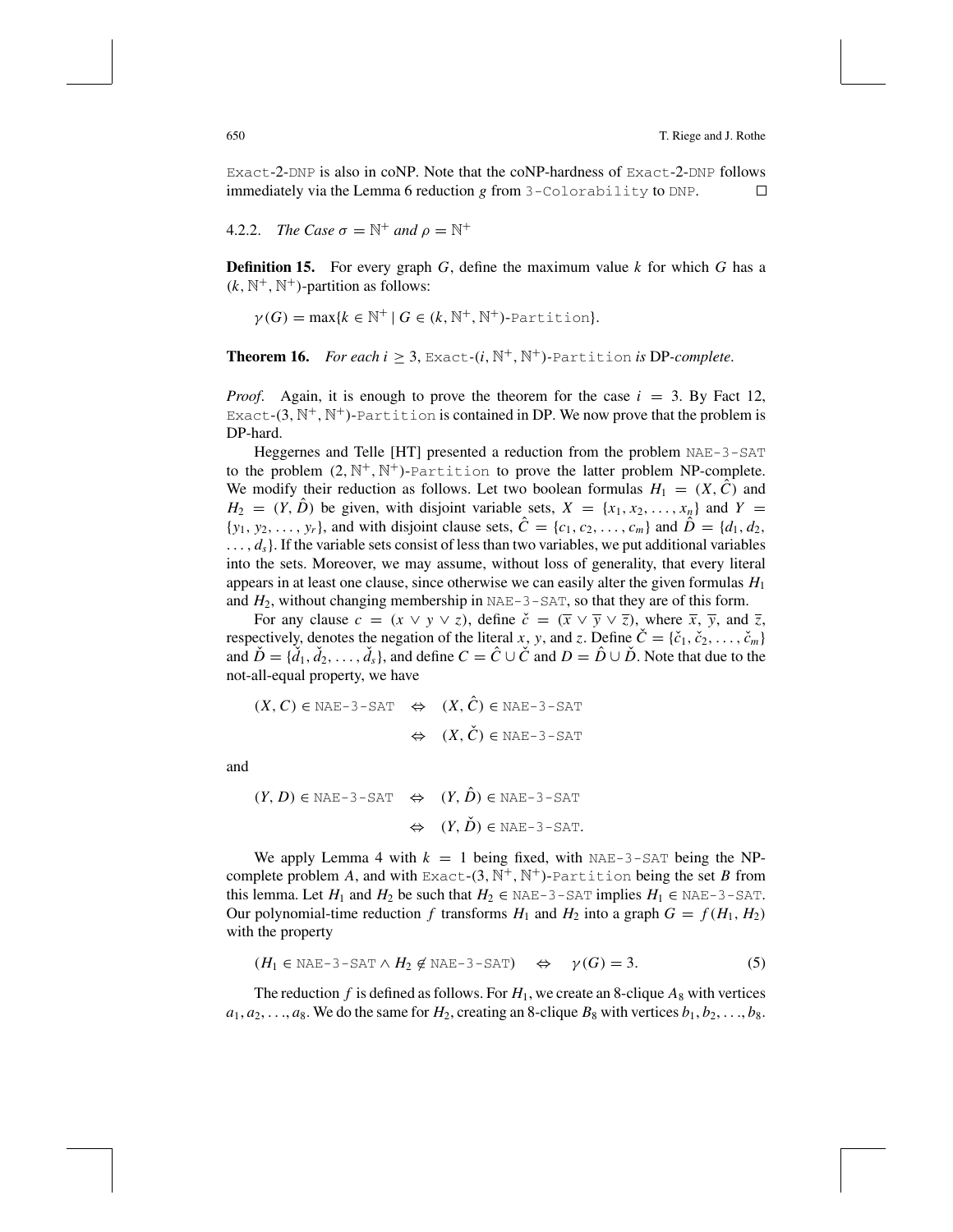

**Fig. 2.** Exact- $(3, \mathbb{N}^+, \mathbb{N}^+)$ -Partition is DP-complete: graph  $G = f(H_1, H_2)$ .

For each *i* with  $1 \le i \le n$ , we create two vertices,  $x_i$  and  $\overline{x}_i$ , for the variable  $x_i$ . For each *j* with  $1 \le j \le r$ , we create two vertices,  $y_j$  and  $\overline{y}_i$ , for the variable  $y_j$ . Every vertex  $x_i$ and  $\overline{x}_i$  is connected to both  $a_1$  and  $a_2$ , and every vertex  $y_j$  and  $\overline{y}_i$  is connected to both  $b_1$  and  $b_2$ . For each pair of variables  $\{x_i, y_j\}$ , we create one vertex  $u_{i,j}$  that is connected to the four vertices  $x_i$ ,  $\overline{x}_i$ ,  $y_j$ , and  $\overline{y}_i$ . Finally, for each clause  $c_i \in C$  and  $d_j \in D$  with  $1 \le i \le m$  and  $1 \le j \le s$ , we create the two vertices  $c_i$  and  $d_j$ . Each such clause vertex is connected to the vertices representing the literals in that clause. Additionally, every vertex  $c_i$  is connected to both  $a_1$  and  $a_2$ , and every vertex  $d_i$  is connected to both  $b_1$ and  $b_2$ . This completes the construction of the graph  $G = f(H_1, H_2)$ .

Figure 2 shows the graph *G* resulting from the reduction *f* applied to the two formulas

$$
H_1 = (x_1 \vee \overline{x}_2 \vee x_3) \wedge (\overline{x}_1 \vee x_2 \vee x_3) \text{ and}
$$
  

$$
H_2 = (y_1 \vee y_2 \vee y_3) \wedge (\overline{y}_1 \vee \overline{y}_2 \vee \overline{y}_3).
$$

Note that  $\gamma(G) \leq 4$ , since the degree of each  $u_{i,j}$  is four. We have three cases to distinguish.

*Case* 1:  $H_1 \in \text{NAE-3-SAT}$  *and*  $H_2 \in \text{NAE-3-SAT}$ . Let *t* be a truth assignment satisfying  $H_1$ , and let  $\tilde{t}$  be a truth assignment satisfying  $H_2$ . We can partition *G* into four  $(N^+$ ,  $N^+$ )-sets  $V_1$ ,  $V_2$ ,  $V_3$ , and  $V_4$  as follows:

$$
V_1 = \hat{C} \cup \check{C} \cup \{a_5, a_6\} \cup \{b_1, b_3\} \cup \{x \mid x \text{ is a literal over } X \text{ and } t(x) = \text{true}\},
$$
  
\n
$$
V_2 = \{u_{i,j} \mid (1 \le i \le n - 1 \land j = 1) \lor (i = n \land 2 \le j \le r)\} \cup \{a_7, a_8\} \cup \{b_2, b_4\}
$$
  
\n
$$
\cup \{x \mid x \text{ is a literal over } X \text{ and } t(x) = \text{false}\},
$$
  
\n
$$
V_3 = \hat{D} \cup \check{D} \cup \{a_1, a_3\} \cup \{b_5, b_6\} \cup \{y \mid y \text{ is a literal over } Y \text{ and } \tilde{t}(y) = \text{true}\},
$$

*V*<sub>4</sub> = { $u_{i,j}$  | ( $i = n \land j = r$ ) ∨ (1 ≤  $i ≤ n - 1 \land 2 ≤ j ≤ r$ )}∪ { $a_2, a_4$ }∪ { $b_7, b_8$ } ∪ {*y* | *y* is a literal over *Y* and  $\tilde{t}(y) = \text{false}$ }.

Thus,  $\gamma(G) \geq 4$ . Since  $\gamma(G) \leq 4$ , it follows that  $\gamma(G) = 4$  in this case.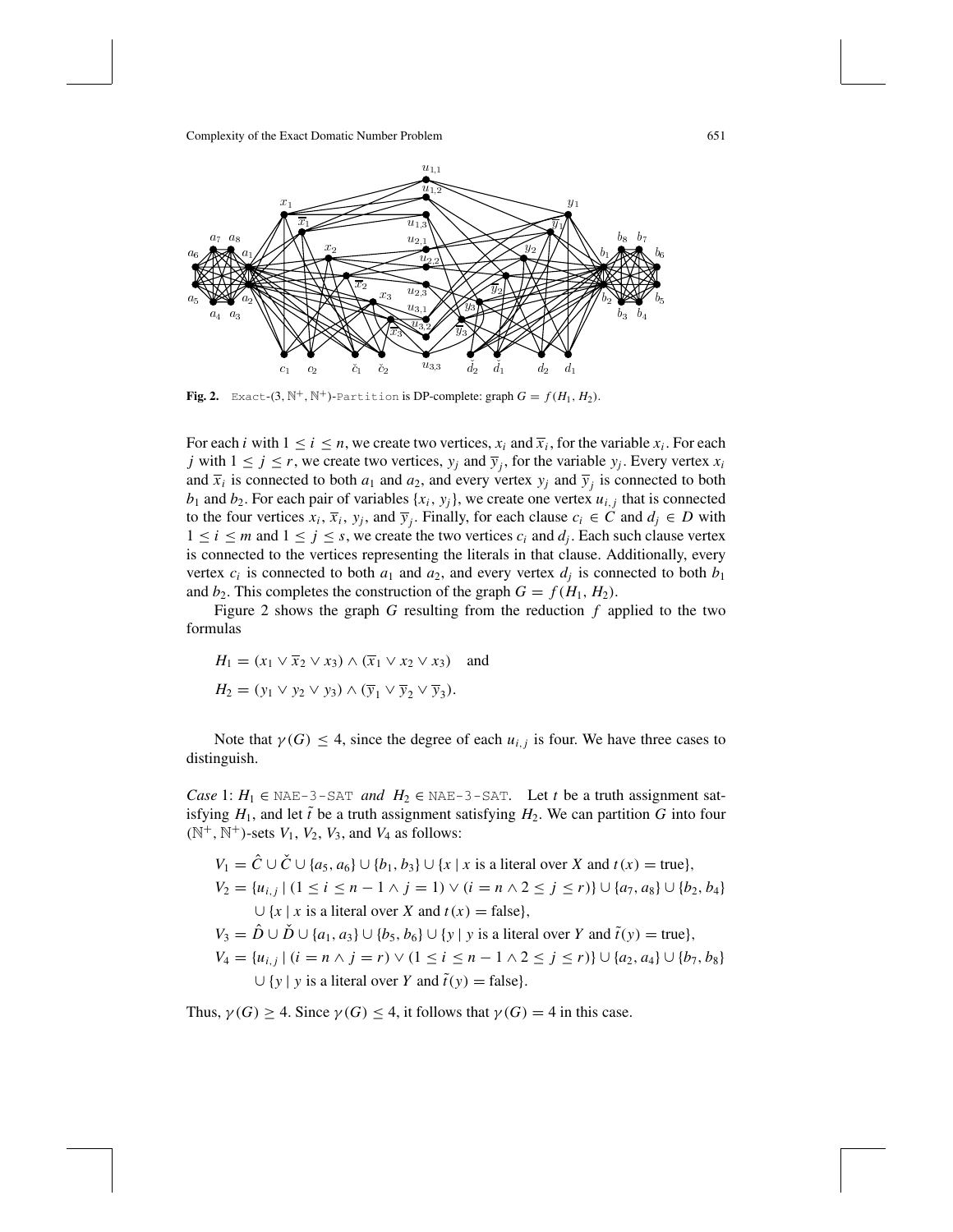*Case* 2:  $H_1 \in \text{NAE-3-SAT}$  *and*  $H_2 \notin \text{NAE-3-SAT}$ . Let *t* be a truth assignment satisfying  $H_1$ . We can partition G into three  $(\mathbb{N}^+, \mathbb{N}^+)$ -sets  $V_1$ ,  $V_2$ , and  $V_3$  as follows:

$$
V_1 = \hat{C} \cup \check{C} \cup \{a_5, a_6\} \cup \{b_1, b_3\} \cup \{x \mid x \text{ is a literal over } X \text{ and } t(x) = \text{true}\},
$$
  
\n
$$
V_2 = \{u_{i,j} \mid 1 \le i \le n \land 1 \le j \le r\} \cup \{a_7, a_8\} \cup \{b_2, b_4\}
$$
  
\n
$$
\cup \{x \mid x \text{ is a literal over } X \text{ and } t(x) = \text{false}\},
$$
  
\n
$$
V_3 = \hat{D} \cup \check{D} \cup \{a_1, a_2, a_3, a_4\} \cup \{b_5, b_6, b_7, b_8\} \cup \{y \mid y \text{ is a literal over } Y\}.
$$

Thus,  $3 \le \gamma(G) \le 4$ . For a contradiction, suppose that  $\gamma(G) = 4$ , with a partition of G into four  $(N^+, N^+)$ -sets, say  $U_1, U_2, U_3$ , and  $U_4$ . Vertex  $u_{1,1}$  is adjacent to exactly four vertices, namely to  $x_1$ ,  $\overline{x}_1$ ,  $y_1$  and  $\overline{y}_1$ . These four vertices must then be in four distinct sets of the partition. Without loss of generality, suppose that  $x_1 \in U_1$ ,  $\overline{x}_1 \in U_2$ ,  $y_1 \in U_3$ , and  $\overline{y}_1 \in U_4$ . For each *j* with  $2 \le j \le r$ , the vertices  $y_j$  and  $\overline{y}_j$  are connected to  $x_1$  and  $\overline{x}_1$  via vertex  $u_{1,j}$ , so it follows that either  $y_j \in U_3$  and  $\overline{y}_j \in U_4$ , or  $y_j \in U_4$  and  $\overline{y}_j \in U_3$ .

Every clause vertex  $d_i$ ,  $1 \leq j \leq r$ , is connected only to the vertices representing its literals and to the vertices  $b_1$  and  $b_2$ , which therefore must be in the sets  $U_1$  and  $U_2$ , respectively. Thus, every clause vertex  $d_i$  is connected to at least one literal vertex in  $U_3$ and to at least one literal vertex in  $U_4$ . This describes a valid truth assignment for  $H_2$  in the not-all-equal sense. This is a contradiction to the case assumption  $H_2 \notin \text{NAE-3-SAT}$ .

*Case* 3:  $H_1 \notin \text{NAE-3-SAT}$  *and*  $H_2 \notin \text{NAE-3-SAT}$ . A valid partition of *G* into two  $(N^+$ ,  $N^+$ )-sets is

$$
V_1 = \{u_{i,j} \mid 1 \le i \le n \land 1 \le j \le r\} \cup \{x_i \mid 1 \le i \le n\} \cup \{y_j \mid 1 \le j \le r\}
$$
  

$$
\cup \{a_1, a_3, a_5, a_7\} \cup \{b_1, b_3, b_5, b_7\},\
$$
  

$$
V_2 = \hat{C} \cup \check{C} \cup \hat{D} \cup \check{D} \cup \{\overline{x}_i \mid 1 \le i \le n\} \cup \{\overline{y}_j \mid 1 \le j \le r\}
$$
  

$$
\cup \{a_2, a_4, a_6, a_7\} \cup \{b_2, b_4, b_6, b_8\}.
$$

Thus,  $2 \le \gamma(G) \le 4$ . By the same argument as in Case 2,  $\gamma(G) \ne 4$ . For a contradiction, suppose that  $\gamma(G) = 3$ , with a partition of *G* into three ( $\mathbb{N}^+$ ,  $\mathbb{N}^+$ )-sets, say  $U_1, U_2$ , and  $U_3$ . Without loss of generality, assume that  $x_1$  and  $\overline{x}_1$  belong to distinct  $U_i$  sets,<sup>2</sup> say  $x_1 \in U_1$ and  $\overline{x}_1 \in U_2$ .

It follows that for each *j* with  $1 \le j \le r$ , at least one of  $y_i$  or  $\overline{y}_i$  has to be in  $U_3$ . If both vertices are in  $U_3$ , then we have

$$
(\forall i: 1 \le i \le n) \text{ [either } x_i \in U_1 \text{ and } \overline{x}_i \in U_2 \text{, or } x_i \in U_2 \text{ and } \overline{x}_i \in U_1 \text{]}.
$$
 (6)

Since  $H_1 \notin \text{NAE-3-SAT}$ , for each truth assignment *t* for  $H_1$ , there exists a clause  $c_i \in \hat{C}$ such that  $c_i = (x \lor y \lor z)$  and the literals x, y, and z are either simultaneously true or simultaneously false under *t*. Note that for the corresponding clause  $\check{c}_i \in \check{C}$ , which contains the negations of *x*, *y*, and *z*, the truth value of its literals is flipped under *t*. That is,  $t(\overline{x}) = 1 - t(x)$ ,  $t(\overline{y}) = 1 - t(y)$ , and  $t(\overline{z}) = 1 - t(z)$ . Since the corresponding clause

<sup>&</sup>lt;sup>2</sup> If  $x_1$  and  $\overline{x_1}$  both belong to the same set  $U_i$ , then each  $y_i$  and  $\overline{y_i}$  must belong to distinct sets  $U_k$  and  $U_\ell$ ,  $k \neq \ell$ , since  $u_{1,j}$  is connected with  $x_1, \overline{x}_1, y_j$ , and  $\overline{y}_j$ . Thus, a symmetric argument works for  $y_j$  and  $\overline{y}_j$  in this case.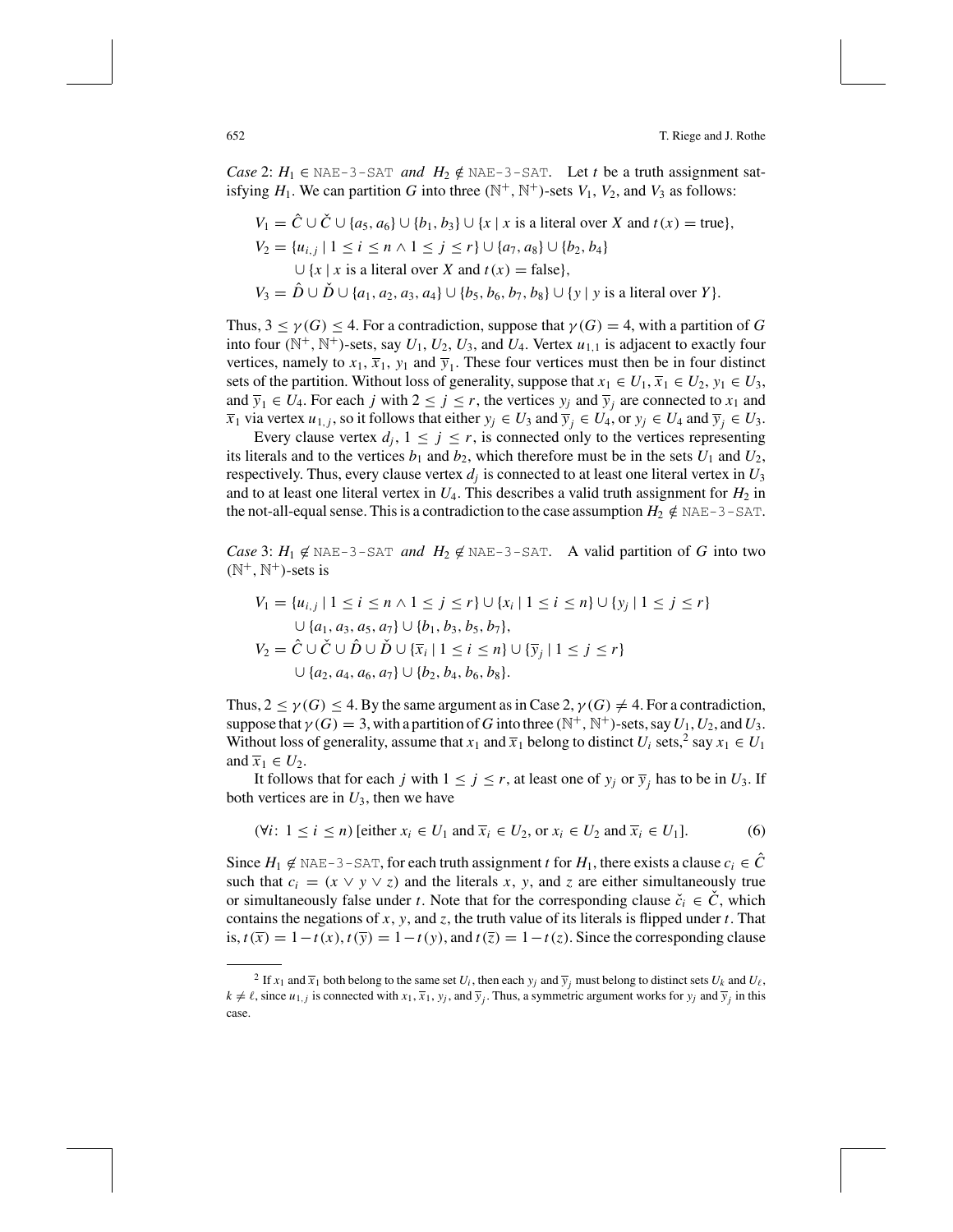vertex  $c_i$  is adjacent to *x*, *y*, *z*,  $a_1$ , and  $a_2$ , it follows that *x*, *y*, and *z* are in the same set of the partition, say in  $U_1$ . Hence, either  $a_1 \in U_2$  and  $a_2 \in U_3$ , or  $a_1 \in U_3$  and  $a_2 \in U_2$ . Similarly, since the clause vertex  $\check{c}_i$  is adjacent to  $\overline{x}$ ,  $\overline{y}$ ,  $\overline{z}$ ,  $a_1$ , and  $a_2$ , the vertices  $\overline{x}$ ,  $\overline{y}$ ,  $\overline{z}$  are in the same set of the partition that must be distinct from  $U_1$ . Let  $U_2$ , say, be this set. It follows that either  $a_1 \in U_1$  and  $a_2 \in U_3$ , or  $a_1 \in U_3$  and  $a_2 \in U_1$ , which is a contradiction.

Each of the remaining subcases can be reduced to (6), and the above contradiction follows. Hence,  $\gamma(G) = 2$ .

By construction, the case " $H_1 \notin \text{NAE-3-SAT}$  and  $H_2 \in \text{NAE-3-SAT}$ " cannot occur, since it contradicts our assumption that  $H_2 \in \text{NAE-3-SAT}$  implies  $H_1 \in \text{NAE-3-SAT}$ . The case distinction is complete. Thus, we obtain

 $||\{i \mid H_i \in \text{NAE-3-SAT}\}||$  is odd  $\Leftrightarrow$   $H_1 \in \text{NAE-3-SAT} \wedge H_2 \notin \text{NAE-3-SAT}$  $\nu(G) = 3$ ,

which proves (5). Thus, (1) of Lemma 4 is fulfilled, so  $\text{Exact-(3, N^+, N^+)}$ -Partition is DP-complete.  $\Box$ 

In contrast to Theorem 16, Exact- $(1, N^+, N^+)$ -Partition is in coNP (and even coNP-complete) and thus cannot be DP-complete unless the boolean hierarchy over NP collapses.

**Theorem 17.** Exact*-*(1, N<sup>+</sup>, N<sup>+</sup>)*-*Partition *is* coNP*-complete*.

*Proof.* Exact- $(1, \mathbb{N}^+, \mathbb{N}^+)$ -Partition is in coNP, since it can be written as

Exact- $(1, \mathbb{N}^+, \mathbb{N}^+)$ -Partition =  $A \cap \overline{B}$ 

with  $A = (1, \mathbb{N}^+, \mathbb{N}^+)$ -Partition being in P and with  $B = (2, \mathbb{N}^+, \mathbb{N}^+)$ -Partition being in NP. Note that the coNP-hardness of  $\text{Exact-}(1, \mathbb{N}^+, \mathbb{N}^+)$ -Partition follows immediately via the original reduction from NAE-3-SAT to  $(2, \mathbb{N}^+, \mathbb{N}^+)$ -Partition presented in [HT].  $\Box$ 

### 4.3. *The Case*  $\rho = \mathbb{N}$

In this section we consider the minimum problems  $\text{Exact-}(k, \sigma, \mathbb{N})$ -Partition, where  $\sigma$  is chosen from  $\{N, N^+, \{0\}, \{0, 1\}, \{1\}\}\$ . Depending on the value of  $k \ge 2$ , we ask how hard it is to decide whether a given graph *G* has a  $(k, \sigma, \mathbb{N})$ -partition but not a  $(k - 1, \sigma, \mathbb{N})$ -partition.

4.3.1. *The Cases*  $\sigma \in \{N, N^+\}$  *and*  $\rho = N$ . These cases are trivial, since  $(k, N, N)$ -Partition and  $(k, N^+, N)$ -Partition are in P for each  $k \geq 1$ , which outright implies that the problems Exact- $(k, N, N)$ -Partition and Exact- $(k, N^+, N)$ -Partition are in P as well.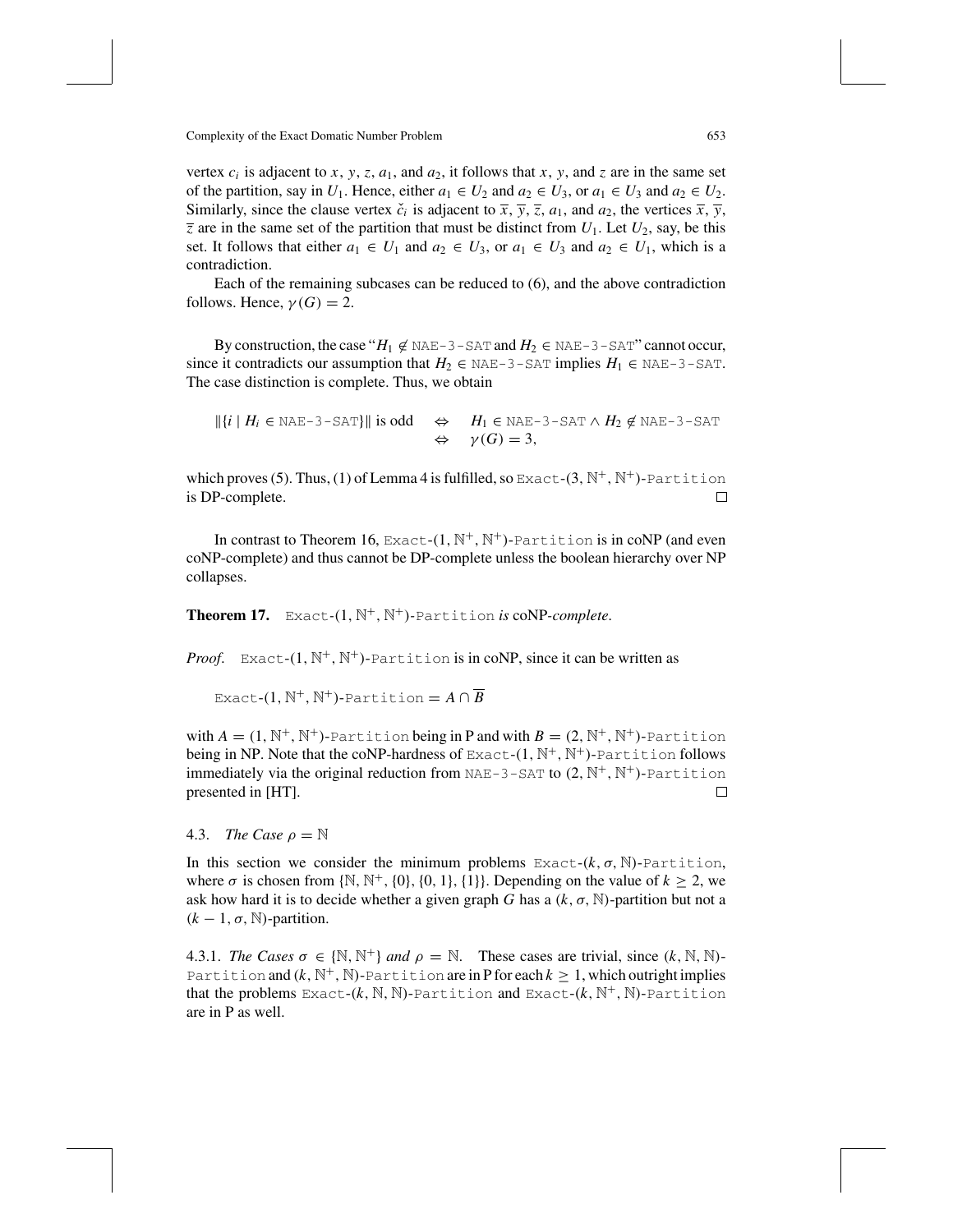4.3.2. *The Case*  $\sigma = \{0\}$  *and*  $\rho = \mathbb{N}$ . Recall that the problem  $(k, \{0\}, \mathbb{N})$ -Partition is equal to the *k*-colorability problem defined in Section 2. The question about the complexity of the exact versions of this problem was first addressed by Wagner [Wa1] and optimally solved by Rothe [Ro].

**Theorem 18** (Rothe). Exact*-*(4,{0}, N)*-*Partition *is* DP*-complete*.

In contrast to Theorem 18, Exact-(3,  $\{0\}$ , N)-Partition is in NP (and even NP-complete) and thus cannot be DP-complete unless the boolean hierarchy over NP collapses.

**Theorem 19.** Exact*-*(3,{0}, N)*-*Partition *is* NP*-complete*.

4.3.3. *The Case*  $\sigma = \{0, 1\}$  *and*  $\rho = \mathbb{N}$ 

**Definition 20.** For every graph *G*, define the minimum value of *k* for which *G* has a  $(k, \{0, 1\}, \mathbb{N})$ -partition as follows:

 $\alpha(G) = \min\{k \in \mathbb{N}^+ \mid G \in (k, \{0, 1\}, \mathbb{N})\}$ -Partition}.

**Theorem 21.** *For each i*  $\geq$  5, Exact-(*i*, {0, 1}, N)-Partition *is* DP-*complete*.

*Proof.* Again, it is enough to prove the theorem for the case  $i = 5$ . By Fact 12, Exact- $(5, \{0, 1\}, \mathbb{N})$ -Partition is contained in DP. So it remains to prove DP-hardness. Again, we apply Wagner's Lemma 4 with  $k = 1$  being fixed, with  $1 - 3 - SAT$  being the NP-complete problem *A*, and with Exact-(5,{0, 1}, N)-Partition being the set *B* from this lemma.

In their paper [HT], Heggernes and Telle presented a  $\leq^p_m$ -reduction f from 1-3-SAT to  $(2, \{0, 1\}, \mathbb{N})$ -Partition with the following properties:

 $H \in 1$ -3-SAT  $\implies \alpha(f(H)) = 2$ ,  $H \notin 1$ -3-SAT  $\implies \alpha(f(H)) = 3.$ 

In short, reduction *f* works as follows. Let *H* be any given boolean formula that consists of a collection  $S = \{S_1, S_2, \ldots, S_m\}$  of *m* sets of literals over  $X = \{x_1, x_2, \ldots, x_n\}$ . Without loss of generality, we may assume that all literals in *H* are positive; recall the remark immediately after Definition 7. Reduction *f* maps *H* to a graph *G* as follows. For each set  $S_i = \{x, y, z\}$ , there is a 4-clique  $C_i$  in G induced by the vertices  $x_i, y_i, z_i$ , and  $a_i$ . For each literal x, there is an edge  $e_x$  in G. For each  $S_i$  in which x occurs, both endpoints of  $e_x$  are connected to the vertex  $x_i$  in  $C_i$  corresponding to  $x \in S_i$ . Finally, there is yet another 4-clique induced by the vertices  $s$ ,  $t_1$ ,  $t_2$ , and  $t_3$ . For each *i* with  $1 \le i \le m$ , vertex *s* is connected to  $a_i$ . This completes the reduction  $f$ . Figure 3 shows the graph  $G$  resulting from the reduction *f* applied to the formula  $H = (x \lor y \lor z) \land (v \lor w \lor x) \land (u \lor w \lor z)$ .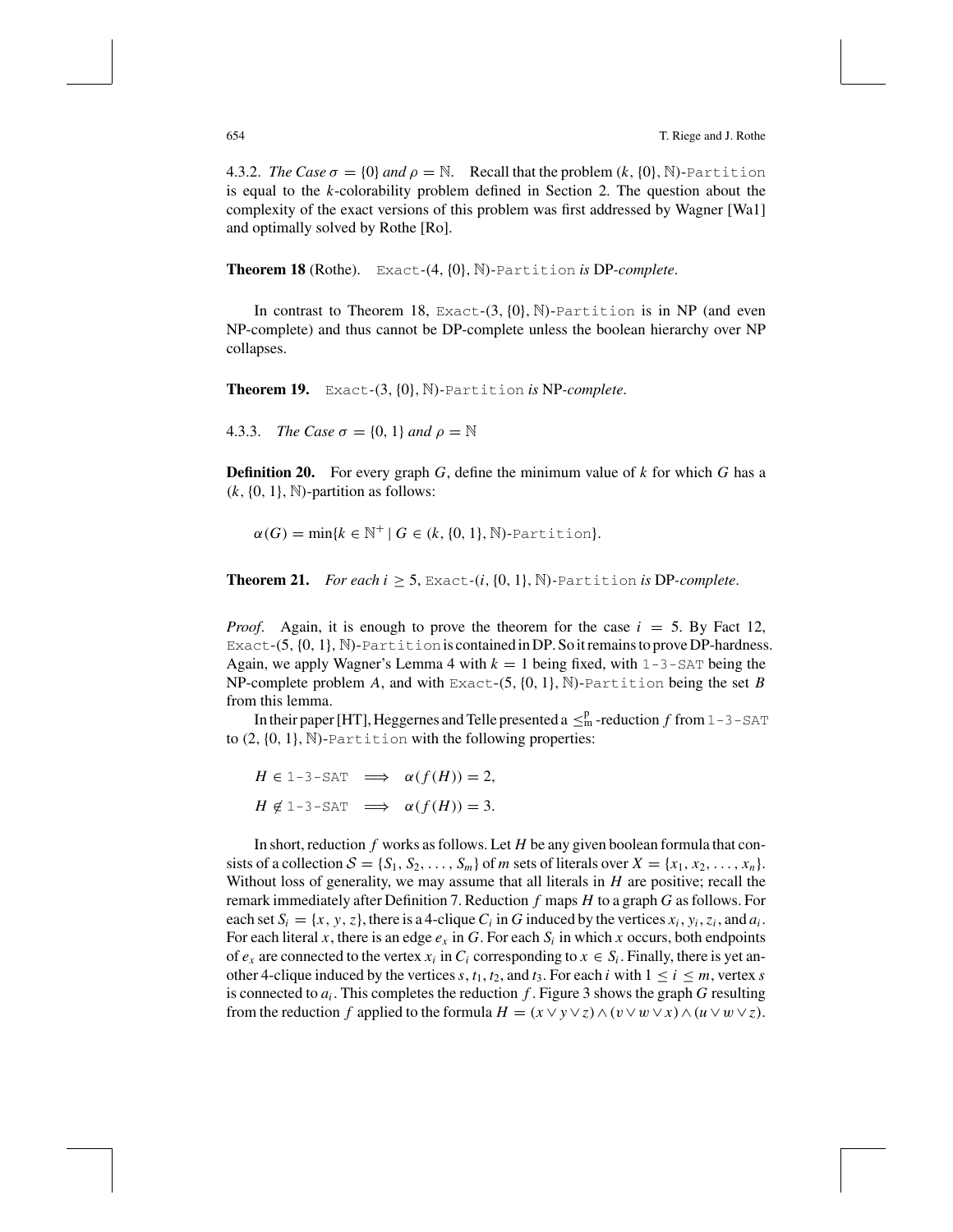

**Fig. 3.** Heggernes and Telle's reduction *f* from 1-3-SAT to (2,{0, 1}, N)-Partition.

In order to apply Lemma 4, we need to find a reduction *g* satisfying

$$
(H_1 \in 1-3-\text{SAT} \land H_2 \notin 1-3-\text{SAT}) \quad \Leftrightarrow \quad \alpha(g(H_1, H_2)) = 5 \tag{7}
$$

for any two given instances  $H_1$  and  $H_2$  such that  $H_2 \in 1-3$ -SAT implies  $H_1 \in 1-3$ -SAT.

Reduction *g* is constructed from *f* as follows. Let  $G_{1,1}$  and  $G_{1,2}$  be two disjoint copies of the graph  $f(H_1)$ , and let  $G_{2,1}$  and  $G_{2,2}$  be two disjoint copies of the graph *f* (*H*<sub>2</sub>). Define *G<sub>i</sub>* to be the disjoint union of *G<sub>i,1</sub>* and *G<sub>i,2</sub>*, for  $i \in \{1, 2\}$ . Define the graph  $G = g(H_1, H_2)$  to be the join of  $G_1$  and  $G_2$ ; see Definition 1. That is,

$$
g(H_1, H_2) = G = G_1 \oplus G_2 = (G_{1,1} \cup G_{1,2}) \oplus (G_{2,1} \cup G_{2,2}).
$$

Figure 4 shows the graph *G* resulting from the reduction *g* applied to the formulas

$$
H_1 = (x \lor y \lor z) \land (v \lor w \lor x) \land (u \lor w \lor z) \quad \text{and}
$$
  

$$
H_2 = (c \lor d \lor e) \land (e \lor f \lor g) \land (g \lor h \lor i) \land (i \lor j \lor c).
$$

Let  $a = \alpha(G_{1,1}) = \alpha(G_{1,2})$  and  $b = \alpha(G_{2,1}) = \alpha(G_{2,2})$ . Clearly,  $\alpha(G_1) = a$ ,  $\alpha(G_2) = b$ , and  $\alpha(G) \le a + b$ . Simply partition *G* the same way as graphs  $G_1$  and  $G_2$ were partitioned before. Note that we obtain 8-cliques in *G* as a result of joining pairs of 4-cliques from  $G_1$  and  $G_2$ . Thus,  $\alpha(G) \geq 4$ , since an 8-clique has to be partitioned into at least four disjoint  $({0, 1}, \mathbb{N})$ -sets.

To prove that  $\alpha(G) = \alpha(G_1) + \alpha(G_2) = a + b$ , let  $k = \alpha(G)$ . Thus, we know  $4 \leq k \leq a + b$ . For a contradiction, suppose that  $k < a + b$ . Distinguish the following cases.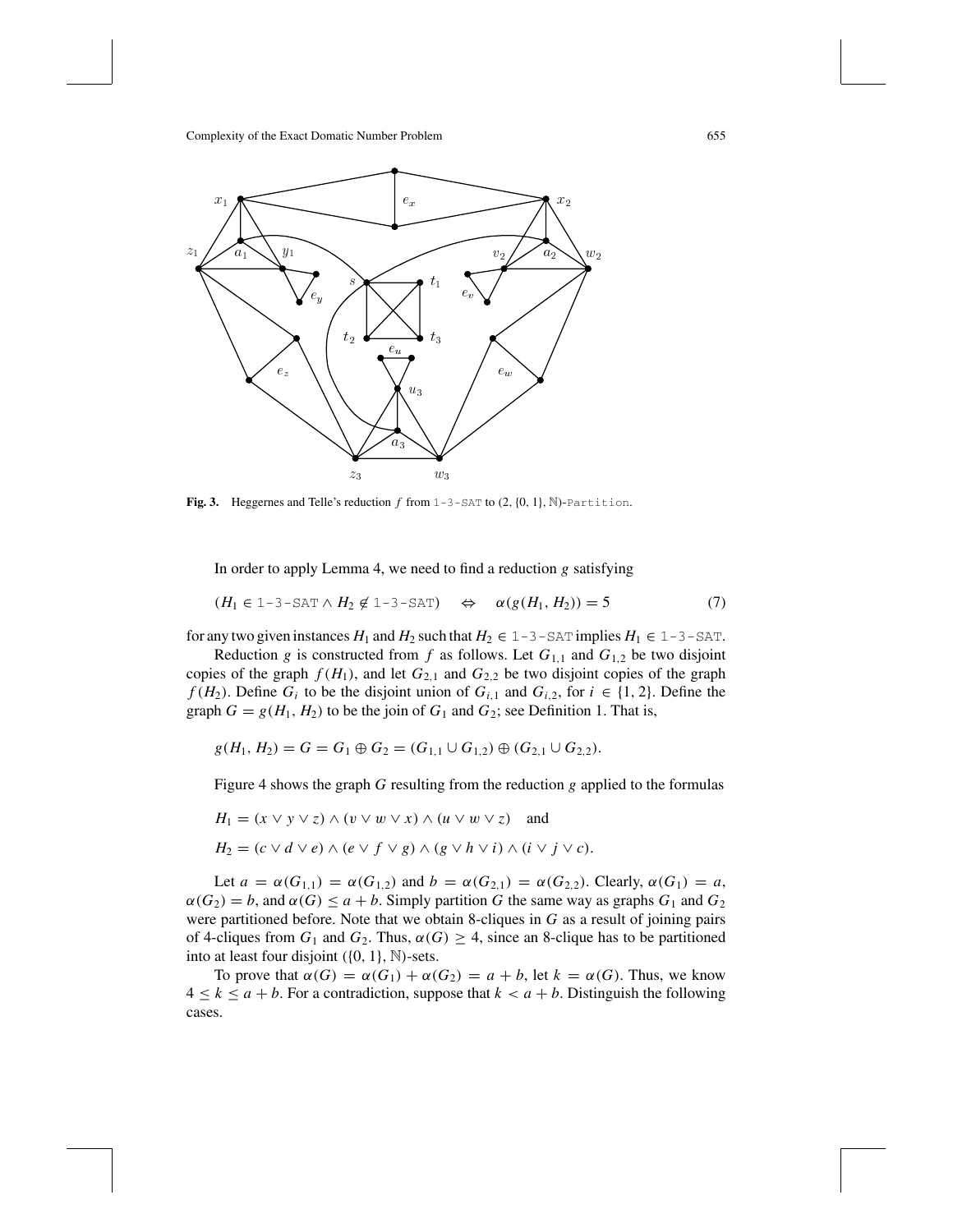

**Fig. 4.** Exact-(5, {0, 1}, N}-Partition is DP-complete: graph  $G = g(H_1, H_2)$ .

*Case* 1:  $a = b = 2$ . Then  $k < 4$  is a contradiction to  $k \ge 4$ .

*Case* 2:  $a = 2$  *and*  $b = 3$ . Then  $k = 4 < 5 = a + b$ . One of the four disjoint  $(\{0, 1\}, \mathbb{N})$ -sets consists of at least one vertex *u* in  $G_1$  and one vertex *v* in  $G_2$ . (Otherwise, it would induce a partition of less than two  $(\{0, 1\}, \mathbb{N})$ -sets in  $G_1$  or of less than three ({0, 1}, N}-sets in  $G_2$ , which contradicts our assumption  $a = 2$  and  $b = 3$ .) Suppose that this set is  $V_1$ . Then, since  $\sigma = \{0, 1\}$  and since *u* is adjacent to every vertex in  $G_2$  and v is adjacent to every vertex in  $G_1$ , we have  $V_1 = \{u, v\}$ . However, there is no way to assign the 8-cliques, which do not contain  $u$  or  $v$ , to the remaining three ({0, 1}, N)-sets in order to obtain a (4,{0, 1}, N)-partition for *G*. This is a contradiction, and our assumption  $k < a + b = 5$  does not hold. Thus,  $k = 5$ .

*Case* 3:  $a = 3$  *and*  $b = 2$ . This case cannot occur, since we have to prove (7) only for instances *H*<sub>1</sub> and *H*<sub>2</sub> such that *H*<sub>2</sub>  $\in$  1-3-SAT implies *H*<sub>1</sub>  $\in$  1-3-SAT.

*Case* 4:  $a = b = 3$ . By the same argument used in Case 2,  $k = 4$  does not hold. Suppose  $k = 5$ . As seen before, one of the sets in the partition must contain exactly one vertex *u* from  $G_1$  and exactly one vertex *v* from  $G_2$ . Let  $V_1 = \{u, v\}$  be this set. There are four sets left for the partition, say  $V_2$ ,  $V_3$ ,  $V_4$ , and  $V_5$ . Every set  $V_i$  can have only vertices from either  $G_1$  or  $G_2$ . This means that two of these sets cover all vertices in  $G_1$  except for *u*. Vertex *u* is either in  $G_{1,1}$  or in  $G_{1,2}$ , which implies that one of these induced subgraphs  $(G_{1,1}$  or  $G_{1,2}$ ) has a  $(2, \{0, 1\}, \mathbb{N})$ -partition. This is a contradiction to  $a = 3$ . Thus,  $k = 6$ .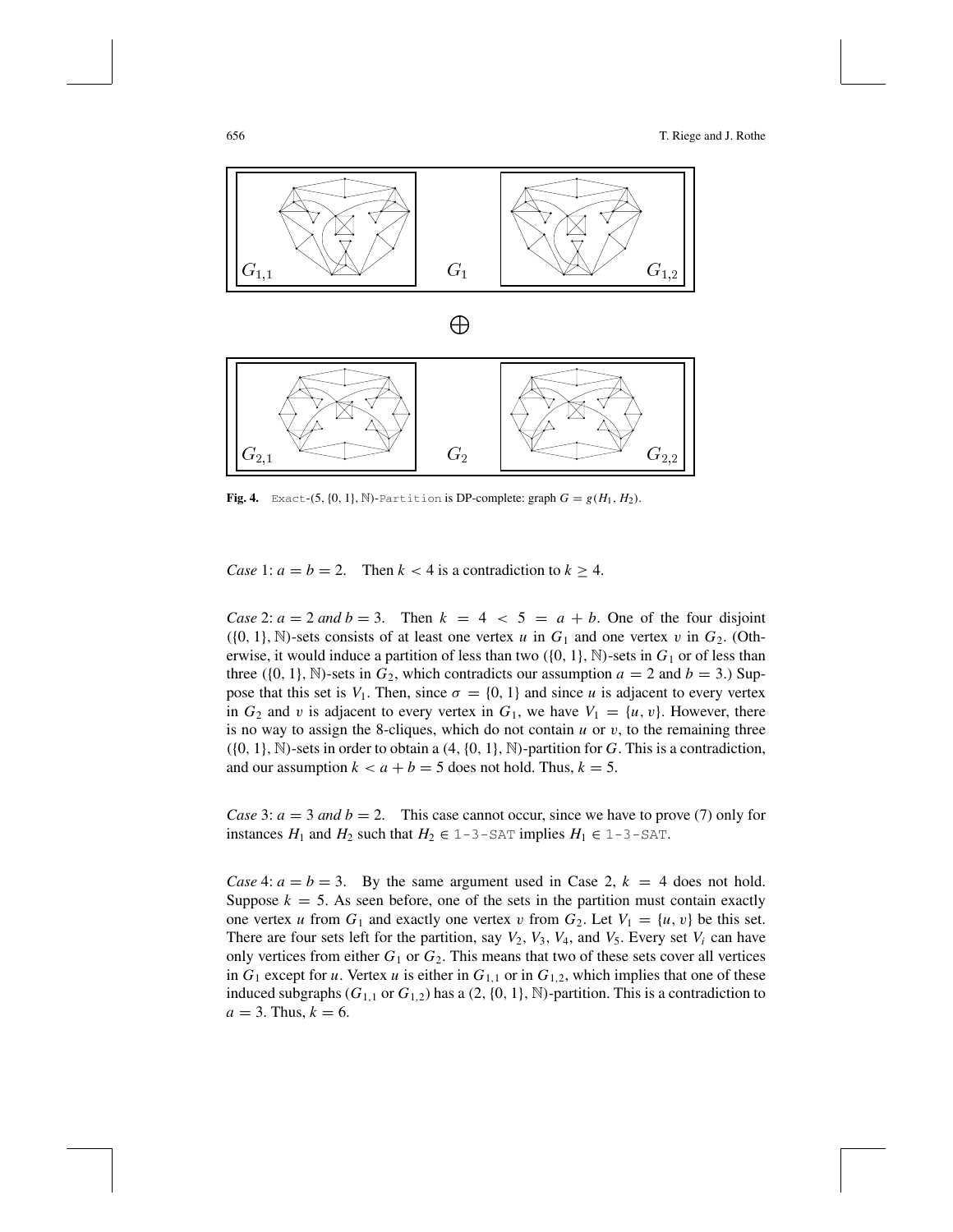Thus,  $\alpha(G) = \alpha(G_1) + \alpha(G_2)$ , which implies (7) and thus fulfills (1) of Lemma 4:

$$
\|\{i \mid H_i \in 1-3-\text{SAT}\}\| \text{ is odd} \Leftrightarrow H_1 \in 1-3-\text{SAT} \land H_2 \notin 1-3-\text{SAT}
$$

$$
\Leftrightarrow \alpha(G_1) = 2 \land \alpha(G_2) = 3
$$

$$
\Leftrightarrow \alpha(G) = 5.
$$

By Lemma 4, Exact- $(5, \{0, 1\}, N)$ -Partition is DP-complete.

In contrast to Theorem 21, Exact- $(2, \{0, 1\}, \mathbb{N})$ -Partition is in NP (and even NP-complete) and thus cannot be DP-complete unless the boolean hierarchy over NP collapses.

**Theorem 22.** Exact*-*(2,{0, 1}, N)*-*Partition *is* NP*-complete*.

*Proof.* Exact-(2, {0, 1}, N)-Partition is in NP, since it can be written as

Exact- $(2, \{0, 1\}, \mathbb{N})$ -Partition =  $A \cap \overline{B}$ 

with  $A = (2, \{0, 1\}, N)$ -Partition being in NP and with  $B = (1, \{0, 1\}, N)$ -Partition being in P. NP-hardness follows immediately via the reduction *f* defined in the proof of Theorem 21, see Figure 3:

 $H \in 1$ -3-SAT  $\Leftrightarrow$   $f(H) \in$  Exact- $(2, \{0, 1\}, \mathbb{N})$ -Partition.

Thus, Exact- $(2, \{0, 1\}, \mathbb{N})$ -Partition is NP-complete.

4.3.4. *The Case*  $\sigma = \{1\}$  *and*  $\rho = \mathbb{N}$ 

**Definition 23.** For every graph *G*, define the minimum value *k* for which *G* has a  $(k, \{1\}, \mathbb{N})$ -partition as follows:

 $\beta(G) = \min\{k \in \mathbb{N}^+ \mid G \in (k, \{1\}, \mathbb{N})\}$ -Partition}.

**Theorem 24.** *For each i*  $\geq$  5, Exact-(*i*, {1}, N)-Partition *is* DP-*complete*.

*Proof.* Clearly,  $\alpha(G) \leq \beta(G)$  for all graphs *G*. Conversely, we show that  $\alpha(G) \geq$  $\beta(G)$ . It is enough to do so for all graphs  $G = f(H)$  resulting from any given instance *H* of 1-3-SAT via the reduction *f* in Theorem 21. If  $H \in 1-3$ -SAT, we have  $\alpha(G) = 2$ . Using the same partition, we even get two ({1}, N)-sets for *G*. Every vertex of *G* has exactly one neighbor, which is in the same set of the partition as the vertex itself. If  $S \notin 1$ -3-SAT, then  $\alpha(G) = 3$ . We can then partition *G* into three ({1}, N)-sets: *V*<sub>1</sub> consists of the vertices *s* and  $t_1$  plus the endpoints of each edge  $e_x$ .  $V_2$  consists of  $t_2$  and  $t_3$ , every vertex  $a_i$ , and one more vertex in the 4-clique  $C_i$ , for each *i* with  $1 \le i \le 2m$ . The two remaining vertices in each  $C_i$  are then put into the set  $V_3$ . Hence,  $\alpha(G) = \beta(G)$ . The rest of the proof is analogous to the proof of Theorem 21.П

 $\Box$ 

 $\Box$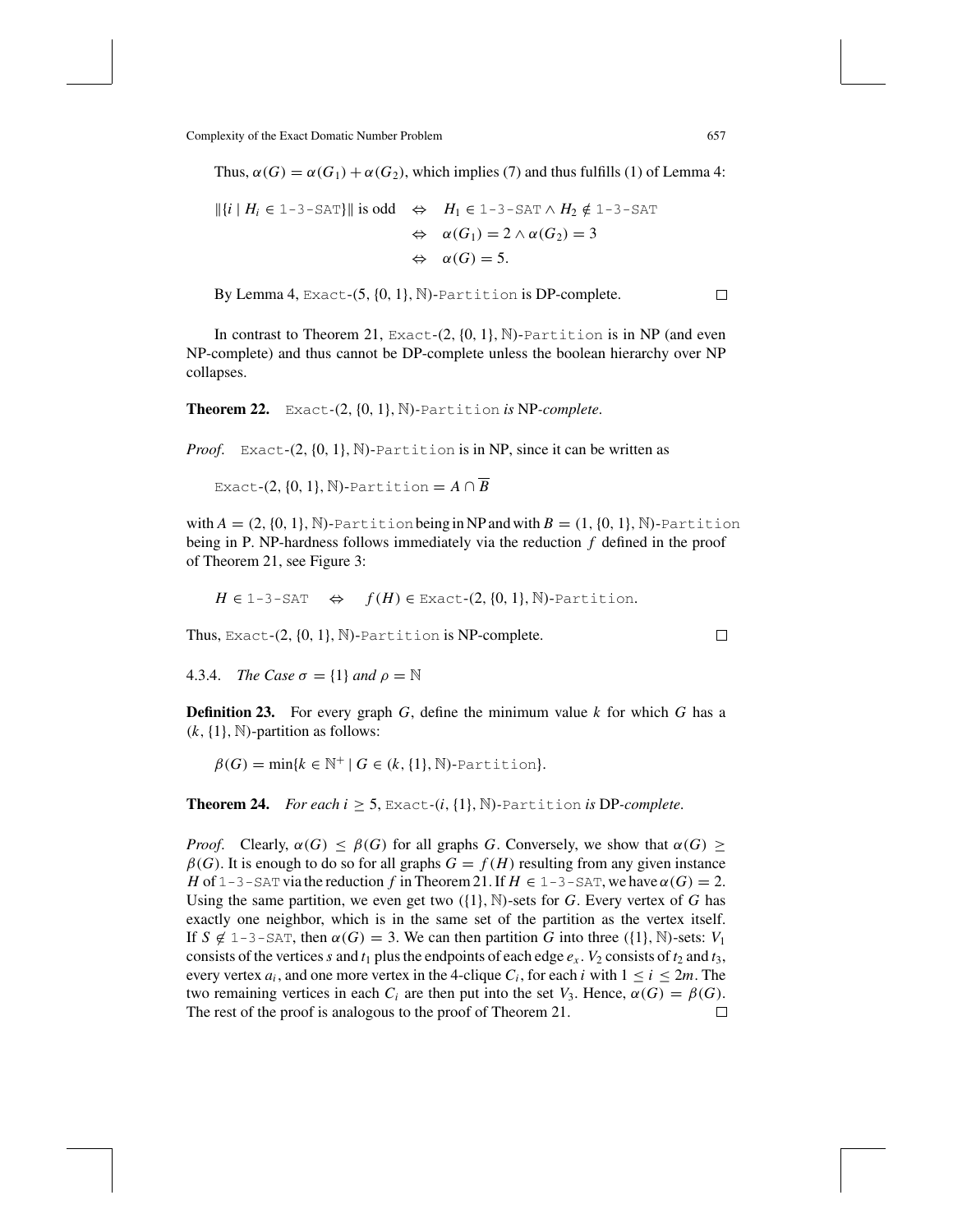In contrast to Theorem 24,  $Exact-(2, {1}, N)$ -Partition is in NP (and even NP-complete) and thus cannot be DP-complete unless the boolean hierarchy over NP collapses. The proof follows from the proofs of Theorems 22 and 24 and is omitted here.

### **Theorem 25.** Exact*-*(2,{1}, N)*-*Partition *is* NP*-complete*.

### 4.4. *Completeness in the Higher Levels of the Boolean Hierarchy*

In this section we show that the results of the previous two subsections can be generalized to higher levels of the boolean hierarchy over NP. We exemplify this observation only for the case of Theorem 13. Using the techniques of Wagner [Wa1], it is a matter of routine to obtain the analogous results for the other exact generalized dominating set problems.

For each fixed set  $M_k$  containing k noncontiguous integers not smaller than  $4k + 1$ , we show that  $\text{Exact-}M_k$ -DNP is complete for  $BH_{2k}(NP)$ , the 2*k*th level of the boolean hierarchy over NP. Note that the special case of  $k = 1$  in Theorem 26 yields Theorem 13. Note also that the specific set  $M_k$  defined in Theorem 26 gives the smallest  $k$ noncontiguous numbers for which  $BH_{2k}(NP)$ -completeness of  $Exact-M_k$ -DNP can be achieved by the proof method of Theorem 26. However, Theorem 26 may not be optimal yet; see the open questions in Section 6.

**Theorem 26.** *For fixed k* ≥ 1, *let*  $M_k = \{4k + 1, 4k + 3, ..., 6k - 1\}$ . *Then* Exact- $M_k$ -DNP *is*  $BH_{2k}$ (NP)-complete.

*Proof.* To show that  $\text{Exact-}M_k$ -DNP is contained in  $BH_{2k}(NP)$ , partition the problem  $\mathcal{L}_{i}$ into  $k$  subproblems: Exact- $M_k$ -DNP  $= \bigcup_{i \in M_k}$  Exact- $i$ -DNP. Every set Exact- $i$ -DNP can be rewritten as

$$
\text{Exact-}i\text{-DNP} = \{G \mid \delta(G) \geq i\} \cap \{G \mid \delta(G) < i+1\}.
$$

Clearly, the set  $\{G \mid \delta(G) \geq i\}$  is in NP, and the set  $\{G \mid \delta(G) < i + 1\}$  is in coNP. It follows that Exact-*i*-DNP is in DP, for each  $i \in M_k$ . By definition, Exact- $M_k$ -DNP is in  $BH_{2k}(NP)$ .

The proof that  $\text{Exact}-M_k$ -DNP is  $BH_{2k}(NP)$ -hard straightforwardly generalizes the proof of Theorem 13. Again, we draw on Lemma 4 with 3-Colorability being the NP-complete set *A* and with  $\text{Exact}-M_k$ -DNP being the set *B* from this lemma. Fix any 2*k* graphs  $G_1, G_2, \ldots, G_{2k}$  satisfying that for each *j* with  $1 \leq j \leq 2k$ , if  $G_{j+1}$  is in 3-Colorability, then so is  $G_j$ . Without loss of generality, we assume that none of these graphs  $G_i$  is 2-colorable, nor does it contain isolated vertices, and we assume that  $\chi(G_i) \leq 4$  for each *j*. Applying the Lemma 6 reduction *g* from 3-Colorability to DNP, we obtain 2*k* graphs  $H<sub>j</sub> = g(G<sub>j</sub>)$ ,  $1 \le j \le 2k$ , each satisfying the implications (2) and (3). Hence, for each  $j$ ,  $\delta(H_i) \in \{2, 3\}$ , and  $\delta(H_{i+1}) = 3$  implies  $\delta(H_i) = 3$ .

Now, generalize the construction of graph *H* in the proof of Theorem 13 as follows. For any fixed sequence  $T_1, T_2, \ldots, T_{2k}$  of triangles, where  $T_i$  belongs to  $H_i$ , add 6*k* new gadget vertices  $a_1, a_2, \ldots, a_{6k}$  and, for each *i* with  $1 \le i \le 2k$ , associate the three gadget vertices  $a_{1+3(i-1)}$ ,  $a_{2+3(i-1)}$ , and  $a_{3i}$  with the triangle  $T_i$ . For each *i* with  $1 \le i \le 2k$ , connect  $T_i$  with every  $T_j$ , where  $1 \leq j \leq 2k$  and  $i \neq j$ , via the same three gadget vertices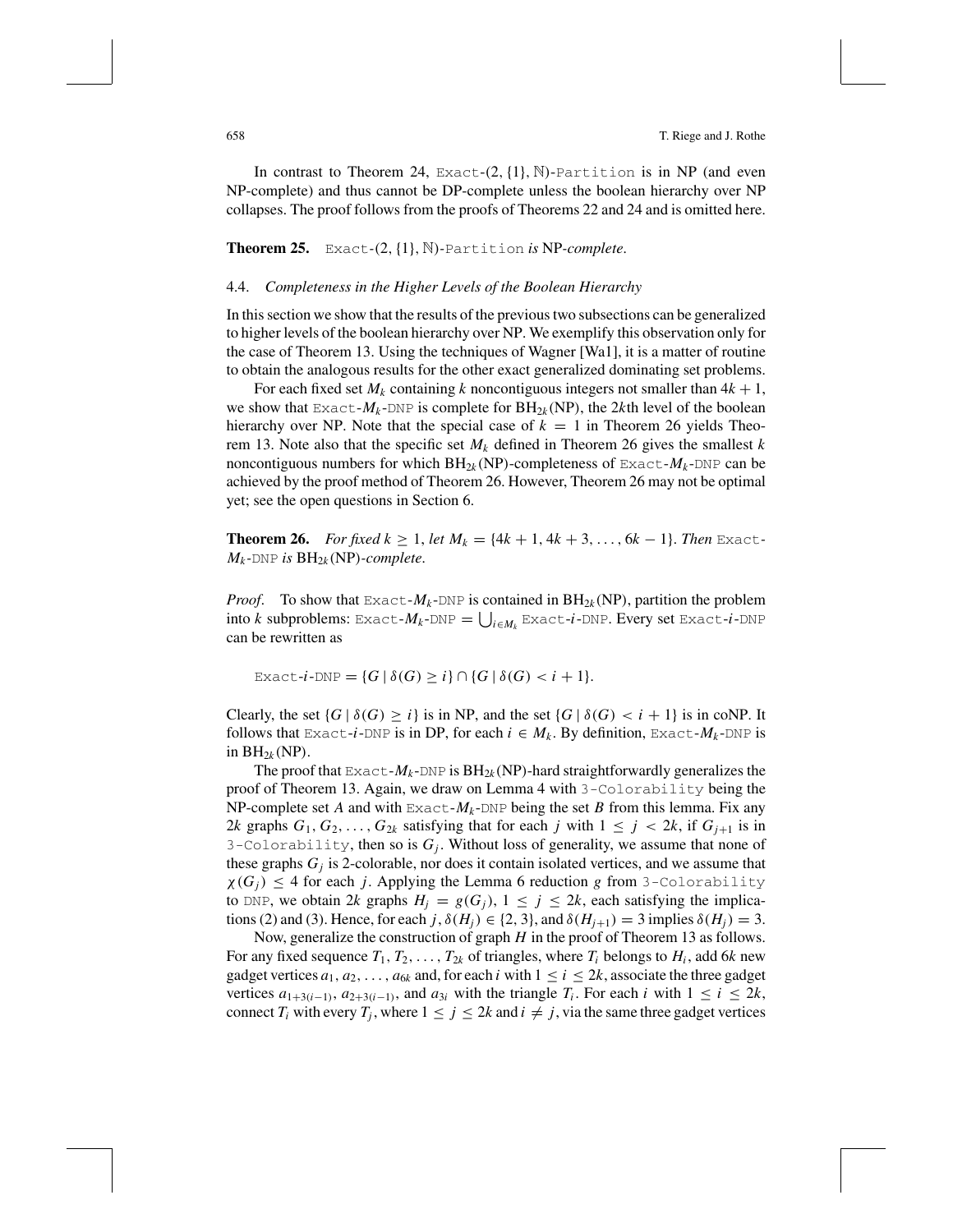$a_{1+3(i-1)}$ ,  $a_{2+3(i-1)}$ , and  $a_{3i}$  associated with  $T_i$  the same way  $T_1$  and  $T_2$  are connected in Figure 1 via the vertices  $a_1$ ,  $a_2$ , and  $a_3$ .

It follows that  $deg(a_i) = 6k - 1$  for each *i*, so  $\delta(H) \leq 6k$ . An argument analogous to the case distinction in the proof of Theorem 13 shows that  $\delta(H) = \sum_{j=1}^{2k} \delta(H_j)$ . Hence,

$$
||\{i \mid G_i \in 3\text{-Colorability}\}|| \text{ is odd}
$$
  
\n
$$
\Leftrightarrow (\exists i: 1 \le i \le k) [\chi(G_1) = \dots = \chi(G_{2i-1}) = 3 \text{ and}
$$
  
\n
$$
\chi(G_{2i}) = \dots = \chi(G_{2k}) = 4]
$$
  
\n
$$
\Leftrightarrow (\exists i: 1 \le i \le k) [\delta(H_1) = \dots = \delta(H_{2i-1}) = 3 \text{ and}
$$
  
\n
$$
\delta(H_{2i}) = \dots = \delta(H_{2k}) = 2]
$$
  
\n
$$
\Leftrightarrow (\exists i: 1 \le i \le k) \left[\delta(H) = \sum_{j=1}^{2k} \delta(H_j) = 3(2i - 1) + 2(2k - 2i + 1) \right]
$$
  
\n
$$
\Leftrightarrow (\exists i: 1 \le i \le k) [\delta(H) = 4k + 2i - 1]
$$
  
\n
$$
\Leftrightarrow \delta(H) \in \{4k + 1, 4k + 3, \dots, 6k - 1\}
$$
  
\n
$$
\Leftrightarrow f(G_1, G_2, \dots, G_{2k}) = H \in \text{Exact-}M_k\text{-DNP}.
$$

Thus, *f* satisfies (1). By Lemma 4, Exact- $M_k$ -DNP is  $BH_{2k}(NP)$ -complete.

 $\Box$ 

# 4.5. *Domatic Number Problems Complete for Parallel Access to NP*

In this section we consider the problem of deciding whether or not the domatic number of a given graph is an odd integer, and the problem of comparing the domatic numbers of two given graphs. Applying the techniques of the previous section, we prove in Theorem 29 below that these variants of the domatic number problem are complete for  $P_{\parallel}^{NP}$ , the class of problems that can be solved by a deterministic polynomial-time Turing machine making parallel (a.k.a. "nonadaptive" or "truth-table") queries to some NP oracle set. Other characterizations of  $P_{\parallel}^{NP}$  and further results related to this important class are listed in the Introduction.

**Definition 27.** Define the following variants of the domatic number problem:

DNP-Odd =  $\{G \mid G$  is a graph such that  $\delta(G)$  is odd}; DNP-Equ =  $\{ \langle G, H \rangle \mid G \text{ and } H \text{ are graphs such that } \delta(G) = \delta(H) \};$ DNP-Geq =  $\{(G, H) | G \text{ and } H \text{ are graphs such that } \delta(G) \geq \delta(H)\}.$ 

Wagner provided a sufficient condition for proving  $P_{\parallel}^{NP}$ -hardness that is analogous to Lemma 4 except that in Lemma 28 the value of *k* is not fixed; see Theorem 5.2 in [Wa1]. The Introduction gives a list of related  $P_{\parallel}^{NP}$ -completeness results for which Wagner's technique was applied.

**Lemma 28** (Wagner). *Let A be some* NP*-complete problem and B be an arbitrary problem*. *If there exists a polynomial-time computable function f such that the equivalence*

$$
\|\{i \mid x_i \in A\}\| \text{ is odd} \quad \Leftrightarrow \quad f(x_1, x_2, \dots, x_{2k}) \in B \tag{8}
$$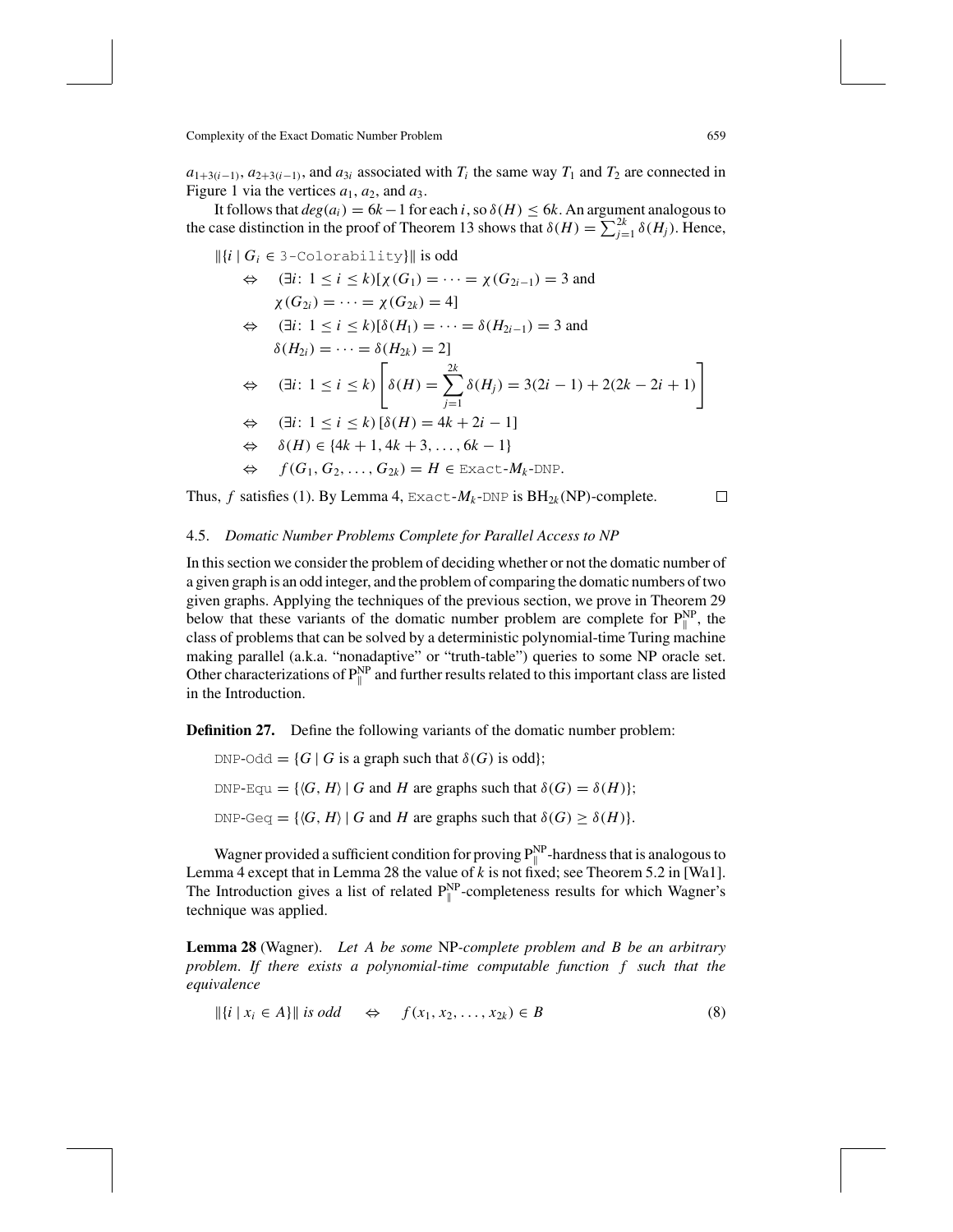*is true for each k*  $\geq 1$  *and for all strings*  $x_1, x_2, ..., x_{2k} \in \Sigma^*$  *satisfying that for each j with*  $1 \leq j < 2k$ ,  $x_{j+1} \in A$  *implies*  $x_j \in A$ , *then B is*  $P_{\parallel}^{NP}$ *-hard.* 

**Theorem 29.** DNP*-*Odd, DNP*-*Equ, *and* DNP*-*Geq *each are* PNP *-complete*.

*Proof*. It is easy to see that each of the problems DNP-Odd, DNP-Equ, and DNP-Geq belongs to  $P_{\parallel}^{NP}$ , since the domatic number of a given graph can be determined exactly by parallel queries to the NP oracle DNP. It remains to prove that each of these problems is  $P_{\parallel}^{NP}$ -hard. For DNP-Odd, this follows immediately from the proof of Theorems 13 and 26, respectively, using Lemma 28.

We now show that DNP-Equ is  $P_{\parallel}^{NP}$ -hard by applying Lemma 28 with *A* being the NP-complete problem 3-Colorability and *B* being DNP-Equ. Fix any  $k \geq 1$ , and let  $G_1, G_2, \ldots, G_{2k}$  be any given sequence of graphs satisfying that for each *j* with  $1 \leq j < 2k$ , if  $G_{j+1}$  is 3-colorable, then so is  $G_j$ . Since  $P_{\parallel}^{NP}$  is closed under complement, (8) from Lemma 28 can be replaced by

$$
||\{i \mid G_i \in \text{3-Colorability}\}|| \text{ is even}
$$
  
\n
$$
\Leftrightarrow f(G_1, G_2, \dots, G_{2k}) \in \text{DNP-Equ.}
$$
\n(9)

As in the proof of Theorem 26, construct the graphs  $H_1, H_2, \ldots, H_{2k}$  from the given graphs  $G_1, G_2, \ldots, G_{2k}$  according to Lemma 6, where each  $H_i = g(G_i)$  satisfies the implications (2) and (3). Let  $\times$  denote the associative operation on graphs constructed in the proof of Theorem 26 to sum up the domatic numbers of the given graphs, and define the graphs:

$$
G_{\text{odd}} = H_1 \times H_3 \times \cdots \times H_{2k-1},
$$
  

$$
G_{\text{even}} = H_2 \times H_4 \times \cdots \times H_{2k}.
$$

We now prove (9). From left to right we have

$$
\begin{aligned}\n\|\{i \mid G_i \in \mathbb{3}\text{-Colorability}\}\| &\text{ is even} \\
&\implies (\forall i: 1 \le i \le k)[\delta(H_{2i-1}) = \delta(H_{2i})] \\
&\implies \sum_{1 \le i \le k} \delta(H_{2i-1}) = \sum_{1 \le i \le k} \delta(H_{2i}) \\
&\implies \delta(G_{\text{odd}}) = \delta(G_{\text{even}}) \\
&\implies \langle G_{\text{odd}}, G_{\text{even}} \rangle = f(G_1, G_2, \dots, G_{2k}) \in \text{DNP-Equ.}\n\end{aligned}
$$

From right to left we have

 $\|\{i \mid G_i \in \mathbb{R}$ -Colorability} $\|\$  is odd

$$
\implies (\exists i: 1 \le i \le k)[\delta(H_{2i-1}) = 3 \land \delta(H_{2i}) = 2 \text{ and}
$$

$$
\delta(H_{2j-1}) = \delta(H_{2j}) \text{ for } j \ne i]
$$

$$
\implies -1 + \sum_{1 \le i \le k} \delta(H_{2i-1}) = \sum_{1 \le i \le k} \delta(H_{2i})
$$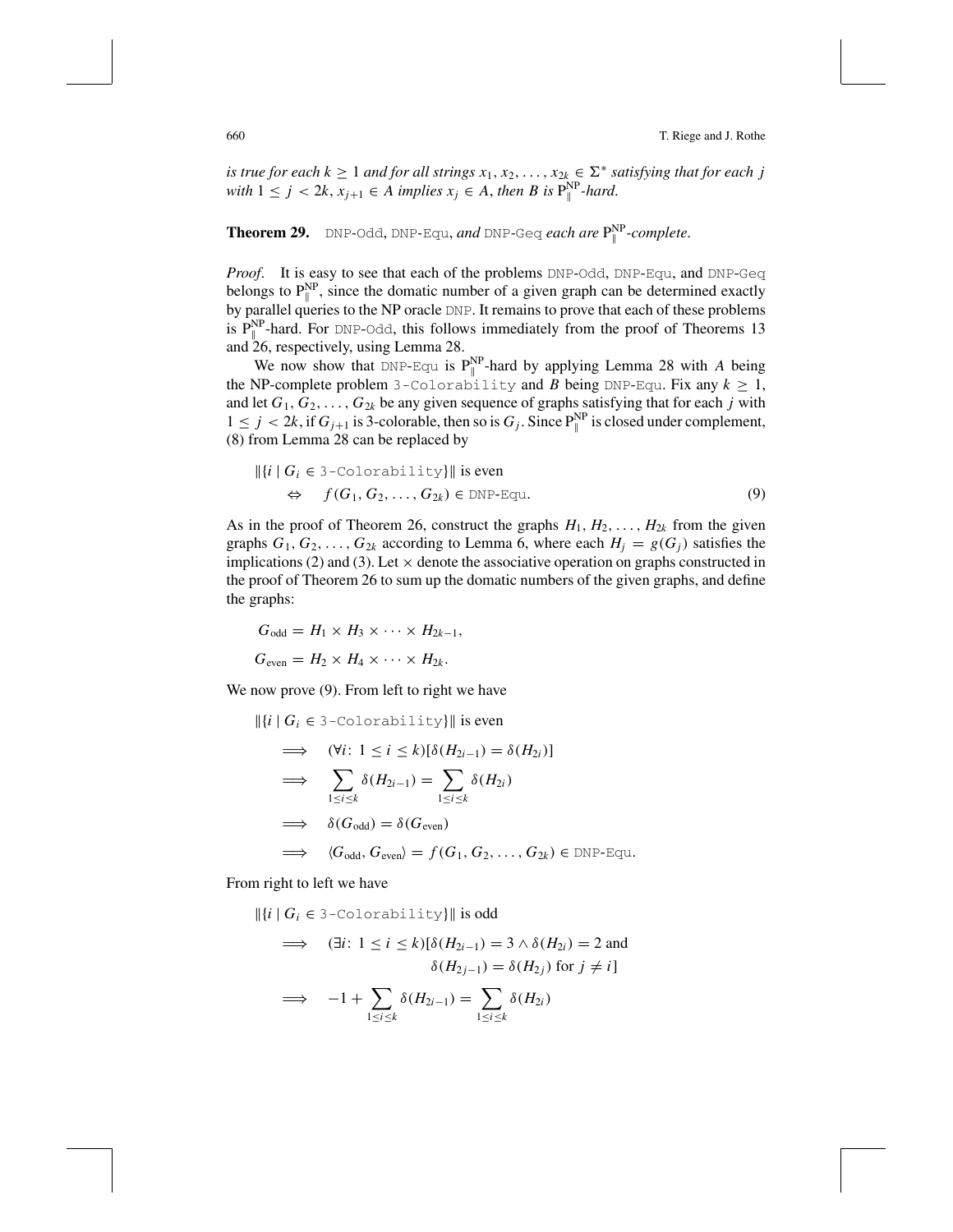$$
\implies \delta(G_{\text{odd}}) - 1 = \delta(G_{\text{even}})
$$
  

$$
\implies \langle G_{\text{odd}}, G_{\text{even}} \rangle = f(G_1, G_2, \dots, G_{2k}) \notin \text{DNP-Equ.}
$$

Lemma 28 implies that DNP-Equ is  $P_{\parallel}^{NP}$ -complete.

The above proof for DNP-Equ also gives  $P_{\parallel}^{NP}$ -completeness for DNP-Geq.

# **5. The Exact Conveyor Flow Shop Problem**

# 5.1. *NP-Completeness*

The conveyor flow shop problem is a minimization problem arising in real-world applications in the wholesale business, where warehouses are supplied with goods from a central storehouse. Suppose you are given *m* machines,  $P_1, P_2, \ldots, P_m$ , and *n* jobs,  $J_1, J_2, \ldots, J_n$ . Conveyor belt systems are used to convey jobs from machine to machine at which they are to be processed in a "permutation flow shop" manner. That is, the jobs visit the machines in the fixed order  $P_1, P_2, \ldots, P_m$ , and the machines process the jobs in the fixed order  $J_1, J_2, \ldots, J_n$ . An  $(n \times m)$  task matrix  $\mathcal{M} = (\mu_{j,p})_{j,p}$  with  $\mu_{j,p} \in \{0, 1\}$ provides the information which job has to be processed at which machine:  $\mu_{j,p} = 1$  if job  $J_i$  is to be processed at machine  $P_p$ , and  $\mu_{i,p} = 0$  otherwise. Every machine can process at most one job at a time. There is one worker supervising the system. Every machine can process a job only if the worker is present, which means that the worker occasionally has to move from one machine to another. If the worker is currently not present at some machine, jobs can be queued in a buffer at this machine. The objective is to minimize the movement of the worker, where we assume the "unit distance" between any two machines, i.e., to measure the worker's movement, we simply count how many times he has switched machines until the complete task matrix has been processed. $3$  Let  $\Delta_{\text{min}}(\mathcal{M})$  denote the minimum number of machine switches needed for the worker to process a given task matrix  $M$  completely, where the minimum is taken over all possible orders in which the tasks in  $M$  can be processed. Define the decision version of the conveyor flow shop problem by

CFSP =  $\{\langle M, k \rangle \mid M$  is a task matrix and k is a positive integer such that  $\Delta_{\min}(\mathcal{M}) \leq k$ .

Espelage and Wanke [EW1]–[EW3], [Es] introduced the problem CFSP defined above. They studied CFSP and variations thereof extensively; in particular, they showed that CFSP is NP-complete. In our proof of Theorem 33 we apply Lemma 30 below, that provides a reduction to CFSP having certain useful properties.

To show that CFSP is NP-complete, Espelage provided, in a rather involved 17 pages proof (see pp. 27–44 of [Es]), a reduction *g* from the 3-SAT problem to CFSP, via the intermediate problem of finding a "minimum valid block cover" of a given task matrix  $M$ .

 $\Box$ 

<sup>&</sup>lt;sup>3</sup> We do not consider possible generalizations of the problem CFSP such as other distance functions, variable job sequences, more than one worker, etc. We refer to Espelage's thesis [Es] for results on such more general problems.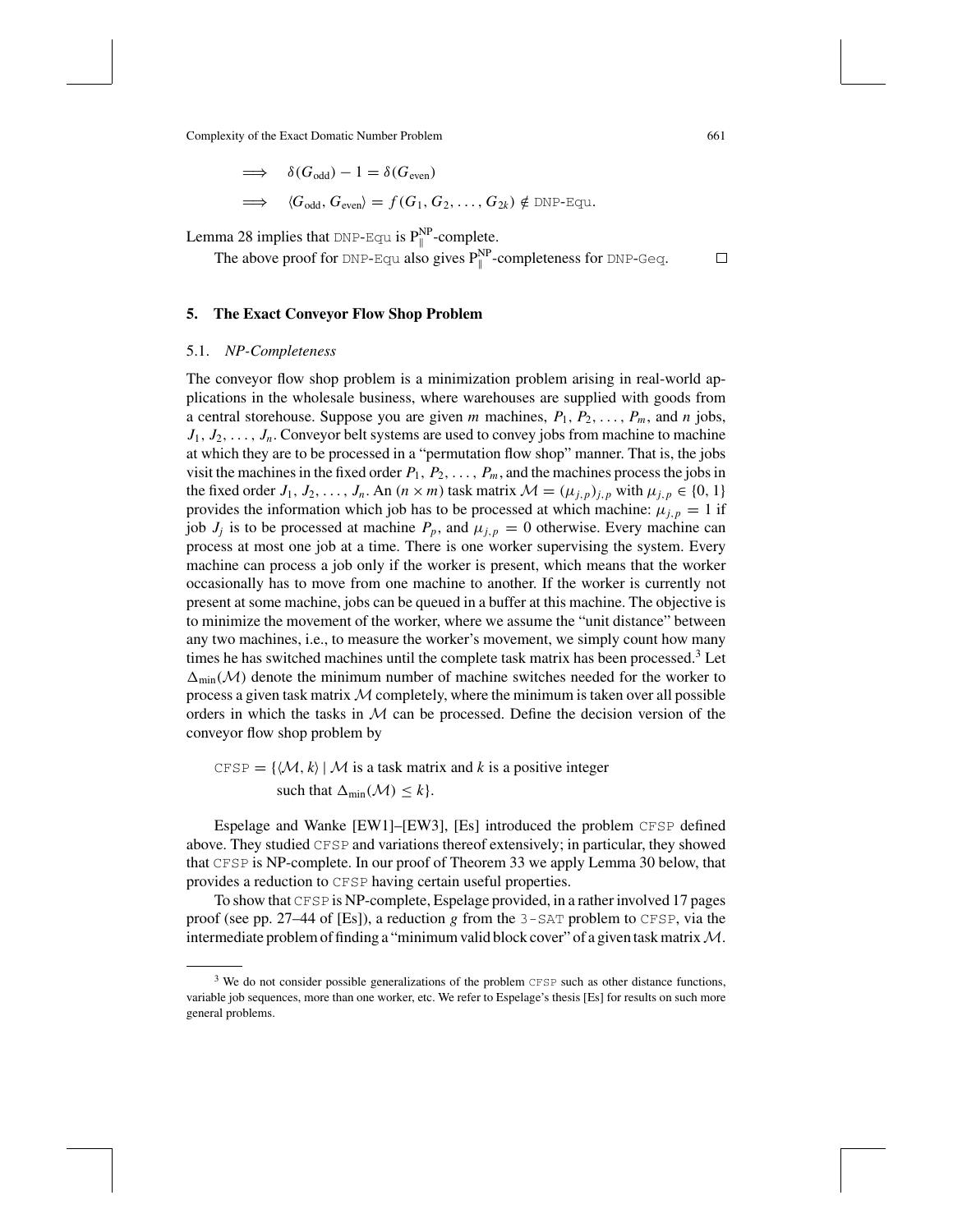In particular, finding a minimum block cover of  $M$  directly yields a minimum number of machine switches. Espelage's reduction can easily be modified to have certain useful properties, which we state in the following lemma. The details of this modification can be found on pp. 37–42 of [Ri]. In particular, prior to the Espelage reduction, a reduction from the (unrestricted) satisfiability problem to 3-SAT is used that has the properties stated as (10) and (11) below.

**Lemma 30** (Espelage and Riege). *There exists a polynomial-time many-one reduction g that witnesses* 3-SAT ≤<sup>*p*</sup><sub>m</sub> CFSP *and satisfies, for each given boolean formula ϕ*, *the following properties*:

- 1.  $g(\varphi) = \langle \mathcal{M}_{\varphi}, z_{\varphi} \rangle$ , where  $\mathcal{M}_{\varphi}$  *is a task matrix and*  $z_{\varphi} \in \mathbb{N}$  *is an odd number.*
- 2.  $\Delta_{\min}(\mathcal{M}_{\varphi}) = z_{\varphi} + u_{\varphi}$ , *where*  $u_{\varphi}$  *denotes the minimum number of clauses of*  $\varphi$  *not satisfied under assignment t*, *where the minimum is taken over all assignments t of*  $\varphi$ *. Moreover,*  $u_{\varphi} = 0$  *if*  $\varphi \in 3$  - SAT, *and*  $u_{\varphi} = 1$  *if*  $\varphi \notin 3$  - SAT.

*In particular,*  $\varphi \in 3$  - SAT *if and only if*  $\Delta_{\min}(\mathcal{M}_{\varphi})$  *is odd.* 

5.2. *Completeness in the Higher Levels of the Boolean Hierarchy*

We are interested in the complexity of the exact versions of CFSP.

**Definition 31.** For each  $k \geq 1$ , define the *exact version of the conveyor flow shop problem* by

Exact-*k*-CFSP =  $\left\{ \langle M, S_k \rangle \middle| \begin{array}{l} \mathcal{M} \text{ is a task matrix and } S_k \subseteq \mathbb{N} \text{ is a set of } k \\ \text{noncontiguous integers with } \Delta_{\min}(\mathcal{M}) \in S_k \end{array} \right\}$  $\Big\} .$ 

Since CFSP is in NP, the upper bound of the complexity of Exact-*k*-CFSP stated in Fact 32 follows immediately. Theorem 33 proves a matching lower bound.

**Fact 32.** *For each*  $k \geq 1$ , Exact- $k$ -CFSP *is in* BH<sub>2k</sub>(NP).

**Theorem 33.** *For each k*  $\geq 1$ , Exact-*k*-CFSP *is*  $BH_{2k}(NP)$ *-complete.* 

*Proof.* By Fact 32, Exact-*k*-CFSP is contained in  $BH_{2k}(NP)$  for each *k*. To prove  $BH_{2k}(NP)$ -hardness of Exact- $k$ -CFSP, we again apply Lemma 4, with some fixed NPcomplete problem *A* and with Exact-*k*-CFSP being problem *B* from this lemma. The reduction *f* satisfying (1) from Lemma 4 is defined by using two polynomial-time many-one reductions, *g* and *h*.

We now define the reductions *g* and *h*. Fix the NP-complete problem *A*. Let  $x_1, x_2, \ldots, x_{2k}$  be strings in  $\Sigma^*$  satisfying that  $c_A(x_1) \ge c_A(x_2) \ge \cdots \ge c_A(x_{2k})$ , where *c<sub>A</sub>* denotes the characteristic function of *A*, i.e.,  $c_A(x) = 1$  if  $x \in A$ , and  $c_A(x) = 0$  if  $x \notin A$ . Wagner [Wa1] observed that the standard reduction (see [GJ]) from the (unrestricted) satisfiability problem to 3-SAT can be easily modified to yield a reduction *h* from *A* to 3-SAT (via the intermediate satisfiability problem) such that, for each  $x \in \Sigma^*$ ,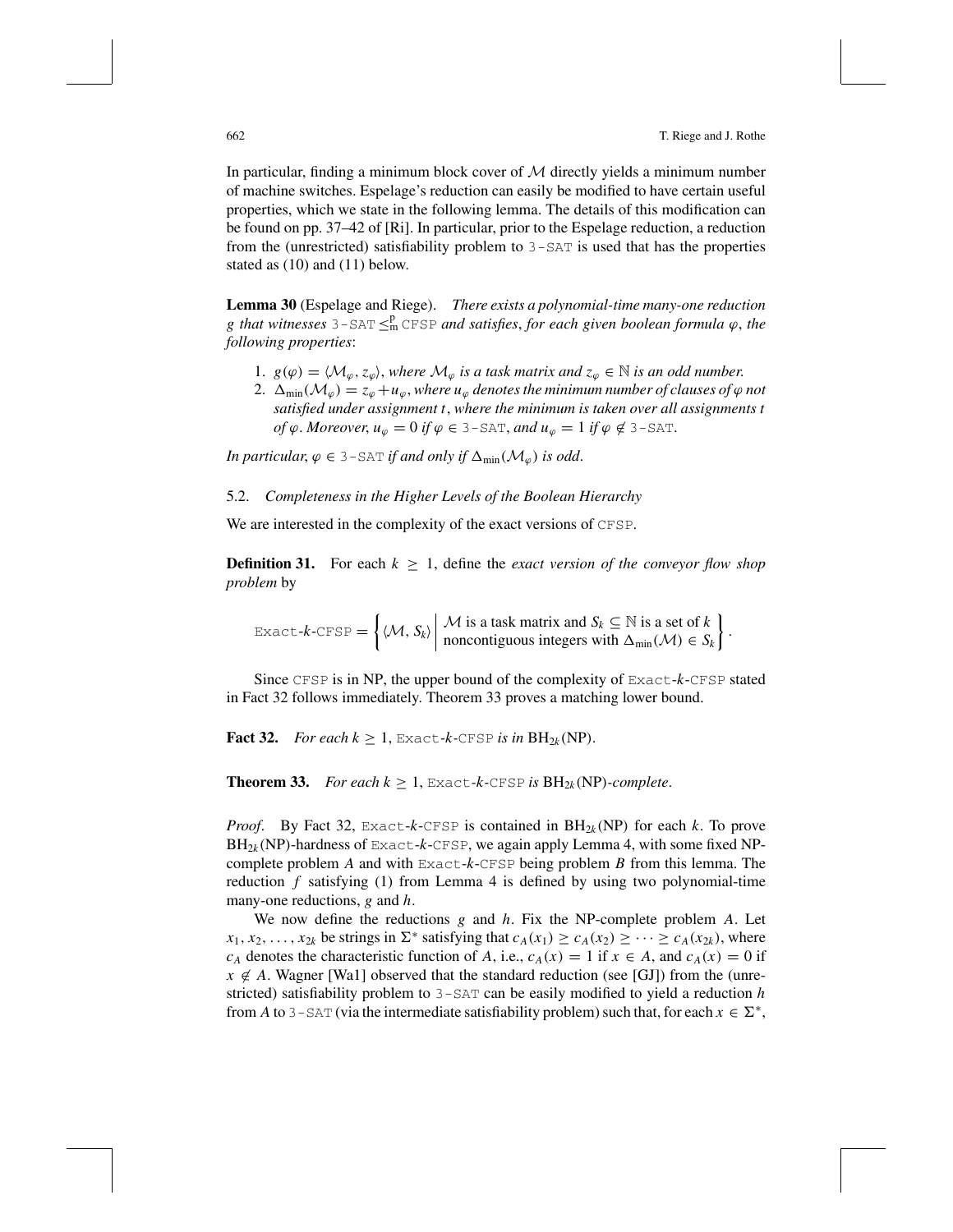the boolean formula  $\varphi = h(x)$  satisfies the following properties:

$$
x \in A \implies s_{\varphi} = m_{\varphi}, \tag{10}
$$

$$
x \notin A \implies s_{\varphi} = m_{\varphi} - 1,\tag{11}
$$

where  $s_{\varphi} = \max_{t} {\{\ell \mid \ell \text{ clauses of } \varphi \text{ are satisfied under assignment } t\}, \text{ and } m_{\varphi} \text{ denotes}}$ the number of clauses of  $\varphi$ . Moreover,  $m_{\varphi}$  is always odd.

Let  $\varphi_1, \varphi_2, \ldots, \varphi_{2k}$  be the boolean formulas after applying reduction *h* to each given  $x_i \in \Sigma^*$ , i.e.,  $\varphi_i = h(x_i)$  for each *i*. For  $i \in \{1, 2, ..., 2k\}$ , let  $m_i = m_{\varphi_i}$  be the number of clauses in  $\varphi_i$ , and let  $s_i = s_{\varphi_i}$  denote the maximum number of satisfiable clauses of  $\varphi_i$ , where the maximum is taken over all assignments of  $\varphi_i$ . For each *i*, apply the Lemma 30 reduction *g* from 3-SAT to CFSP to obtain 2*k* pairs  $\langle M_i, z_i \rangle = g(\varphi_i)$ , where each  $M_i = M_{\varphi_i}$  is a task matrix and each  $z_i = z_{\varphi_i}$  is the odd number corresponding to  $\varphi_i$  according to Lemma 30. Use these 2*k* task matrices to form a new task matrix:

$$
\mathcal{M} = \begin{pmatrix} \mathcal{M}_1 & 0 & \cdots & 0 \\ 0 & \mathcal{M}_2 & \ddots & \vdots \\ \vdots & \ddots & \ddots & 0 \\ 0 & \cdots & 0 & \mathcal{M}_{2k} \end{pmatrix}.
$$

Every task of some matrix  $M_i$ , where  $1 \le i \le 2k$ , can be processed only if all tasks of the matrices  $M_j$  with  $j < i$  have already been processed; see [Es] and [Ri] for arguments as to why this is true. This implies that

$$
\Delta_{\min}(\mathcal{M}) = \sum_{i=1}^{2k} \Delta_{\min}(\mathcal{M}_i).
$$

Let  $z = \sum_{i=1}^{2k} z_i$ ; note that *z* is even. Define the set  $S_k = \{z+1, z+3, \ldots, z+2k-1\}$ , and define the reduction *f* by  $f(x_1, x_2, ..., x_{2k}) = \langle M, S_k \rangle$ . Clearly, *f* is polynomial-time computable.

Let  $u_i = u_{\varphi_i} = \min_t {\{\ell \mid \ell \text{ clauses of } \varphi_i \text{ are not satisfied under assignment } t\}.$  Equations (10) and (11) then imply that for each *i*,

$$
u_i = m_i - s_i = \begin{cases} 0 & \text{if } x_i \in A, \\ 1 & \text{if } x_i \notin A. \end{cases}
$$

Recall that, by Lemma 30, we have  $\Delta_{\text{min}}(\mathcal{M}_i) = z_i + u_i$ . Hence,

$$
||\{i \mid x_i \in A\}|| \text{ is odd}
$$
  
\n⇒  $(\exists i: 1 \le i \le k)[x_1, ..., x_{2i-1} \in A \text{ and } x_{2i}, ..., x_{2k} \notin A]$   
\n⇒  $(\exists i: 1 \le i \le k)[s_1 = m_1, ..., s_{2i-1} = m_{2i-1} \text{ and } s_{2i} = m_{2i} - 1, ..., s_{2k} = m_{2k} - 1]$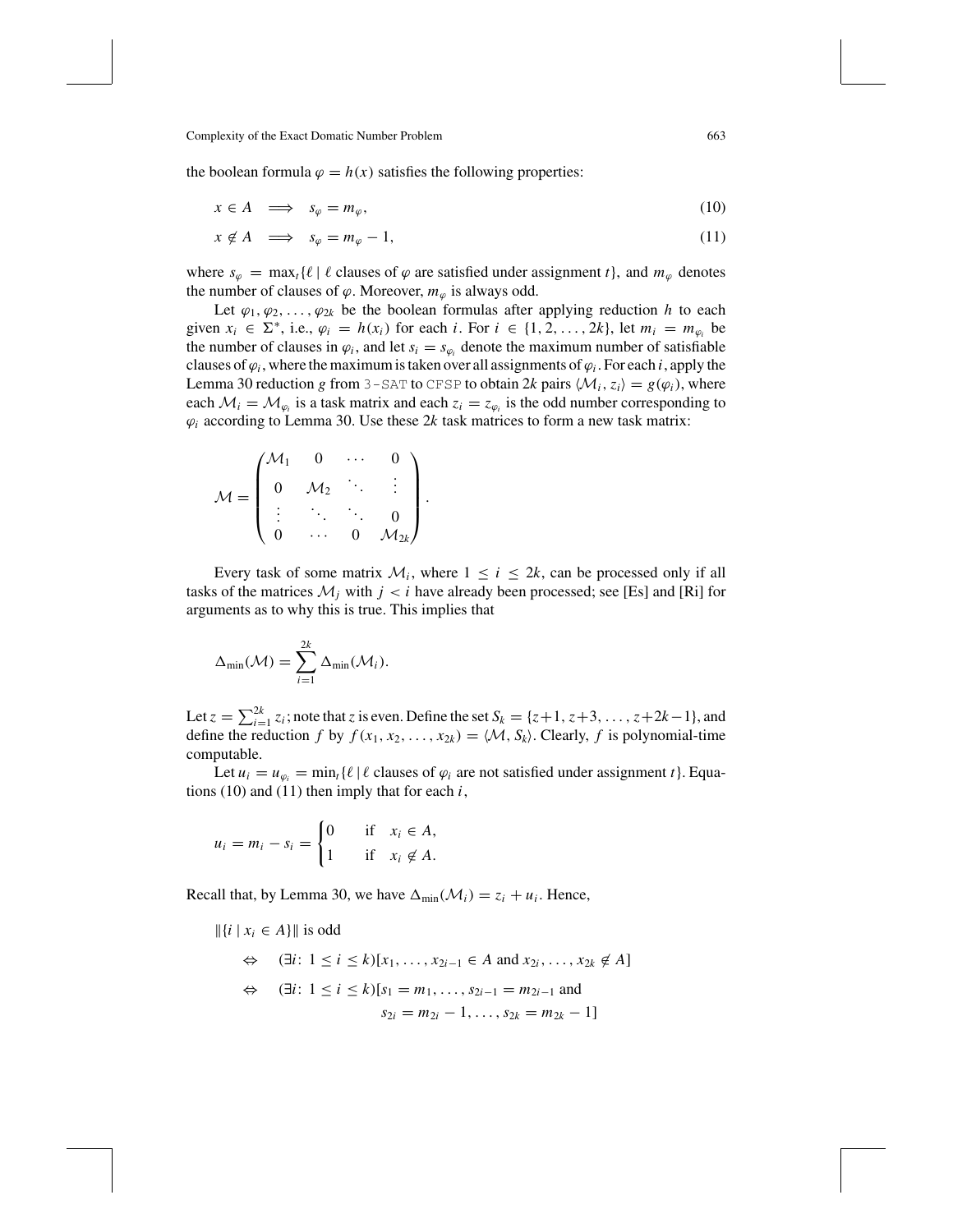664 T. Riege and J. Rothe

$$
\Leftrightarrow \quad (\exists i: 1 \le i \le k)[\Delta_{\min}(\mathcal{M}_1) = z_1, \dots, \Delta_{\min}(\mathcal{M}_{2i-1}) = z_{2i-1} \text{ and}
$$
\n
$$
\Delta_{\min}(\mathcal{M}_{2i}) = z_{2i} + 1, \dots, \Delta_{\min}(\mathcal{M}_{2k}) = z_{2k} + 1]
$$
\n
$$
\Leftrightarrow \quad (\exists i: 1 \le i \le k) \left[ \Delta_{\min}(\mathcal{M}) = \sum_{j=1}^{2k} \Delta_{\min}(\mathcal{M}_j) \right]
$$
\n
$$
= \left( \sum_{j=1}^{2k} z_j \right) + 2k - 2i + 1
$$
\n
$$
\Leftrightarrow \Delta_{\min}(\mathcal{M}) \in S_k = \{z + 1, z + 3, \dots, z + 2k - 1\}
$$
\n
$$
\Leftrightarrow f(x_1, x_2, \dots, x_{2k}) = \langle \mathcal{M}, S_k \rangle \in \text{Exact-}k\text{-CFSP.}
$$

Thus,  $f$  satisfies (1). By Lemma 4, Exact- $k$ -CFSP is  $BH_{2k}(NP)$ -complete.

 $\Box$ 

For the special case of  $k = 1$ , Theorem 33 gives the following corollary.

**Corollary 34.** Exact*-*1*-*CFSP *is* DP*-complete*.

# **6. Conclusions and Open Questions**

In this paper we have shown that the exact versions of the domatic number problem and of the conveyor flow shop problem are complete for the levels of the boolean hierarchy over NP. Our main results are proven in Section 4 in which we have studied the exact versions of generalized dominating set problems. Based on Heggernes and Telle's uniform approach to define graph problems by partitioning the vertex set of a graph into generalized dominating sets [HT], we have considered problems of the form Exact- $(k, \sigma, \rho)$ -Partition, where the parameters  $\sigma$  and  $\rho$  specify the number of neighbors that are allowed for each vertex in the partition. We obtained DP-completeness results for a number of such problems. These results are summarized in Table 2 in Section 4.1.

In particular, the minimization problems  $Exact-(5, \{0, 1\}, N)$ -Partition and Exact- $(5, \{1\}, \mathbb{N})$ -Partition are both DP-complete, and so are the maximization problems Exact- $(3, N^+, N^+)$ -Partition and Exact- $(5, N, N^+)$ -Partition. Since Exact- $(i, \mathbb{N}, \mathbb{N}^+)$ -Partition equals Exact-*i*-DNP, the latter result says that, for each given integer  $i \ge 5$ , it is DP-complete to determine whether or not  $\delta(G) = i$  for a given graph *G*. In contrast, Exact-2-DNP is coNP-complete, and thus this problem cannot be DP-complete unless the boolean hierarchy collapses. For  $i \in \{3, 4\}$ , the question of whether or not the problems Exact-*i*-DNP are DP-complete remains an interesting open problem.

The same question arises for the other problems studied: It is open whether or not the value of  $k = 3$  for  $\sigma = \rho = \mathbb{N}^+$  and the value of  $k = 5$  in the other cases is optimal in the results stated above. We were only able to show these problems NP-complete or coNP-complete for the value of  $k = 1$  if  $\sigma = \rho = \mathbb{N}^+$ , and for the value of  $k = 2$  in the other cases, thus leaving a gap between DP-completeness and membership in NP or coNP.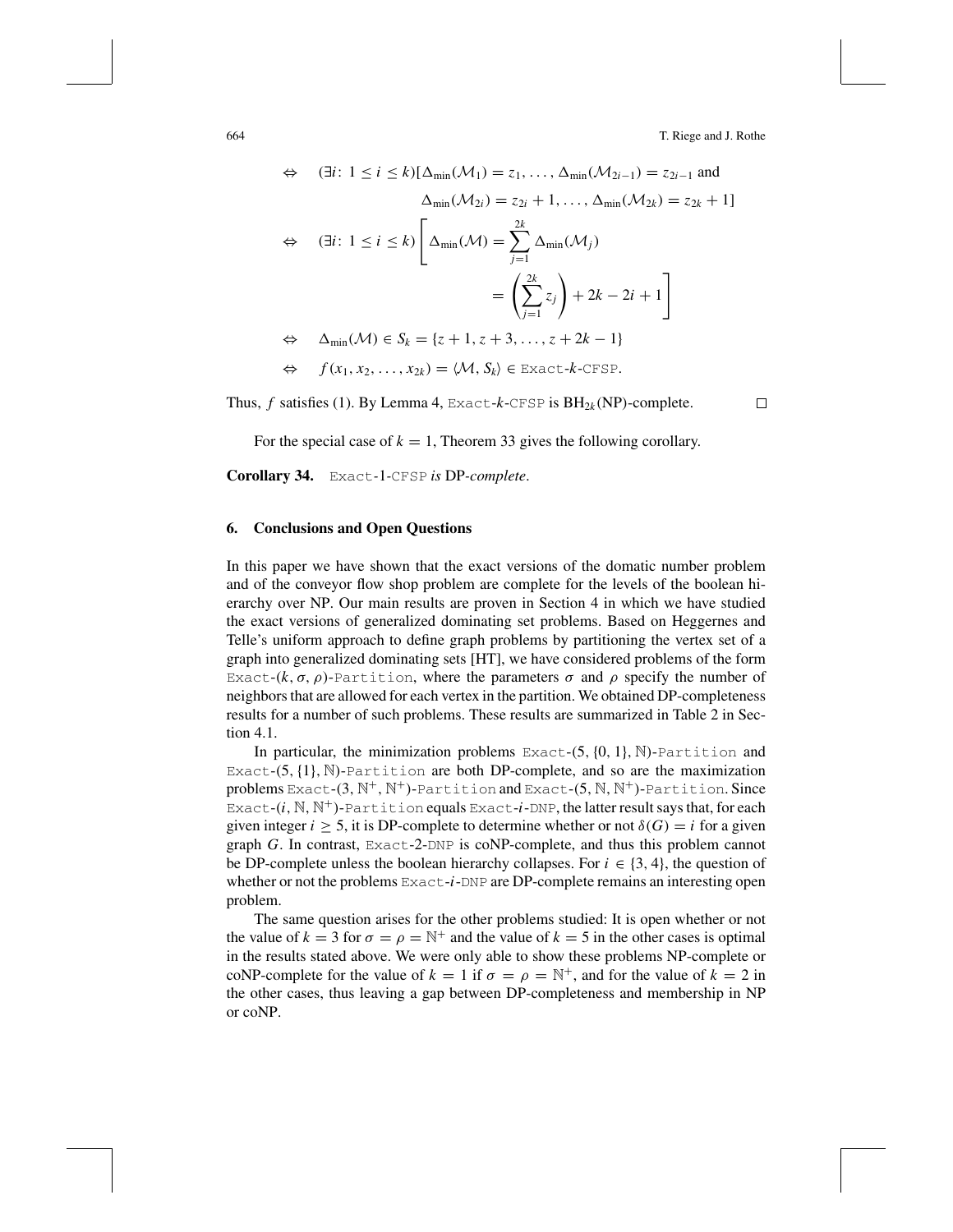Another interesting open question is whether one can obtain similar results for the minimization problems Exact- $(k, \sigma, \{0, 1\})$ -Partition for  $\sigma \in \{\{0\}, \{0, 1\}, \{1\}\}.$  It appears that the constructions that we used in proving Theorems 13, 16, 21, and 24 do not work here.

As mentioned in the Introduction and in Section 4, the corresponding gap for the exact chromatic number problem was recently closed [Ro]. The reduction in [Ro] uses both the standard reduction from 3-SAT to 3-Colorability (see [GJ]) and a very clever reduction found by Guruswami and Khanna [GK]. The decisive property of the Guruswami–Khanna reduction is that it maps each satisfiable formula  $\varphi$  to a graph *G* with  $\chi(G) = 3$ , and it maps each unsatisfiable formula  $\varphi$  to a graph *G* with  $\chi(G) = 5$ . That is, the graphs they construct are never 4-colorable. To close the above-mentioned gap for the exact domatic number problem, one would have to find a reduction from some NP-complete problem to DNP with a similarly strong property: the reduction would have to yield graphs that never have a domatic number of three.

In Sections 4.4 and 4.5, the DP-completeness results of Sections 4.2 and 4.3 are lifted to complexity classes widely believed to be more powerful than DP. In Section 4.4 Theorem 26 generalizes Theorem 13, which states that Exact-5-DNP is DP-complete, by showing that certain exact domatic number problems are complete in the higher levels of the boolean hierarchy over NP. The open questions raised above for, e.g., Exact-*i*-DNP with  $i \in \{3, 4\}$  apply to Theorem 26 as well, which is not optimal either. Section 4.5 proves the variants DNP-Odd, DNP-Equ, and DNP-Geq of the domatic number problem  $P_{\parallel}^{\text{NP}}$ -complete.

In Section 5 we studied the exact conveyor flow shop problem using similar techniques. We proved that  $\text{Exact-1-CFSP}$  is DP-complete and  $\text{Exact-}k$ -CFSP is  $\text{BH}_{2k}(\text{NP})$ complete. Note that in defining these problems, we do not specify a fixed set  $S_k$  with  $k$ fixed values as problem parameters; see Definition 31. Rather, only the cardinality *k* of such sets is given as a parameter, and  $S_k$  is part of the problem instance of Exact- $k$ -CFSP. The reason is that the actual values of  $S_k$  depend on the input of the reduction  $f$  defined in the proof of Theorem 33. In particular, the number  $z_{\varphi}$  from Lemma 30, which is used to define the number  $z = \sum_{i=1}^{2k} z_i$  in the proof of Theorem 33, has the following form (see [Es] and [Ri]):

$$
z_{\varphi} = 28n_K + 27n_{\overline{K}} + 8n_U + 90mt + 99m,
$$

where  $t$  is the number of variables and  $m$  is the number of clauses of the given boolean formula  $\varphi$ , and  $n_K$ ,  $n_{\overline{K}}$ , and  $n_U$  denote respectively the number of "coupling, inverting coupling, and interrupting elements" of the "minimum valid block cover" constructed in the Espelage reduction [Es] from 3-SAT to CFSP. It would be interesting to know whether one can obtain  $BH_{2k}(NP)$ -completeness of Exact- $k$ -CFSP even if a set  $S_k$  of  $k$ fixed values is specified a priori.

### **Acknowledgments**

We are grateful to Gerd Wechsung for his interest in this paper, for many helpful conversations and, in particular, for pointing out the coNP-completeness of Exact-2-DNP. We also thank two anonymous referees whose comments and suggestions much helped to improve the presentation of this paper, and we thank Mitsunori Ogihara for his guidance during the editorial process.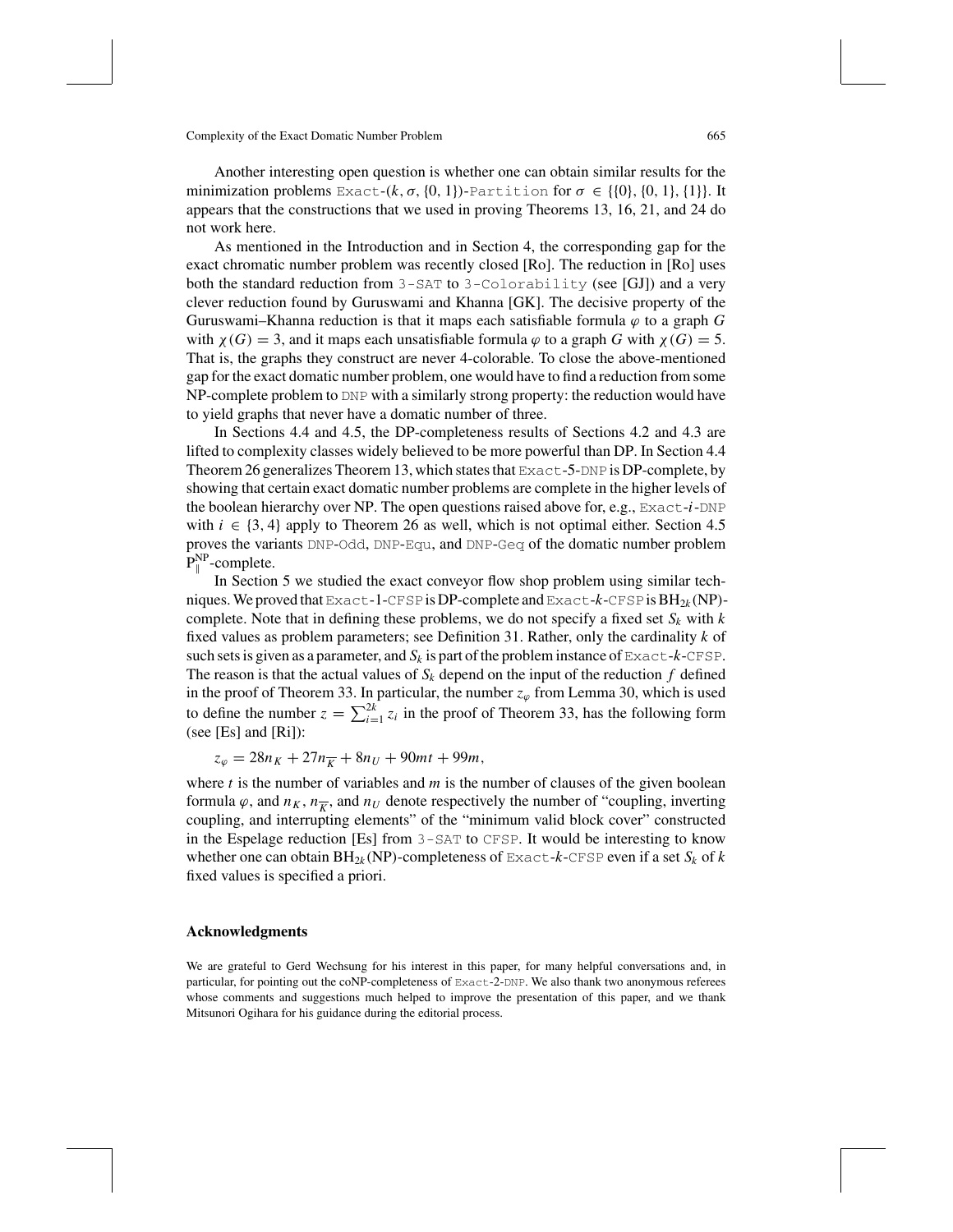# **References**

- [Ad] L. Adleman. Two theorems on random polynomial time. In *Proceedings of the* 19*th IEEE Symposium on Foundations of Computer Science*, pages 75–83, 1978.
- [AH] E. Allender and L. Hemachandra. Lower bounds for the low hierarchy. *Journal of the ACM*, 39(1):234–251, 1992.
- [BBJ+] A. Bertoni, D. Bruschi, D. Joseph, M. Sitharam, and P. Young. Generalized boolean hierarchies and boolean hierarchies over RP. In *Proceedings of the* 7*th Conference on Fundamentals of Computation Theory*, pages 35–46. Lecture Notes in Computer Science #380. Springer-Verlag, Berlin, August 1989.
- [BCO] R. Beigel, R. Chang, and M. Ogiwara. A relationship between difference hierarchies and relativized polynomial hierarchies. *Mathematical Systems Theory*, 26(3):293–310, 1993.
- [Be1] R. Beigel. Bounded queries to SAT and the boolean hierarchy. *Theoretical Computer Science*, 84(2):199–223, 1991.
- [Be2] R. Beigel. Perceptrons, PP, and the polynomial hierarchy. *Computational Complexity*, 4(4):339– 349, 1994.
- [BH] S. Buss and L. Hay. On truth-table reducibility to SAT. *Information and Computation*, 91(1):86– 102, March 1991.
- [BHW] R. Beigel, L. Hemachandra, and G. Wechsung. Probabilistic polynomial time is closed under parity reductions. *Information Processing Letters*, 37(2):91–94, 1991.
- [BKT] H. Buhrman, J. Kadin, and T. Thierauf. On functions computable with nonadaptive queries to NP. In *Proceedings of the* 9*th Structure in Complexity Theory Conference*, pages 43–52. IEEE Computer Society Press, Los Alamitos, CA, 1994.
- [BLS] A. Brandstädt, V. Le, and J. Spinrad. *Graph Classes: A Survey*. SIAM Monographs on Discrete Mathematics and Applications. Society for Industrial and Applied Mathematics, Philadelphia, PA, 1999.
- [Bo] M. Bonuccelli. Dominating sets and dominating number of circular arc graphs. *Discrete Applied Mathematics*, 12:203–213, 1985.
- [CGH+1] J. Cai, T. Gundermann, J. Hartmanis, L. Hemachandra, V. Sewelson, K. Wagner, and G. Wechsung. The boolean hierarchy I: Structural properties. *SIAM Journal on Computing*, 17(6):1232–1252, 1988.
- [CGH+2] J. Cai, T. Gundermann, J. Hartmanis, L. Hemachandra, V. Sewelson, K. Wagner, and G. Wechsung. The boolean hierarchy II: Applications. *SIAM Journal on Computing*, 18(1):95–111, 1989.
	- [CK] R. Chang and J. Kadin. The boolean hierarchy and the polynomial hierarchy: a closer connection. *SIAM Journal on Computing*, 25(2):340–354, April 1996.
	- [CM] J. Cai and G. Meyer. Graph minimal uncolorability is DP-complete. *SIAM Journal on Computing*, 16(2):259–277, April 1987.
	- [Es] W. Espelage. Bewegungsminimierung in der Förderband-Flow-Shop-Verarbeitung. Ph.D. thesis, Heinrich-Heine-Universität Düsseldorf, Düsseldorf, 2001. In German.
	- [EW1] W. Espelage and E. Wanke. Movement optimization in flow shop processing with buffers. *Mathematical Methods of Operations Research*, 51(3):495–513, 2000.
	- [EW2] W. Espelage and E. Wanke. A 3-approximation algorithmus for movement minimization in conveyor flow shop processing. In *Proceedings of the* 26*th International Symposium on Mathematical Foundations of Computer Science*, pages 363–374. Lecture Notes in Computer Science #2136. Springer-Verlag, Berlin, 2001.
	- [EW3] W. Espelage and E. Wanke. Movement minimization for unit distances in conveyor flow shop processing. *Mathematical Methods of Operations Research*, 57(2):172–206, 2003.
	- [Fa] M. Farber. Domination, independent domination, and duality in strongly chordal graphs. *Discrete Applied Mathematics*, 7:115–130, 1984.
	- [FHK] U. Feige, M. Halld´orsson, and G. Kortsarz. Approximating the domatic number. In *Proceedings of the* 32*nd ACM Symposium on Theory of Computing*, pages 134–143. ACM Press, New York, May 2000.
		- [Gi] J. Gill. Computational complexity of probabilistic Turing machines. *SIAM Journal on Computing*, 6(4):675–695, 1977.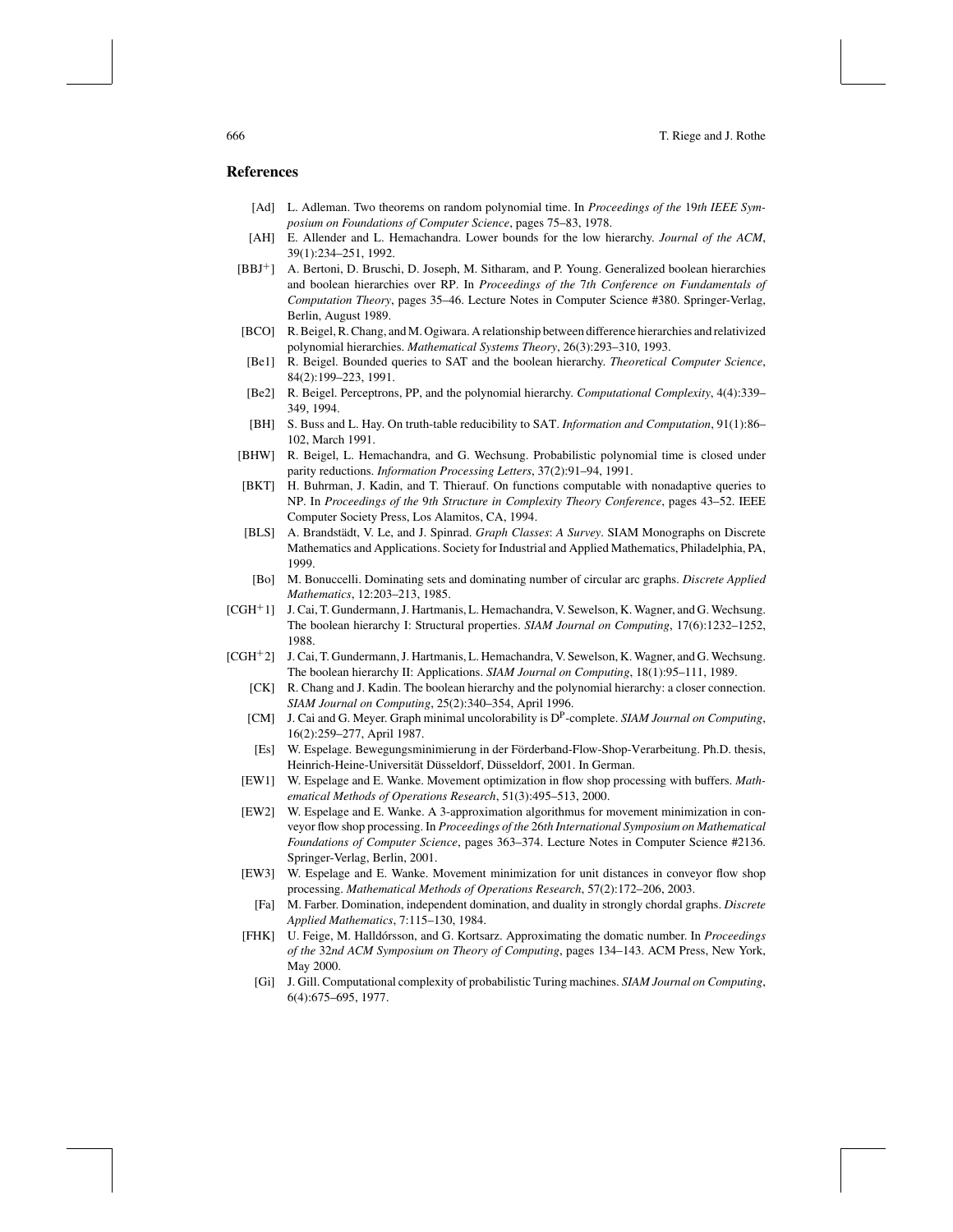- [GJ] M. Garey and D. Johnson. *Computers and Intractability*: *A Guide to the Theory of NP-Completeness*. Freeman, New York, 1979.
- [GK] V. Guruswami and S. Khanna. On the hardness of 4-coloring a 3-colorable graph. In *Proceedings of the* 15*th Annual IEEE Conference on Computational Complexity*, pages 188–197. IEEE Computer Society Press, Los Alamitos, CA, May 2000.
- [GNW] T. Gundermann, N. Nasser, and G. Wechsung. A survey on counting classes. In *Proceedings of the* 5*th Structure in Complexity Theory Conference*, pages 140–153. IEEE Computer Society Press, Los Alamitos, CA, July 1990.
- [Go] M. Golumbic. *Algorithmic Graph Theory and Perfect Graphs*. Academic Press, New York, 1980.
- [GRW1] A. Große, J. Rothe, and G. Wechsung. Relating partial and complete solutions and the complexity of computing smallest solutions. In *Proceedings of the Seventh Italian Conference on Theoretical Computer Science*, pages 339–356. Lecture Notes in Computer Science #2202. Springer-Verlag, Berlin, October 2001.
- [GRW2] A. Große, J. Rothe, and G. Wechsung. Computing complete graph isomorphisms and hamiltonian cycles from partial ones. *Theory of Computing Systems*, 35(1):81–93, February 2002.
	- [Ha] F. Hausdorff. *Grundzüge der Mengenlehre*. de Gruyter, Leipzig, 1914.
	- [He] L. Hemachandra. The strong exponential hierarchy collapses. *Journal of Computer and System Sciences*, 39(3):299–322, 1989.
- [HHR1] E. Hemaspaandra, L. Hemaspaandra, and J. Rothe. Exact analysis of Dodgson elections: Lewis Carroll's 1876 voting system is complete for parallel access to NP. *Journal of the ACM*, 44(6):806– 825, November 1997.
- [HHR2] E. Hemaspaandra, L. Hemaspaandra, and J. Rothe. Raising NP lower bounds to parallel NP lower bounds. *SIGACT News*, 28(2):2–13, June 1997.
- [HHW] L. Hemaspaandra, H. Hempel, and G. Wechsung. Query order. *SIAM Journal on Computing*, 28(2):637–651, 1999.
- [HR1] L. Hemaspaandra and J. Rothe. Unambiguous computation: Boolean hierarchies and sparse Turing-complete sets. *SIAM Journal on Computing*, 26(3):634–653, June 1997.
- [HR2] E. Hemaspaandra and J. Rothe. Recognizing when greed can approximate maximum independent sets is complete for parallel access to NP.*Information Processing Letters*, 65(3):151–156, February 1998.
- [HRS] E. Hemaspaandra, J. Rothe, and H. Spakowski. Recognizing when heuristics can approximate minimum vertex covers is complete for parallel access to NP. In *Proceedings of the* 28*th International Workshop on Graph-Theoretic Concepts in Computer Science* (*WG* 2002), pages 258–269. Lecture Notes in Computer Science #2573. Springer-Verlag, Berlin, June 2002.
- [HT] P. Heggernes and J. Telle. Partitioning graphs into generalized dominating sets. *Nordic Journal of Computing*, 5(2):128–142, 1998.
- [HW] L. Hemachandra and G. Wechsung. Kolmogorov characterizations of complexity classes. *Theoretical Computer Science*, 83:313–322, 1991.
- [JT] B. Jenner and J. Tor´an. Computing functions with parallel queries to NP. *Theoretical Computer Science*, 141:175–193, 1995.
- [Ka1] J. Kadin. The polynomial time hierarchy collapses if the boolean hierarchy collapses. *SIAM Journal on Computing*, 17(6):1263–1282, 1988. Erratum, ibid., 20(2):404, 1991.
- [Ka2] J. Kadin. PNP[log n] and sparse Turing-complete sets for NP. *Journal of Computer and System Sciences*, 39(3):282–298, 1989.
- [Ko1] K. Ko. Relativized polynomial time hierarchies having exactly *k* levels. *SIAM Journal on Computing*, 18(2):392–408, 1989.
- [Ko2] K. Ko. On adaptive versus nonadaptive bounded query machines. *Theoretical Computer Science*, 82:51–69, 1991.
- [Kr] M. Krentel. The complexity of optimization problems. *Journal of Computer and System Sciences*, 36:490–509, 1988.
- [KS] H. Kaplan and R. Shamir. The domatic number problem on some perfect graph families. *Information Processing Letters*, 49(1):51–56, January 1994.
- [KSW] J. Köbler, U. Schöning, and K. Wagner. The difference and truth-table hierarchies for NP. *R*.*A*.*I*.*R*.*O*. *Informatique theorique et Applications ´* , 21:419–435, 1987.